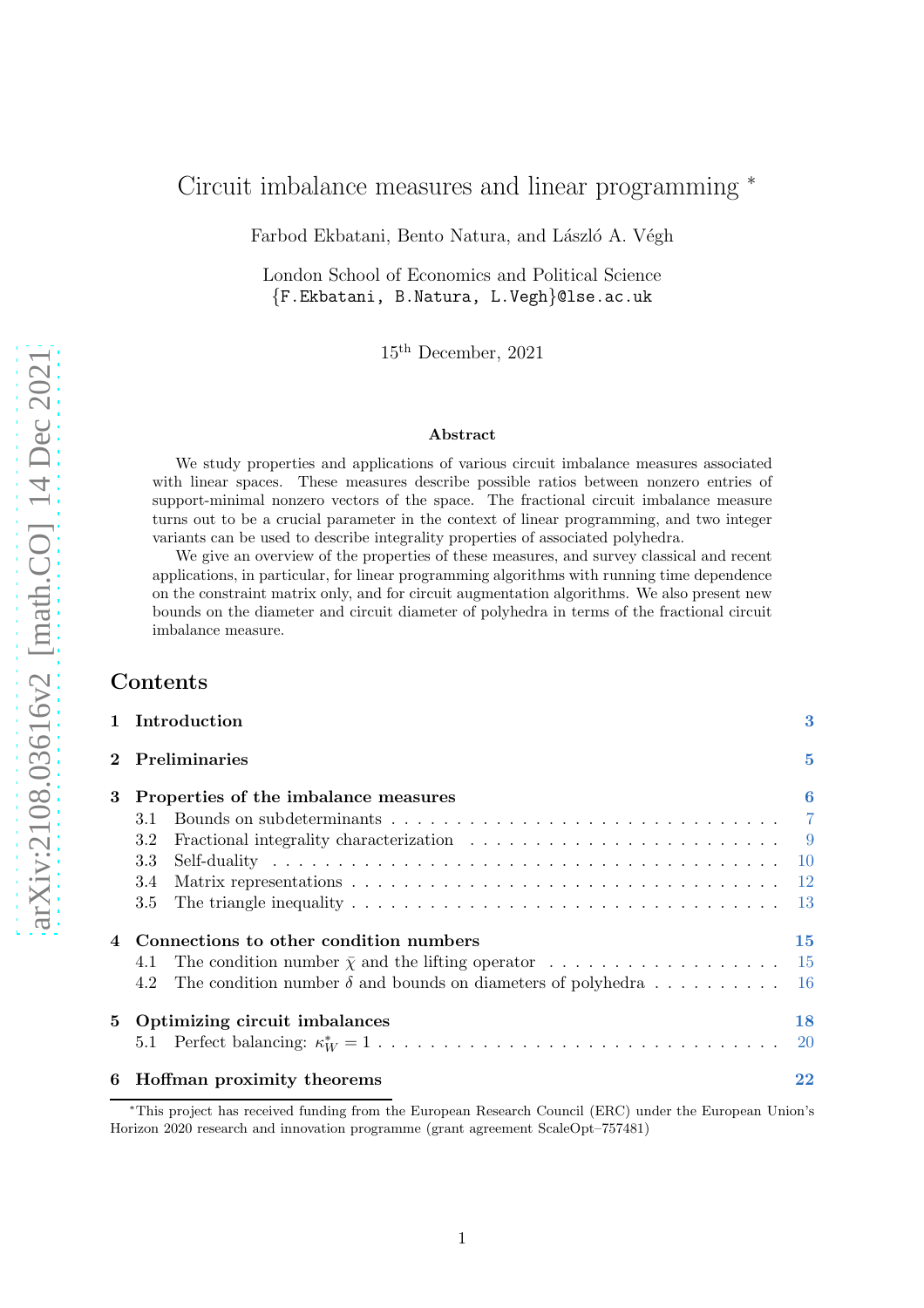| $\overline{7}$ | Linear programming with dependence on the constraint matrix only                                             | 24        |  |  |  |
|----------------|--------------------------------------------------------------------------------------------------------------|-----------|--|--|--|
|                | 7.1                                                                                                          | <b>25</b> |  |  |  |
|                | 7.2                                                                                                          | 26        |  |  |  |
|                | The curvature of the central path $\dots \dots \dots \dots \dots \dots \dots \dots \dots \dots \dots$<br>7.3 | 28        |  |  |  |
| 8              | Circuit diameter bounds and circuit augmentation algorithms                                                  |           |  |  |  |
|                | 8.1                                                                                                          | <b>29</b> |  |  |  |
|                | 8.2                                                                                                          | 29        |  |  |  |
|                | 8.2.1                                                                                                        | 30        |  |  |  |
|                | 8.2.2                                                                                                        | 31        |  |  |  |
|                | A circuit augmentation algorithm with $\log \kappa_A$ dependence<br>8.3                                      | 32        |  |  |  |
|                | An improved bound for steepest-descent augmentation<br>8.4                                                   | 33        |  |  |  |
| 9              | Circuits, integer proximity, and Graver bases<br>36                                                          |           |  |  |  |
|                | 10 A decomposition conjecture                                                                                |           |  |  |  |
|                | A Appendix: Proof of Proposition 3.20                                                                        |           |  |  |  |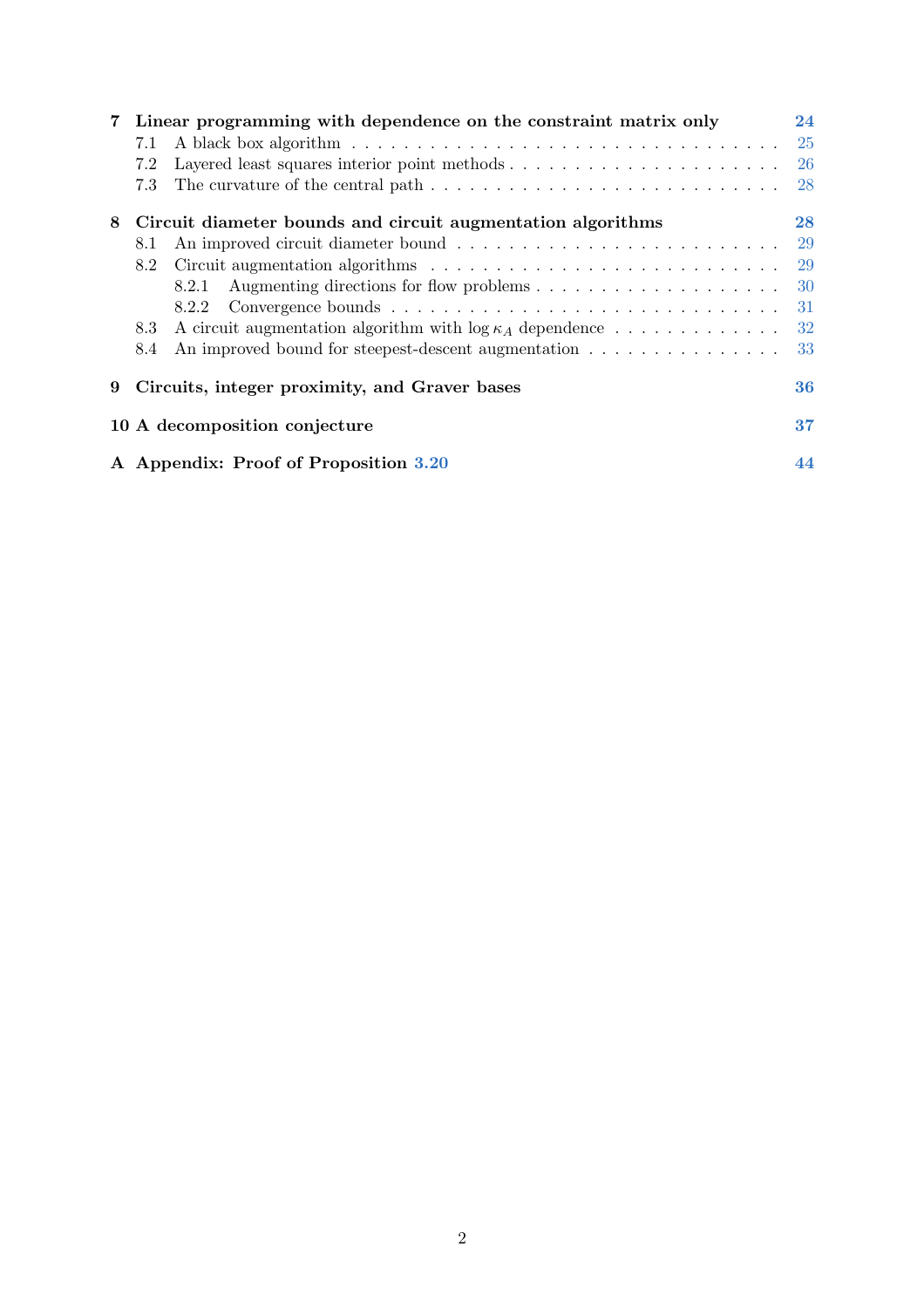## <span id="page-2-0"></span>1 Introduction

For a linear space  $W \subset \mathbb{R}^n$ ,  $g \in W$  is an *elementary vector* if g is a support minimal nonzero vector in W, that is, no  $h \in W \setminus \{0\}$  exists such that supp $(h) \subsetneq \text{supp}(g)$ , where supp denotes the support of a vector. A *circuit* in  $W$  is the support of some elementary vector; these are precisely the circuits in the associated linear matroid  $\mathcal{M}(W)$ . We let  $\mathcal{F}(W) \subseteq W$  and  $\mathcal{C}_W \subseteq 2^n$ denote the set of elementary vectors and circuits in the space  $W$ , respectively.

Elementary vectors were first studied in the 1960s by Camion  $\lbrack \text{Cam64} \rbrack$ , Tutte  $\lbrack \text{Tut65} \rbrack$ , Fulkerson [\[Ful68\]](#page-39-0), and Rockafellar [\[Roc69\]](#page-41-0). Circuits play a crucial role in matroid theory and have been extremely well studied. For regular subspaces (i.e., kernels of totally unimodular matrices), elementary vectors have  $\pm 1$  entries; this fact has been at the heart of several arguments in network optimization since the 1950s.

The focus of this paper is on various *circuit imbalance measures*. We give an overview of classical and recent applications, and their relationship with other condition measures. We will mainly focus on applications in linear programming, mentioning in passing also their relevance to integer programming.

Three circuit imbalance measures There are multiple ways to quantify how 'imbalanced' elementary vectors of a subspace can be. We define three different measures that capture various fractionality and integrality properties.

We will need some simple definitions. The linear spaces  $\{0\}$  and  $\mathbb{R}^n$  will be called *trivial* subspaces; all other subspaces are *nontrivial*. A linear subspace of  $\mathbb{R}^n$  is a *rational linear space* if it admits a basis of rational vectors. Equivalently, a rational linear space can be represented as the image of a rational matrix. For an integer vector  $v \in \mathbb{Z}^n$ , let  $\text{lcm}(v)$  denote the least common multiple of the entries  $|v_i|, i \in [n]$ .

For every  $C \in \mathcal{C}_W$ , the elementary vectors with support C form a one-dimensional subspace of W. We pick a representative  $g^{C,W} \in \mathcal{F}(W)$  from this subspace. If W is not a rational subspace, we select  $g^{C,W}$  arbitrarily. For rational subspaces, we select  $g^{C,W}$  as an integer vector with the largest common divisor of the coordinates being 1; this choice is unique up to multiplication by −1. When clear from the context, we omit the index W and simply write  $g^C$ . We now define the fractional circuit imbalance measure and two variants of integer circuit imbalance measure.

**Definition 1.1** (Circuit imbalances). For a non-trivial linear subspace  $W \subseteq \mathbb{R}^n$ , let us define the following notions:

• The fractional circuit imbalance measure of  $W$  is

$$
\kappa_W := \max \left\{ \left| \frac{g_j^C}{g_i^C} \right| : C \in \mathcal{C}_W, i, j \in C \right\}.
$$

• If  $W$  is a rational linear space, the lcm-circuit imbalance measure is

$$
\dot{\kappa}_W := \operatorname{lcm}\left\{ \operatorname{lcm}(g^C) : C \in \mathcal{C}_W \right\}.
$$

• If  $W$  is a rational linear space, the max-circuit imbalance measure is

$$
\bar{\kappa}_W := \max \left\{ \|g^C\|_{\infty} : C \in \mathcal{C}_W \right\}.
$$

For trivial subspaces W, we define  $\kappa_W = \kappa_W = \bar{\kappa}_W = 1$ . Further, we say that the rational subspace W is anchored, if every vector  $g^C$ ,  $C \in \mathcal{C}_W$  has a  $\pm 1$  entry.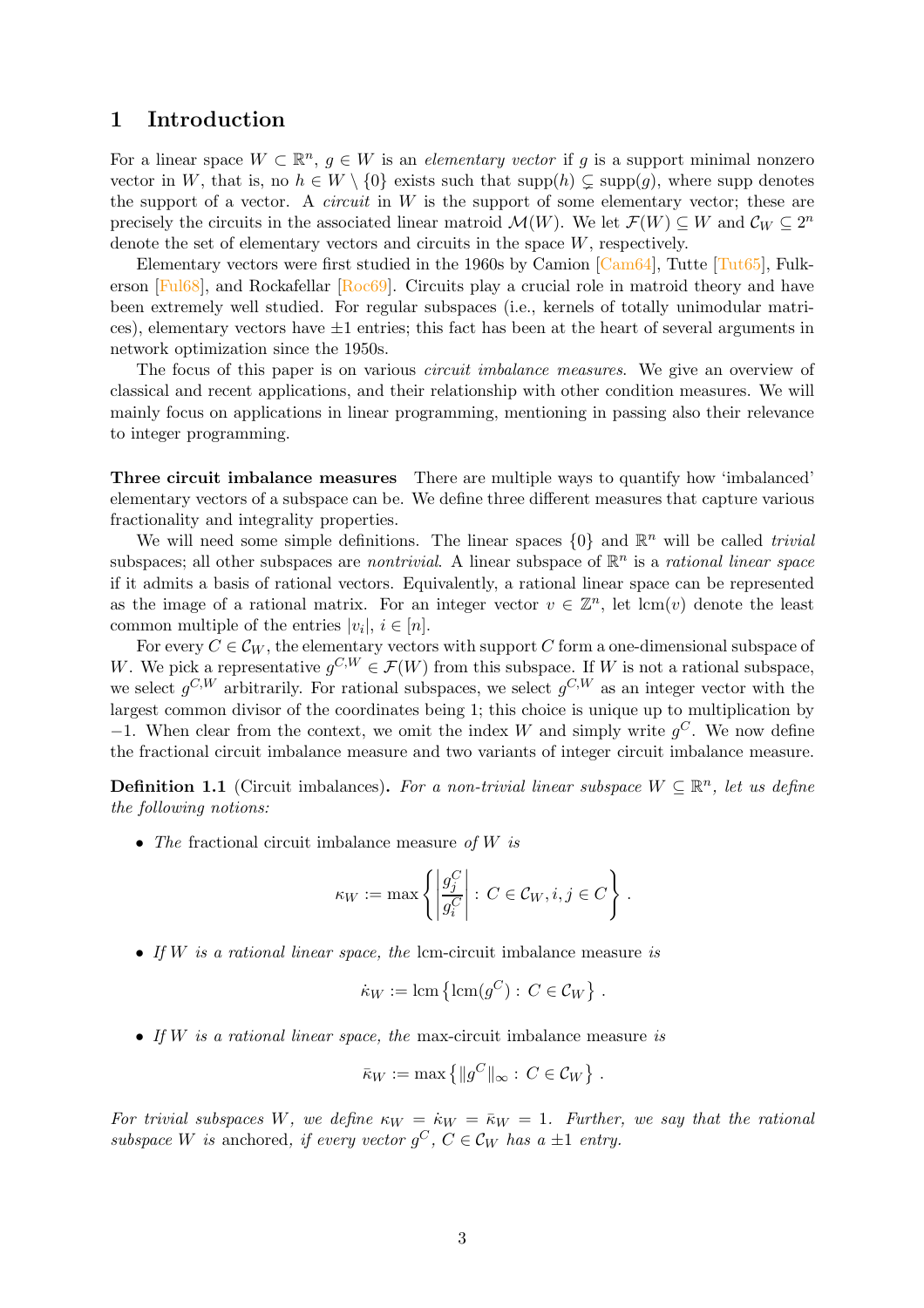Equivalently, in an anchored subspace every elementary vector  $q \in \mathcal{F}(W)$  has a nonzero entry such that all other entries are integer multiples of this entry.

The term 'circuit imbalance measure' will refer to the fractional measure  $\kappa_W$ . Note that  $1 \leq \kappa_W \leq \bar{\kappa}_W \leq \kappa_W$  and  $\kappa_W = 1$  implies  $\bar{\kappa}_W = \kappa_W = 1$ . This case plays a distinguished role and turns out to be equivalent to  $W$  being a regular linear space (see Theorem [3.4\)](#page-7-0).

Another important case is when  $\kappa_W = p^{\alpha}$  is a prime power. In this case, W is anchored, and  $\kappa_W = \bar{\kappa}_W = \dot{\kappa}_W$ . The linear space will be often represented as  $W = \text{ker}(A)$  for a a matrix  $A \in \mathbb{R}^{m \times n}$ . We will use  $\mathcal{F}(A)$ ,  $\mathcal{C}_A$ ,  $\kappa_A$ ,  $\kappa_A$ ,  $\kappa_A$ , to refer to the corresponding quantities in ker(A).

An earlier systematic study of elementary vectors was done in Lee's work [Lee<sub>89</sub>]. He mainly focused on the max-circuit imbalance measure; we give a quick comparison to the results in Section [3.](#page-5-0) The fractional circuit imbalance measure played a key role in the paper [\[DHNV20\]](#page-38-1) on layered-least-squares interior point methods; it turns out to be a close proxy to the well-studied condition number  $\bar{\chi}_W$ . As far as the authors are aware, the lcm-circuit imbalance measure has not been explicitly studied previously.

Overview and contributions Section [2](#page-4-0) introduces some background and notation. Sec-tion [3](#page-5-0) gives an overview of fundamental properties of  $\kappa_W$  and  $\kappa_W$ . In particular, Section [3.1](#page-6-0) relates circuit imbalances to subdeterminant bounds. We note that many extensions of totally unimodular matrices focus on matrices with bounded subdeterminants. Working with circuit imbalances directly can often lead to stronger and conceptually cleaner results. Section [3.2](#page-8-0) presents an extension of the Hoffman-Kruskal characterization of TU matrices. Section [3.3](#page-9-0) shows an important self-duality property of  $\kappa_W$  and  $\kappa_W$ . Section [3.4](#page-11-0) studies 'nice' matrix representations of subspaces with given lcm-circuit imbalances. Section [3.5](#page-12-0) proves a multiplicative triangle-inequality for  $\kappa_W$ . Many of these results were previously shown by Lee [Lee<sub>89</sub>], Appa and Kotnyek  $[AK04]$ , and by Dadush et al. [\[DHNV20\]](#page-38-1). We present them in a unified framework, extend some of the results, and provide new proofs.

Section [4](#page-14-0) reveals connections between  $\kappa_W$  and the well-studied condition numbers  $\bar{\chi}$  studied in the context of interior point methods, and  $\delta$  studied—among other topics—in the analysis of the shadow simplex method. In particular, we show that previous diameter bounds for polyhedra can be translated to strong diameter bounds in terms of the condition number  $\kappa_W$ (Theorem [4.8\)](#page-16-0).

Section [5](#page-17-0) studies the best possible values of  $\kappa_W$  that can be achieved by rescaling the variables. We present the algorithm and min-max characterization from [\[DHNV20\]](#page-38-1). Further, we characterize when a subspace can be rescaled to a regular one; we also give a new proof of a theorem from [\[Lee89\]](#page-40-0).

Section [6](#page-21-0) shows variants of Hoffman-proximity bounds in terms of  $\kappa_W$  that will be used in subsequent algorithms. In Section [7,](#page-23-0) we study algorithms for linear programming whose running time only depends on the constraint matrix A, and reveal the key role of  $\kappa_A$  in this context. Section [7.1](#page-24-0) shows how the Hoffman-proximity bounds can be used to obtain a black-box algorithm with  $\kappa_A$ -dependence as in  $\text{DNV20}$ , and Section [7.2](#page-25-0) discusses layered least squares interior point methods [\[DHNV20,](#page-38-1)[VY96\]](#page-42-1).

Section [8](#page-27-1) gives an overview of circuit diameter bounds and circuit augmentation algorithms, a natural class of LP algorithms that work directly with elementary vectors. As a new result, we present an improved iteration bound on the steepest-descent circuit augmentation algorithm, by extending the analysis of the minimum mean-cycle cancelling algorithm of Goldberg and Tarjan (Theorem [8.4\)](#page-31-1).

Section [9](#page-35-0) gives an outlook to integer programming, showing the relationship between the max-circuit imbalance and Graver bases. Finally, Section [10](#page-36-0) formulates a conjecture on circuit decompositions with bounded fractionality.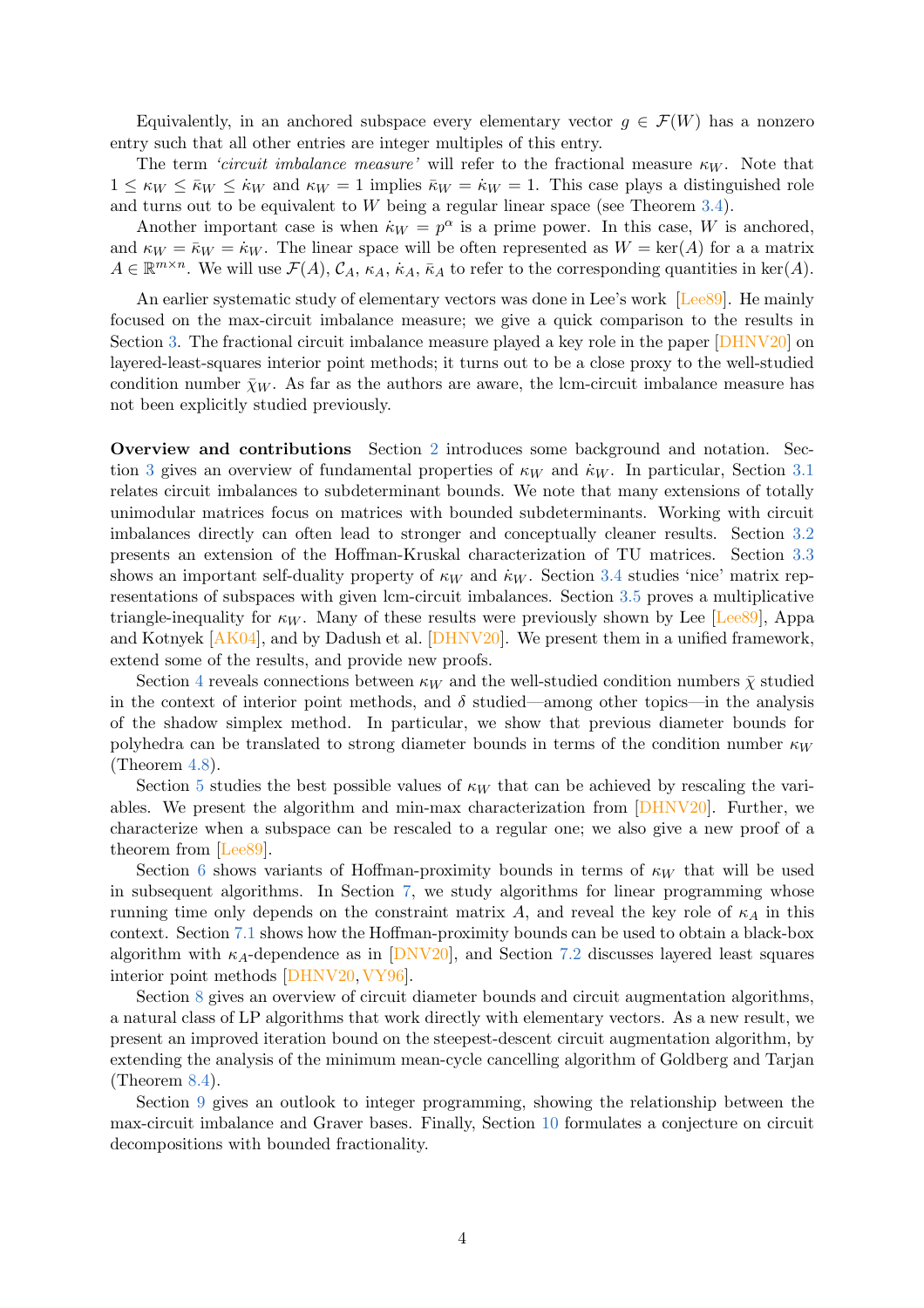## <span id="page-4-0"></span>2 Preliminaries

We let  $[n] := \{1, \ldots, n\}$ . For  $k \in \mathbb{N}$ , a number  $q \in \mathbb{Q}$  is  $1/k$ -integral if it is an integer multipleof  $1/k$ . Let  $\mathbb{P} \subseteq \mathbb{N}$  denote the set of primes. Let  $\mathbb{R}_{++}$  denote the set of positive reals, and  $\mathbb{R}_+$ the set of nonnegative reals.

For a prime number  $p \in \mathbb{P}$ , the *p-adic valuation* for Z is the function  $\nu_p : \mathbb{Z} \to \mathbb{N}$  defined by

<span id="page-4-2"></span>
$$
\nu_p(n) = \begin{cases} \max\{v \in \mathbb{N} : p^v \mid n\} & \text{if } n \neq 0 \\ \infty & \text{if } n = 0. \end{cases}
$$
 (1)

We denote the support of a vector  $x \in \mathbb{R}^n$  by  $\text{supp}(x) = \{i \in [n] : x_i \neq 0\}$ . We let  $\mathbb{1}_n$ denote the *n*-dimensional all-ones vector, or simply  $\mathbb{1}$ , whenever the dimension is clear from the context. Let  $e_i$  denote the *i*-th unit vector.

For vectors  $v, w \in \mathbb{R}^n$  we denote by  $\min\{v, w\}$  the vector  $z \in \mathbb{R}^n$  with  $z_i = \min\{v_i, w_i\}, i \in$ [n]; analogously for  $\max\{v, w\}$ . Further, we use the notation  $v^+ = \max\{v, 0_n\}$  and  $v^- =$  $\max\{-v, 0_n\}$ ; note that both  $v^+$  and  $v^-$  are nonnegative vectors. For two vectors  $x, y \in \mathbb{R}^n$ , we let  $\langle x, y \rangle = x^{\top}y$  denote their scalar product. For sets  $S, T \subseteq \mathbb{R}$  we let  $S \cdot T = \{st | s \in S, t \in T\}$ .

We let  $I_n \in \mathbb{R}^{n \times n}$  denote the *n*-dimensional identity matrix. We let  $D_n$  denote the set of all positive definite  $n \times n$  diagonal matrices. For a vector  $v \in \mathbb{R}^n$ , we denote by  $\text{diag}(v)$  the diagonal matrix whose *i*-th diagonal entry is  $v_i$  and for a matrix  $A \in \mathbb{R}^{m \times n}$ , let  $A_1, A_2, \ldots, A_n \in \mathbb{R}^n$  denote the column vectors, and  $A^1, A^2, \ldots, A^m \in \mathbb{R}^m$  denote the row vectors, transposed. For  $S \subseteq [n]$ , let As denote the submatrix formed by the columns of A and for  $B \subseteq [n]$ ,  $|B| = m$ , we say that A is in basis form for B if  $A_B = I_m$ .

We will use  $\ell_1, \ell_2$  and  $\ell_{\infty}$  vector norms, denoted as  $\|\cdot\|_1, \|\cdot\|_2$ , and  $\|\cdot\|_{\infty}$ , respectively. By  $||v||$ , we always mean the 2-norm  $||v||_2$ . Further, for a matrix  $A \in \mathbb{R}^{m \times n}$ ,  $||A||$  will refer to the  $\ell_2 \to \ell_2$  operator norm, and  $||A||_{\text{max}} = \max_{i,j} |A_{ij}|$  to the max-norm.

For an index subset  $I \subseteq [n]$ , we use  $\pi_I : \mathbb{R}^n \to \mathbb{R}^I$  for the coordinate projection. That is,  $\pi_I(x) = x_I$ , and for a subset  $S \subseteq \mathbb{R}^n$ ,  $\pi_I(S) = \{x_I : x \in S\}$ . We let  $\mathbb{R}^n_I = \{x \in \mathbb{R}^n : x_{[n] \setminus I} = 0\}$ .

For a subspace  $W \subseteq \mathbb{R}^n$ , we let  $W_I = \pi_I(W \cap \mathbb{R}^n_I)$ . It is easy to see that  $\pi_I(W)^{\perp} = (W^{\perp})_I$ . Assume we are given a matrix  $A \in \mathbb{R}^{m \times n}$  such that  $W = \text{ker}(A)$ . Then,  $W_I = \text{ker}(A_I)$ , and we can obtain a matrix A' from A such that  $\pi_I(W) = \ker(A')$  by performing a Gaussian elimination of the variables in  $[n] \setminus I$ .

For a subspace  $W \subseteq \mathbb{R}^n$ , we define by  $\Pi_W : \mathbb{R}^n \to \mathbb{R}^n$  the orthogonal projection onto W.

For a set of vectors  $V = \{v_i : i \in I\}$  we let  $\text{span}(V)$  denote the linear space spanned by the vectors in V. For a matrix  $A \in \mathbb{R}^{m \times n}$ ,  $\text{span}(A) \subseteq \mathbb{R}^m$  is the subspace spanned by the columns of A. A *circuit basis* of a subspace  $W \subseteq \mathbb{R}^n$  is a set  $\mathcal{F} \subseteq \mathcal{F}(W)$  of  $rk(W)$  linearly independent elementary vectors, i.e.,  $\text{span}(\mathcal{F}) = W$ .

<span id="page-4-1"></span>Linear Programming (LP) in matrix formulation We will use LPs in the following standard primal and dual form for  $A \in \mathbb{R}^{m \times n}$ ,  $b \in \mathbb{R}^m$ ,  $c \in \mathbb{R}^n$ .

$$
\begin{array}{ll}\n\min \langle c, x \rangle & \max \langle y, b \rangle \\
Ax = b & A^\top y + s = c \\
x \ge 0. & s \ge 0.\n\end{array} \tag{LP(A, b, c)}
$$

Linear Programming in subspace formulation Since our main focus is on properties of subspaces, it will be more natural to think about linear programming in the following *subspace* formulation. For A, b and c as above, let  $W = \text{ker}(A) \subseteq \mathbb{R}^n$  and  $d \in \mathbb{R}^n$  such that  $Ad = b$ . We assume the existence of such a vector  $d$  as otherwise the primal program is trivially infeasible.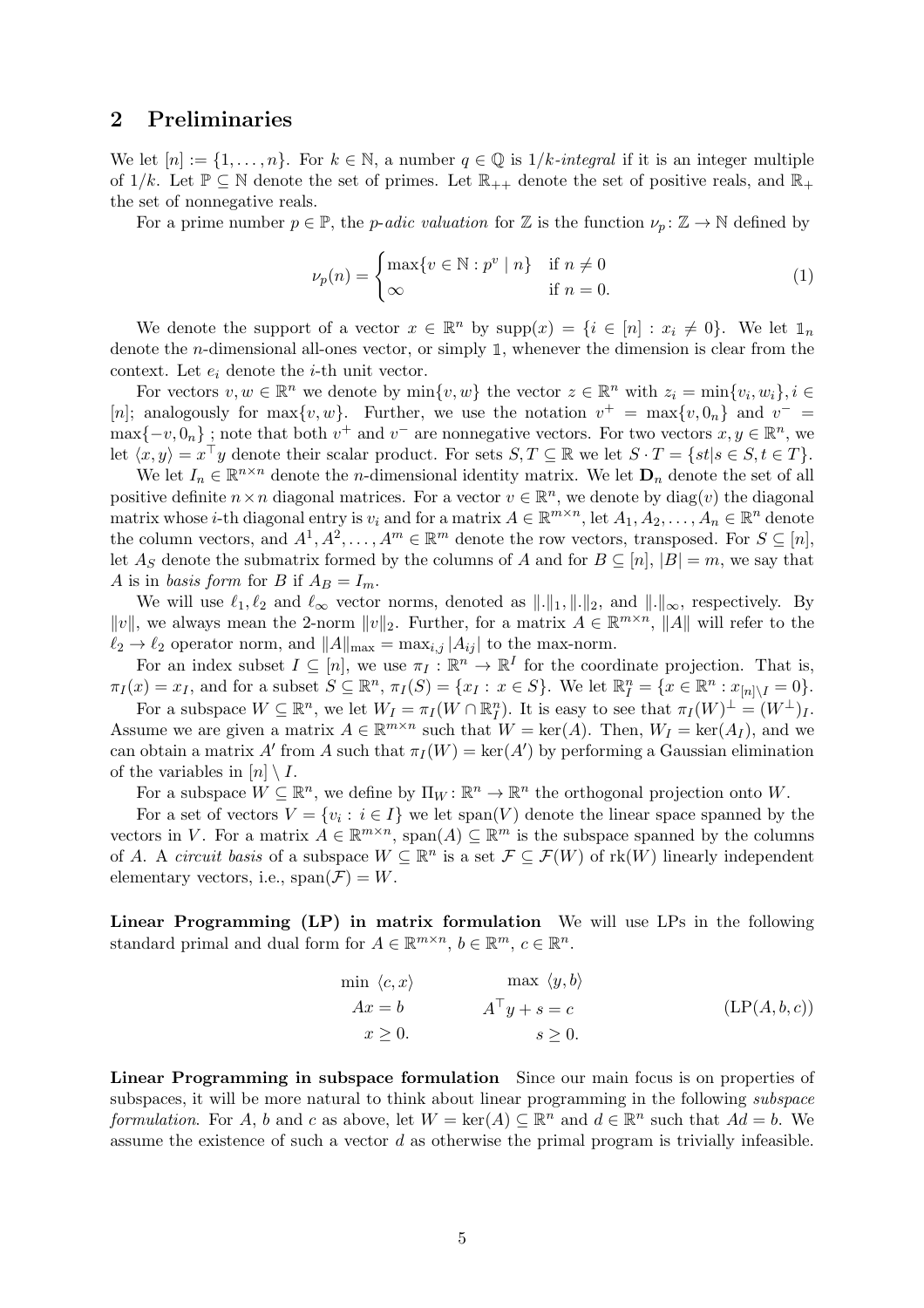We can write  $LP(A, b, c)$  $LP(A, b, c)$  $LP(A, b, c)$  in the following equivalent form:

<span id="page-5-3"></span>
$$
\min \langle c, x \rangle \qquad \max \langle c - s, d \rangle
$$
  
\n
$$
x \in W + d \qquad s \in W^{\perp} + c \qquad (\text{LP}(W, d, c))
$$
  
\n
$$
x \ge 0. \qquad s \ge 0.
$$

**Conformal circuit decompositions** We say that the vector  $y \in \mathbb{R}^n$  conforms to  $x \in \mathbb{R}^n$  if  $x_i y_i > 0$  whenever  $y_i \neq 0$ . Given a subspace  $W \subseteq \mathbb{R}^n$ , a conformal circuit decomposition of a vector  $z \in W$  is a decomposition

$$
z = \sum_{k=1}^{h} g^k,
$$

where  $h \le n$  and  $g^1, g^2, \ldots, g^h \in \mathcal{F}(W)$  are elementary vectors that are conformal with z. A fundamental result on elementary vectors asserts the existence of a conformal circuit decomposition, see e.g. [\[Ful68,](#page-39-0)[Roc69\]](#page-41-0).

<span id="page-5-2"></span>**Lemma 2.1.** For every subspace  $W \subseteq \mathbb{R}^n$ , every  $z \in W$  admits a conformal circuit decomposition.

*Proof.* Let  $F \subseteq W$  be the set of vectors conformal with z. F is a polyhedral cone; its faces correspond to inequalities of the form  $y_k \geq 0$ ,  $y_k \leq 0$ , or  $y_k = 0$ . The rays (edges) of F are of the form  $\{\alpha g : \alpha \geq 0\}$  for  $g \in \mathcal{F}(W)$ . Clearly,  $z \in F$ , and thus, z can be written as a conic combination of at most  $n$  rays by the Minkowski–Weyl theorem. Such a decomposition yields a conformal circuit decomposition.  $\Box$ 

**Linear matroids** For a linear subspace  $W \subseteq \mathbb{R}^n$ , let  $\mathcal{M}(W) = ([n], \mathcal{I})$  denote the associated linear matroid, i.e. the matroid defined by the set of circuits  $\mathcal{C}_W$ . Here,  $\mathcal I$  denotes the set of independent sets;  $S \in \mathcal{I}$  if and only if there exists no  $z \in W \setminus \{0\}$  with supp( $z \in S$ ; the maximal independent sets are the bases. We refer the reader to  $\boxed{\text{Sch}03}$ , Chapter 39 or  $\boxed{\text{Fra}11}$ , Chapter 5] for relevant definitions and background on matroid theory.

Assume  $rk(W) = m$  and  $W = ker(A)$  for  $A \in \mathbb{R}^{m \times n}$ . Then  $B \subseteq [n]$ ,  $|B| = m$  is a basis in  $\mathcal{M}(A) := \mathcal{M}(W)$  if and only if  $A_B$  is nonsingular; then,  $A' = A_B^{-1}A$  is in basis form for B such that  $\ker(A') = W$ .

The matroid  $M$  is *separable*, if the ground set [n] can be partitioned into two nonempty subsets  $[n] = S \cup T$  such that  $I \in \mathcal{I}$  if and only if  $I \cap S, I \cap T \in \mathcal{I}$ . In this case, the matroid is the direct sum of its restrictions to  $S$  and  $T$ . In particular, every circuit is fully contained in S or in T. For the linear matroid  $\mathcal{M}(A)$ , separability means that ker(A) = ker(A<sub>S</sub>)  $\oplus$  ker(A<sub>T</sub>). In this case, we have  $\kappa_A = \max\{\kappa_{A_S}, \kappa_{A_T}\}\$  and  $\kappa_A = \text{lcm}\{\kappa_{A_S}, \kappa_{A_T}\}\$ ; solving  $\text{LP}(A, b, c)$  $\text{LP}(A, b, c)$  $\text{LP}(A, b, c)$  can be decomposed into two subproblems, restricted to the columns in  $A<sub>S</sub>$  and in  $A<sub>T</sub>$ .

Thus, for most concepts and problems considered in this paper, we can focus on the *non*separable components of  $\mathcal{M}(W)$ . The following characterization will turn out to be very useful, see e.g. [\[Fra11,](#page-39-2) Theorem 5.2.5].

<span id="page-5-1"></span>**Proposition 2.2.** A matroid  $\mathcal{M} = ([n], \mathcal{I})$  is non-separable if and only if for any  $i, j \in [n]$ , there exists a circuit containing i and j.

## <span id="page-5-0"></span>3 Properties of the imbalance measures

Comparison to well-scaled frames Lee's work [Lee<sub>89</sub>] on 'well-scaled frames', investigated the following closely related concepts. For a set  $S \subseteq \mathbb{Q}$  the rational linear space W is S-regular if for every elementary vector  $q \in \mathcal{F}(F)$ , there exists a  $\lambda \neq 0$  such that all nonzero entries of  $\lambda g$  are in S. For  $S = \{-k, \ldots, k\}$ , the subspace is called k-regular. For  $k, \Omega \in \mathbb{N}$ , a subspace is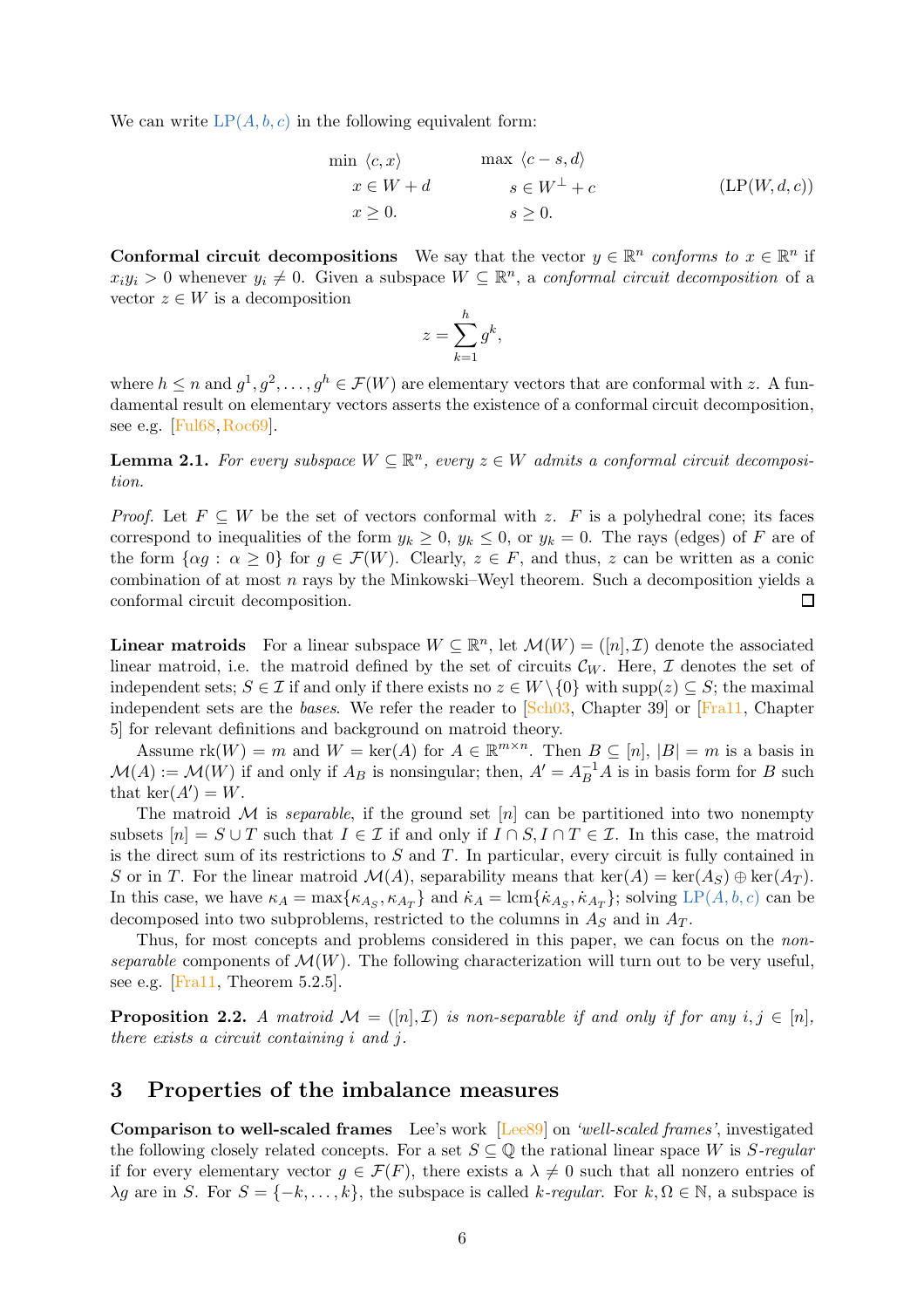k-adic of order  $\Omega$  if it is S-regular for  $S = {\pm 1, \pm k, \dots, \pm k^{\Omega}}$ . The frame of the subspace W refers to the set of elementary vectors  $\mathcal{F}(W)$ .

Using our terminology, a subspace is k-regular if and only if  $\overline{\kappa}_W = k$ , and every k-adic subspace is anchored. Many of the properties in this section were explicitly or implicitly shown in Lee [\[Lee89\]](#page-40-0). However, it turns out that many properties are simpler and more natural to state in terms of either  $\kappa_W$  and  $\dot{\kappa}_W$ . Roughly speaking, the fractional circuit imbalance  $\kappa_W$  is the key quantity of interest for continuous properties, particularly relevant for proximity results in linear programming. On the other hand, the lcm-circuit imbalance  $\dot{\kappa}_W$  captures most clearly the integrality properties. The max-circuit imbalance  $\bar{\kappa}_W$  interpolates between these two, although, as already noted by Lee, it is the right quantity for proximity results in integer programming (see Section [9\)](#page-35-0).

Appa and Kotnyek [\[AK04\]](#page-38-2) also use the term k-regularity in a different sense, as a natural extension of unimodularity. This turns out to be strongly related to  $\dot{\kappa}_W$ ; see Lemma [3.3](#page-7-1) and Corollary [3.9.](#page-9-1)

<span id="page-6-2"></span>The key lemma on basis forms The following simple proposition turns out to be extremely useful in deriving properties of  $\kappa_W$  and  $\kappa_W$ . The first statement is from [\[DNV20\]](#page-39-1).

**Proposition 3.1.** For every matrix  $A \in \mathbb{R}^{m \times n}$  with  $\text{rk}(A) = m$ ,

 $\kappa_A = \max \left\{ ||A_B^{-1}A||_{\text{max}} : A_B \text{ non-singular } m \times m \text{-submatrix of } A \right\}.$ 

Moreover, for each nonsingular  $A_B$ , all nonzero entries of  $A_B^{-1}A$  have absolute values between  $1/\kappa_A$  and  $\kappa_A$  and are  $1/\kappa_A$ -integral.

*Proof.* Consider the matrix  $A' = A_B^{-1}A$  for any non-singular  $m \times m$  submatrix  $A_B$ . Let us renumber the columns such that B corresponds to the first m columns. Then, for every  $m+1 \leq$  $j \leq n$ , the jth column of A' corresponds to an elementary vector g where  $g_j = 1$ , and  $g_i = -A'_{ij}$ for  $i \in [m]$ . Hence,  $||A'||_{\text{max}}$  gives a lower bound on  $\kappa_A$ . This also implies that all nonzero entries are between  $1/\kappa_A$  and  $\kappa_A$ . To see that all entries of A' are  $1/\kappa_A$ -integral, note that  $g = g'/\alpha$ for a vector g' where all entries are integer divisors of  $\dot{\kappa}_A$ . Since  $g_j = 1$ , it follows that  $\alpha$  itself is an integer divisor of  $\dot{\kappa}_A$ .

To see that the maximum in the first statement is achieved, take the elementary vector  $g^C$ that attains the maximum in the definition of  $\kappa_A$ ; let  $g_j^C$  be the minimum absolute value element. Let us select a basis B such that  $C \setminus \{j\} \subseteq B$ . Then, the largest absolute value in the j-th column of  $A_{\text{B}}^{-1}A$  will be  $\kappa_A$ column of  $A_B^{-1}A$  will be  $\kappa_A$ .

### <span id="page-6-0"></span>3.1 Bounds on subdeterminants

For an integer matrix  $A \in \mathbb{Z}^{m \times n}$ , we define

$$
\Delta_A := \max\{|\det(B)| : B \text{ is a nonsingular submatrix of } A\}, \text{ and}
$$
  

$$
\Delta_A := \text{lcm}\{|\det(B)| : B \text{ is a nonsingular submatrix of } A\}. \tag{2}
$$

The matrix is totally unimodular (TU), if  $\Delta_A = 1$ : thus, all subdeterminants are 0 or  $\pm 1$ . This class of matrices plays a foundational role in combinatorial optimization, see e.g., [\[Sch98,](#page-41-2) Chapters 19-20]. A significant example is the node-arc incidence matrix of a directed graph. A key property is that they define integer polyhedra, see Theorem [3.5](#page-8-1) below. A polynomial-time algorithm is known to decide whether a matrix is TU, based on the deep decomposition theorem by Seymour from 1980 [\[Sey80\]](#page-41-3).

<span id="page-6-1"></span>The next statement is implicit in [Lee<sub>89</sub>, Proposition 5.3].

**Proposition 3.2.** For every integer matrix  $A \in \mathbb{Z}^{m \times n}$ ,  $\bar{\kappa}_A \leq \Delta_A$  and  $\dot{\kappa}_A \leq \dot{\Delta}_A$ .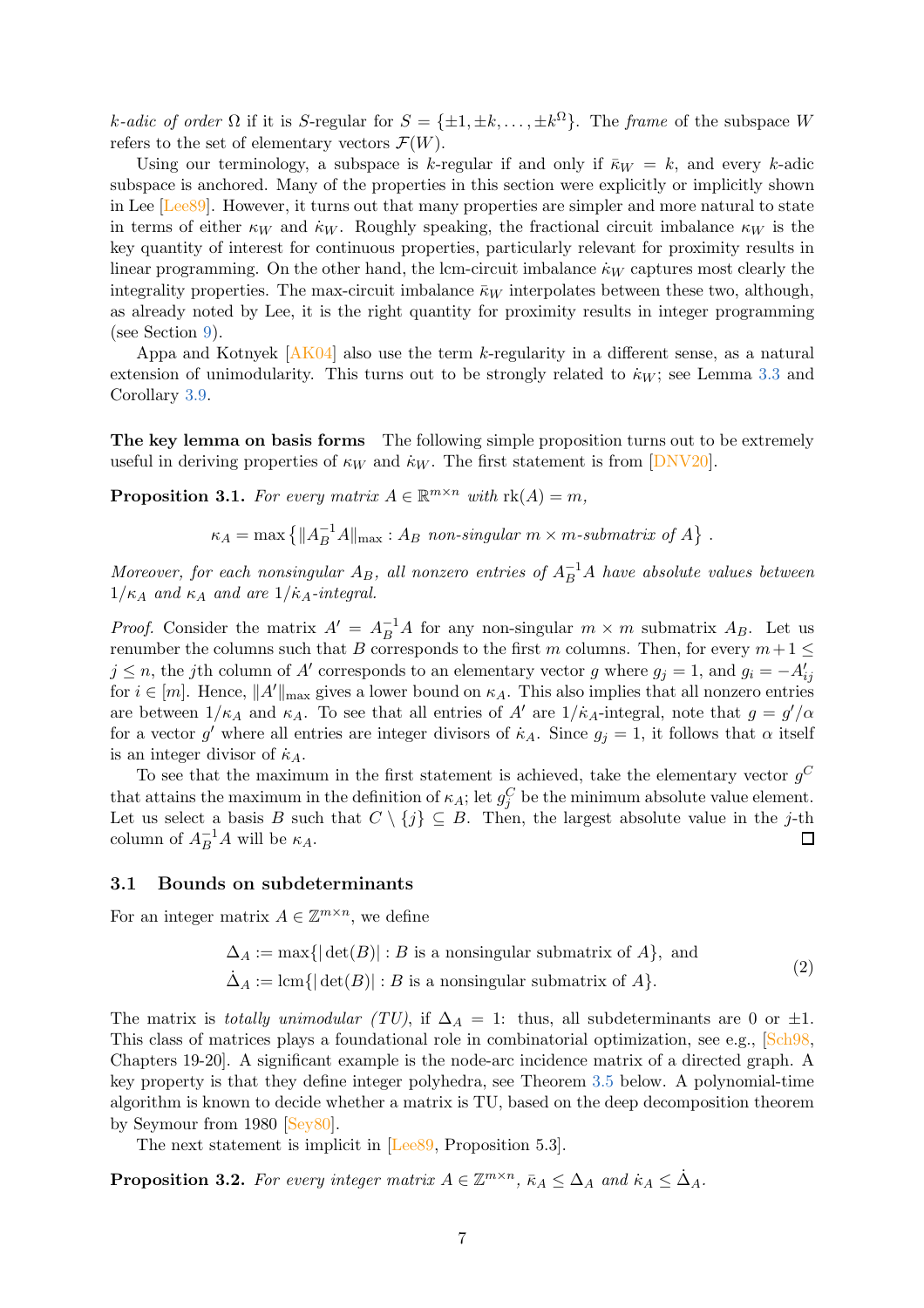*Proof.* Let  $C \in \mathcal{C}_A$  be a circuit, and select a submatrix  $\hat{A} \in \mathbb{Z}^{(|C|-1)\times |C|}$  of A where the columns are indexed by C, and the rows are linearly independent. Let  $\hat{A}_{-i}$  be the square submatrix resulting from deleting the column corresponding to i from  $\hat{A}$ . From Cramer's rule, we see that  $|g_i^C| = |\det(\hat{A}_{-i})|/\alpha$  for some  $\alpha \in \mathbb{Q}$ ,  $\alpha \geq 1$ . This implies both claims  $\bar{\kappa}_A \leq \Delta_A$  and  $\dot\kappa_A\leq\Delta_A.$ 

In Propositions [3.18](#page-11-1) and [3.19,](#page-12-2) we show that for any matrix  $A \in \mathbb{Q}^{m \times n}$  there exists a matrix  $\tilde{A} \in \mathbb{Z}^{m \times n}$  such that  $\ker(A) = \ker(\tilde{A})$  and  $\dot{\Delta}_{\tilde{A}} \leq (\dot{\kappa}_A)^m$ .

To see an example where  $\Delta_A$  can be much larger than  $\kappa_A$ , let  $A \in \mathbb{Z}^{n \times \binom{n}{2}}$  be the node-edge incidence matrix of a complete undirected graph on  $n$  nodes; assume  $n$  is divisible by 3. The determinant corresponding to any submatrix corresponding to an odd cycle is  $\pm 2$ . Let H be an edge set of  $\frac{n}{3}$  node-disjoint triangles. Then  $A_H$  is a square submatrix with determinant  $\pm 2^{n/3}$ . In fact,  $\Delta_A = 2^{n/3}$  in this case, since  $\Delta_A$  for a node-edge incidence matrix equals the maximum number of node disjoint odd cycles, see [\[GKS95\]](#page-40-1). On the other hand,  $\kappa_A = \bar{\kappa}_A = \dot{\kappa}_A \in \{1,2\}$ for the incidence matrix A of any undirected graph; see Section [3.2.](#page-8-0)

For TU-matrices, the converse of Proposition [3.2](#page-6-1) is also true. In 1956, Heller and Tompkins [\[Hel57,](#page-40-2) [HT56\]](#page-40-3) introduced the *Dantzig property*. A matrix  $A \in \mathbb{R}^{m \times n}$  has the Dantzig property if  $A_B^{-1}A$  is a  $0, \pm 1$ -matrix for every nonsingular  $m \times m$  submatrix  $A_B$ . According to Proposition [3.1,](#page-6-2) this is equivalent to  $\kappa_A = 1$ . Theorem [3.4](#page-7-0) below can be attributed to Cederbaum [\[Ced57,](#page-38-3) Proposition (v)]; see also Camion's PhD thesis  $[Cam 64, Theorem 2.4.5(f)].$  The key is the following lemma that we formulate for general  $1/\kappa_A$  for later use.

<span id="page-7-1"></span>**Lemma 3.3.** Let  $A = (I_m | A') \in \mathbb{R}^{m \times n}$ . Then, for any nonsingular square submatrix M of A, the inverse  $M^{-1}$  is  $1/\kappa_A$ -integral, with non-zero entries between  $1/\kappa_A$  and  $\kappa_A$  in absolute value.

*Proof.* Let M be any  $k \times k$  nonsingular submatrix of A; w.l.o.g., let us assume that it uses the first k rows of A. Let B be the set of columns of M, along with the  $m - k$  additional columns  $i \in [k+1,m]$ , i.e., the last  $m-k$  unit vectors from  $I_m$ . Thus,  $A_B \in \mathbb{R}^{m \times m}$  is also nonsingular. After permuting the columns, this can be written in the form

$$
A_B = \left(\begin{array}{c|c} M & 0 \\ \hline L & I_{m-k} \end{array}\right)
$$

for some  $L \in \mathbb{Z}^{(m-k)\times k}$ . We now use Proposition [3.1](#page-6-2) for  $\tilde{A} = A_B^{-1}A$ . Note that the first m columns of  $\tilde{A}$  correspond to  $A_B^{-1}$  $B^{-1}$ . Moreover, we see that

$$
A_B^{-1} = \left(\begin{array}{c|c} M^{-1} & 0 \\ \hline -LM^{-1} & I_{m-k} \end{array}\right)
$$

Thus,  $M^{-1}$  is  $1/\dot{\kappa}_A$ -integral, with non-zero entries between  $1/\kappa_A$  and  $\kappa_A$  completing the proof. □

Appa and Kotnyek define k-regular matrices as follows: a rational matrix  $A' \in \mathbb{R}^{m \times n}$  is kregular if and only if the inverse of all nonsingular submatrices is  $1/k$ -integral. From the above statement, it follows that A' is k-regular in this sense for  $k = \kappa_{(I_m|A')}$ . See also Corollary [3.9.](#page-9-1)

<span id="page-7-0"></span>**Theorem 3.4** (Cederbaum, 1957). Let  $W \subset \mathbb{R}^n$  be a linear subspace. Then, the following are equivalent.

- <span id="page-7-4"></span><span id="page-7-3"></span>(i)  $\kappa_W = \bar{\kappa}_W = \dot{\kappa}_W = 1$ .
- <span id="page-7-2"></span>(ii) There exists a TU matrix A, such that  $W = \text{ker}(A)$ .
- (iii) For any matrix A in basis form such that  $W = \text{ker}(A)$ , A is a TU-matrix.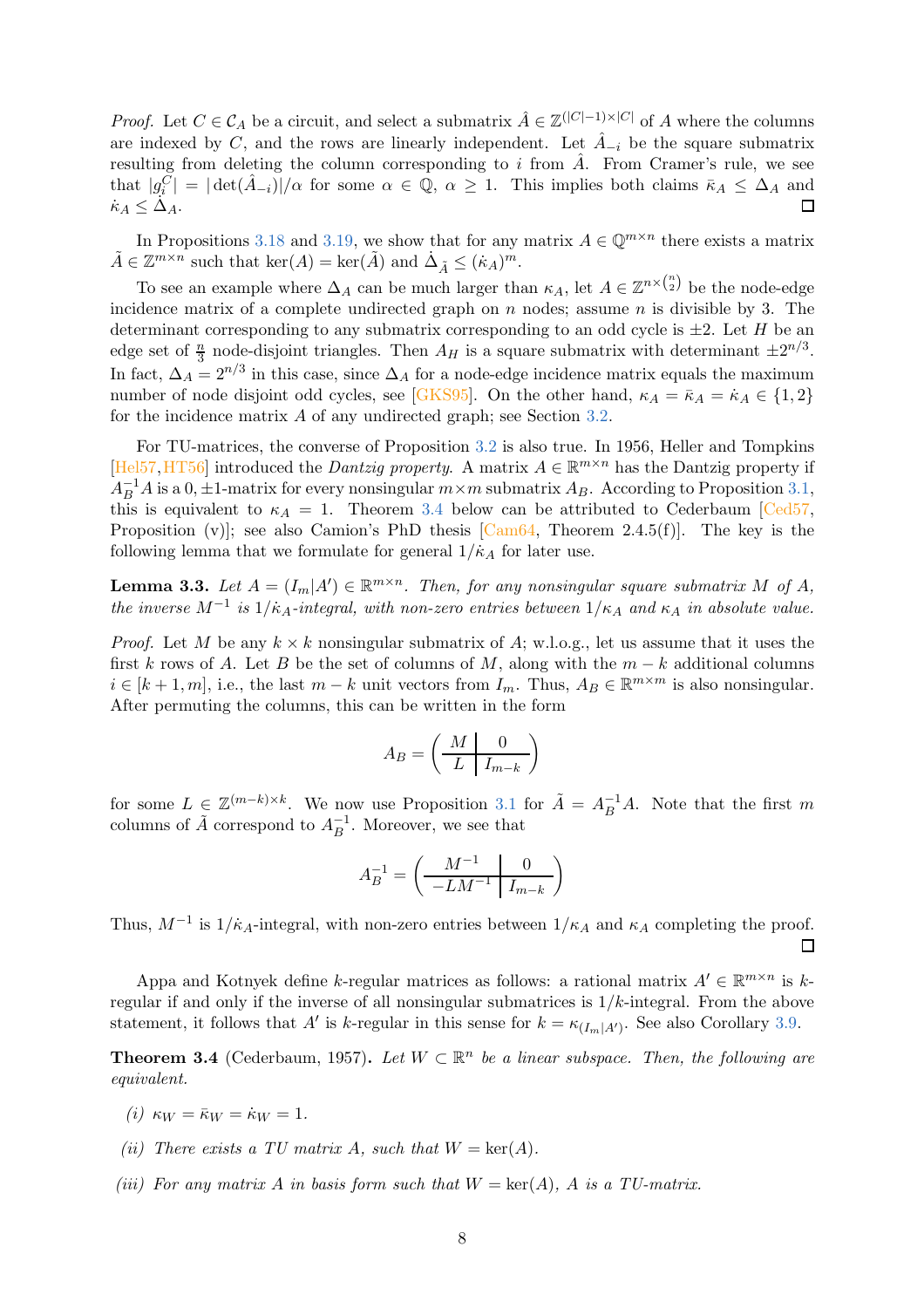*Proof.* [\(iii\)](#page-7-2)  $\Rightarrow$  [\(ii\)](#page-7-3) is straightforward, and (ii)  $\Rightarrow$  [\(i\)](#page-7-4) follows by Proposition [3.2.](#page-6-1) It remains to show [\(i\)](#page-7-4)  $\Rightarrow$  [\(iii\).](#page-7-2) Let  $rk(W) = n - m$ , and consider any  $A \in \mathbb{R}^{m \times n}$  in basis form such that  $W = \text{ker}(A)$ . For simplicity of notation, assume the basis is formed by the first m columns, that is,  $A = (I_m | A')$  for some  $A' \in \mathbb{R}^{m \times (n-m)}$ .

Proposition [3.1](#page-6-2) implies that all entries of A are 0 and  $\pm 1$ . Consider any nonsingular square submatrix M of A. By Lemma [3.3,](#page-7-1)  $M^{-1}$  is also a 0,  $\pm 1$  matrix. Consequently, both  $det(M)$ and  $\det(M^{-1})$  are nonzero integers, which implies that  $|\det(M)| = 1$ , as required.

### <span id="page-8-0"></span>3.2 Fractional integrality characterization

<span id="page-8-1"></span>Hoffman and Kruskal [\[HK56\]](#page-40-4) gave the following characterization of TU matrices. A polyhedron  $P \subseteq \mathbb{R}^n$  is *integral*, if all vertices (=basic feasible solutions) are integer.

**Theorem 3.5** (Hoffman and Kruskal, 1956). An integer matrix  $A \in \mathbb{Z}^{m \times n}$  is totally unimodular if and only if for every  $b \in \mathbb{Z}^m$ , the polyhedron  $\{x \in \mathbb{R}^n : Ax \leq b, x \geq 0\}$  is integral.

Since  $\dot{\kappa}$  is a property of the subspace, it will be more convenient to work with the standard equality form of an LP. Here as well as in Section [4.2,](#page-15-0) we use the following straightforward correspondence between the two forms. Recall that an edge of a polyhedron is a bounded one dimensional face; every edge is incident to exactly two vertices. The following statement is standard and easy to verify.

<span id="page-8-2"></span>**Lemma 3.6.** Let  $A \in \mathbb{R}^{m \times n}$  be of the form  $A = (A'|I_m)$  for  $A' = \mathbb{R}^{m \times (n-m)}$ . For a vector  $b \in \mathbb{R}^m$ , let

 $P_b = \{x \in \mathbb{R}^n : Ax = b, x \ge 0\}$  and  $P'_b = \{x' \in \mathbb{R}^{n-m} : A'x' \le b, x' \ge 0\}$ .

Let  $I = [n-m]$  denote the index set of A'. Then,  $P'_b = \pi_I(P_b)$ , i.e.,  $P'_b$  is the projection of  $P_b$ to the coordinates in I. For every vertex x of  $P_b$ ,  $x' = x_I$  is a vertex of  $P'_b$ , and conversely, for every vertex x' of  $P'_b$ , there exists a unique vertex x of P such that  $x_I = x'$ . There is a one-to-one correspondence between the edges of  $P_b$  and  $P'_b$ . Further, if  $b \in \mathbb{Z}^m$ , then  $P_b$  is  $1/k$ -integral if and only if  $P'_b$  is  $1/k$ -integral.

Using Theorem [3.4](#page-7-0) and Lemma [3.6,](#page-8-2) we can formulate Theorem [3.5](#page-8-1) in subspace language.

**Corollary 3.7.** Let  $W \subseteq \mathbb{R}^n$  be a linear space. Then,  $\kappa_W = 1$  if and only if for every  $d \in \mathbb{Z}^n$ , the polyhedron  $\{x \in \mathbb{R}^n : x \in W + d, x \ge 0\}$  is integral.

*Proof.* Let  $n' = n - m = \dim(W)$ . W.l.o.g., assume the last m variables form a basis, and let us represent W in a basis form as  $W = \text{ker}(A)$  for  $A = (A'|I_m)$ , where  $A' \in \mathbb{R}^{m \times n'}$ . It follows by Theorem [3.4](#page-7-0) that  $\kappa_W = 1$  if and only if A is TU, which is further equivalent to A' being TU.

Further, note that the system  $\{x \in \mathbb{R}^n : x \in W + d, x \ge 0\}$  coincides with  $P_b = \{x \in \mathbb{R}^n : x \in W + d, x \ge 0\}$  $(A'|I_m)x = b, x \ge 0\},$  where  $b = Ad$ .

Note that  $b = Ad$  is integer whenever  $d \in \mathbb{Z}^m$ . Moreover, we can obtain every integer vector in  $b \in \mathbb{Z}^m$  this way, since A contains an identity matrix. According to Lemma [3.6,](#page-8-2)  $P_b$ is integral if and only if  $P'_b = \{x \in \mathbb{R}^{n-m} : A'x' \leq b, x' \geq 0\}$  is integral. The claim follows by Theorem [3.5.](#page-8-1)

<span id="page-8-3"></span>We provide the following natural generalization. Related statements, although in substantially more complicated forms, were given in [\[Lee89,](#page-40-0) Proposition 6.1 and 6.2].

**Theorem 3.8.** Let  $W \subseteq \mathbb{R}^n$  be a linear space. Then,  $\kappa_W$  is the smallest integer  $k \in \mathbb{Z}$  such that for every  $d \in \mathbb{Z}^n$ , the polyhedron  $\{x \in \mathbb{R}^n : x \in W + d, x \ge 0\}$  is  $1/k$ -integral.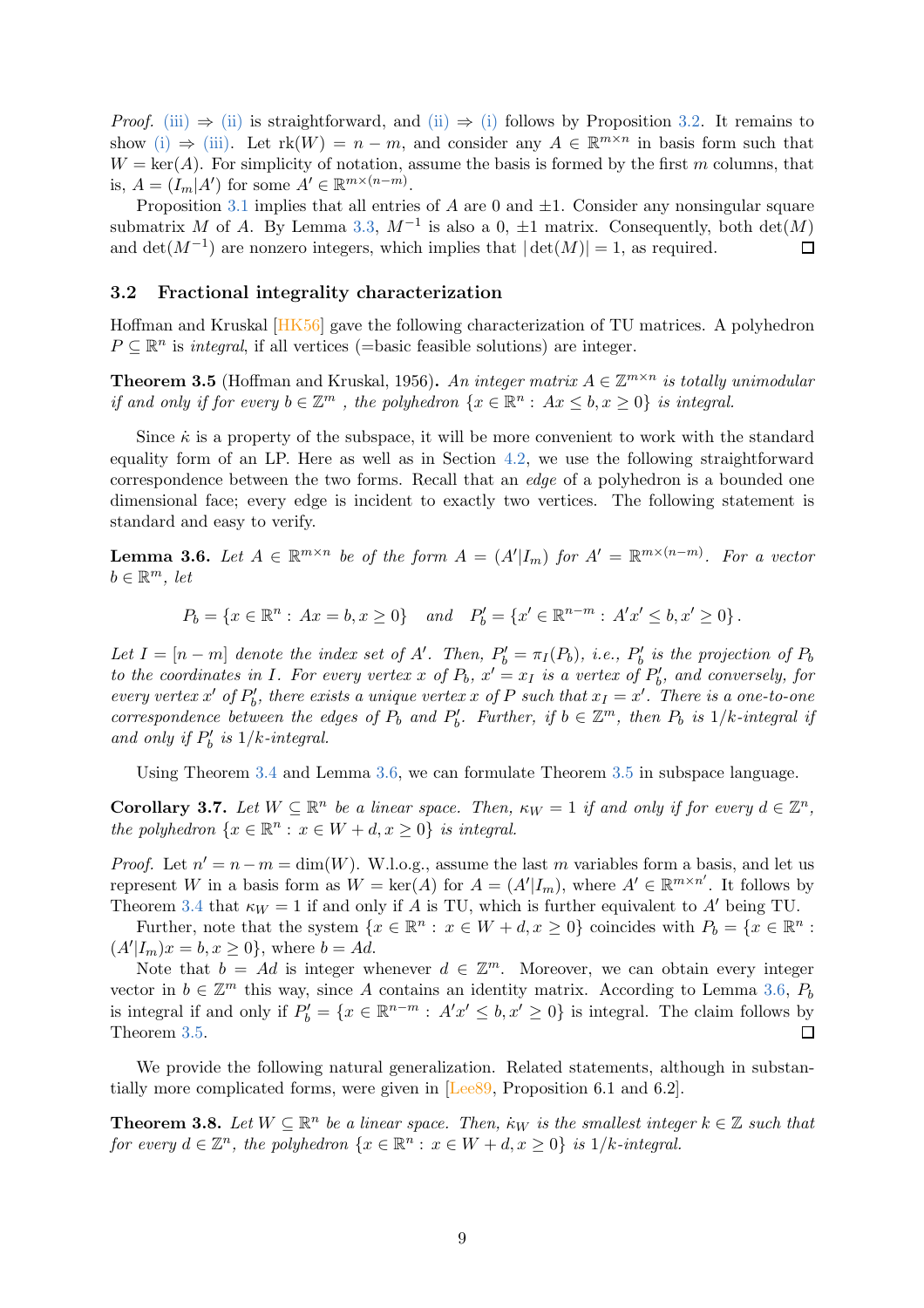*Proof.* Let  $dim(W) = n - m$ , and let us represent  $W = \text{ker}(A)$  for  $A \in \mathbb{R}^{m \times n}$ . Then,  $x \in W + d$ ,  $x \geq 0$  can be written as  $Ax = Ad$ ,  $x \geq 0$ . Let x be a basic feasible solution (i.e. vertex) of this system. Then,  $x = A_B^{-1}Ad$ . By Proposition [3.1,](#page-6-2)  $A_B^{-1}A$  is  $1/k_W$ -integral. Thus, if  $d \in \mathbb{Z}^n$  then x must be also  $1/\dot{\kappa}_W$ -integral.

Let us now show the converse direction. Assume  $\{x \in \mathbb{R}^n : x \in W + d, x \ge 0\}$  is  $1/k$ -integral for every  $d \in \mathbb{Z}^n$ . For a contradiction, assume there exists a circuit  $C \in \mathcal{C}_W$  such that the entries of the elementary vector are not all divisors of k (or that  $g^C$  is not even a rational vector if W is not a rational space). In particular, select an index  $\ell \in C$  such that  $g_{\ell}^C \nmid k$ , or such that  $(1/g_{\ell}^C)g^C$  is not rational.

Let us select a basis  $B \subseteq [n]$  such that  $C \setminus B = \{\ell\}$ . For simplicity of notation, let  $B = [m]$ . We can represent  $W = \ker(A)$  in a basis form as  $A = (I_m | A')$ . Let  $g \in \mathbb{R}^n$  be defined by  $g_{\ell} = 1$ ,  $g_j = -A_{j\ell}$  for  $j \in B$  and  $g_j = 0$  otherwise; thus,  $g = (1/g_{\ell}^C)g^C$ .

Let us pick an integer  $t \in \mathbb{N}$ ,  $t \ge ||g||_{\infty}$ , and define  $d \in \mathbb{Z}^n$  by  $d_j = t$  for  $j \in B$ ,  $d_\ell = -1$ , and  $d_i = 0$  otherwise. Then, the basic solution of  $x \in W + d$ ,  $x \ge 0$  corresponding to the basis B is obtained as  $x_j = t + g_j$  for  $j \in B$  and  $x_j = 0$  for  $j \in [n] \setminus B$ . The choice of t guarantees  $x \geq 0$ . By the assumption, x is  $1/k$ -integer, and therefore g is also  $1/k$ -integer. Recall that  $g = (1/g_{\ell}^C)g^C$ , where either  $g^C \in \mathbb{Z}^n$  with  $\text{lcm}(g^C) = 1$  and  $g_{\ell}^C \nmid k$ , or g is not rational. Both cases give a contradiction. 囗

<span id="page-9-1"></span>Using again Lemma [3.6,](#page-8-2) we can write this theorem in a form similar to the Hoffman-Kruskal theorem.

**Corollary 3.9.** Let  $A = (A'|I_m) \in \mathbb{R}^{m \times n}$ . Then,  $\kappa_A$  is the smallest value k such that for every  $b \in \mathbb{Z}^m$ , the polyhedron  $\{x' \in \mathbb{R}^{n-m} : A'x' \leq b, x' \geq 0\}$  is  $1/k$ -integral.

Appa and Kotnyek  $[AK04,$  Theorem 17 show that k-regularity of  $A'$  (in the sense that the inverse of every square submatrix is  $1/k$ -integral) is equivalent to the property above.

**Subspaces with**  $\dot{\kappa}_A = 2$  The case  $\dot{\kappa}_W = 2$  is a particularly interesting class. As already noted, it includes incidence matrices of undirected graphs, and according to Theorem [3.8,](#page-8-3) it corresponds to half-integer polytopes. This class includes the following matrices, first studied by Edmonds and Johnson [\[EJ70\]](#page-39-3); the following result follows e.g. from [\[AK04,](#page-38-2)[GS86,](#page-40-5)[HMNT93\]](#page-40-6).

<span id="page-9-2"></span>**Theorem 3.10.** Let  $A \in \mathbb{Z}^{m \times n}$  such that for each column  $j \in [n]$ ,  $\sum_{i=1}^{m} |A_{ij}| \leq 2$ . Then  $\dot{\kappa}_A \in \{1,2\}.$ 

Appa and Kotnyek [\[AK04\]](#page-38-2) define *binet matrices* as  $A' = A_B^{-1}A$  for a matrix A as in The-orem [3.10](#page-9-2) for a basis B. Clearly, these matrices have  $\kappa_{A'} \in \{1,2\}$  since they define the same subspace.

Deciding whether a matrix has  $\dot{\kappa}_A = 2$  (or more generally,  $\dot{\kappa}_A = k$  for a fixed constant k) is an interesting open question: is it possible to extend Seymour's decomposition  $[Sey80]$ from TU matrices? The matrices in Theorem [3.10](#page-9-2) could be a natural building block of such a decomposition.

## <span id="page-9-0"></span>3.3 Self-duality

We next show that both  $\kappa_W$  and  $\dot{\kappa}_W$  are self-dual. These rely on the following duality property of circuits. We introduce the following more refined quantities that will also come useful later on.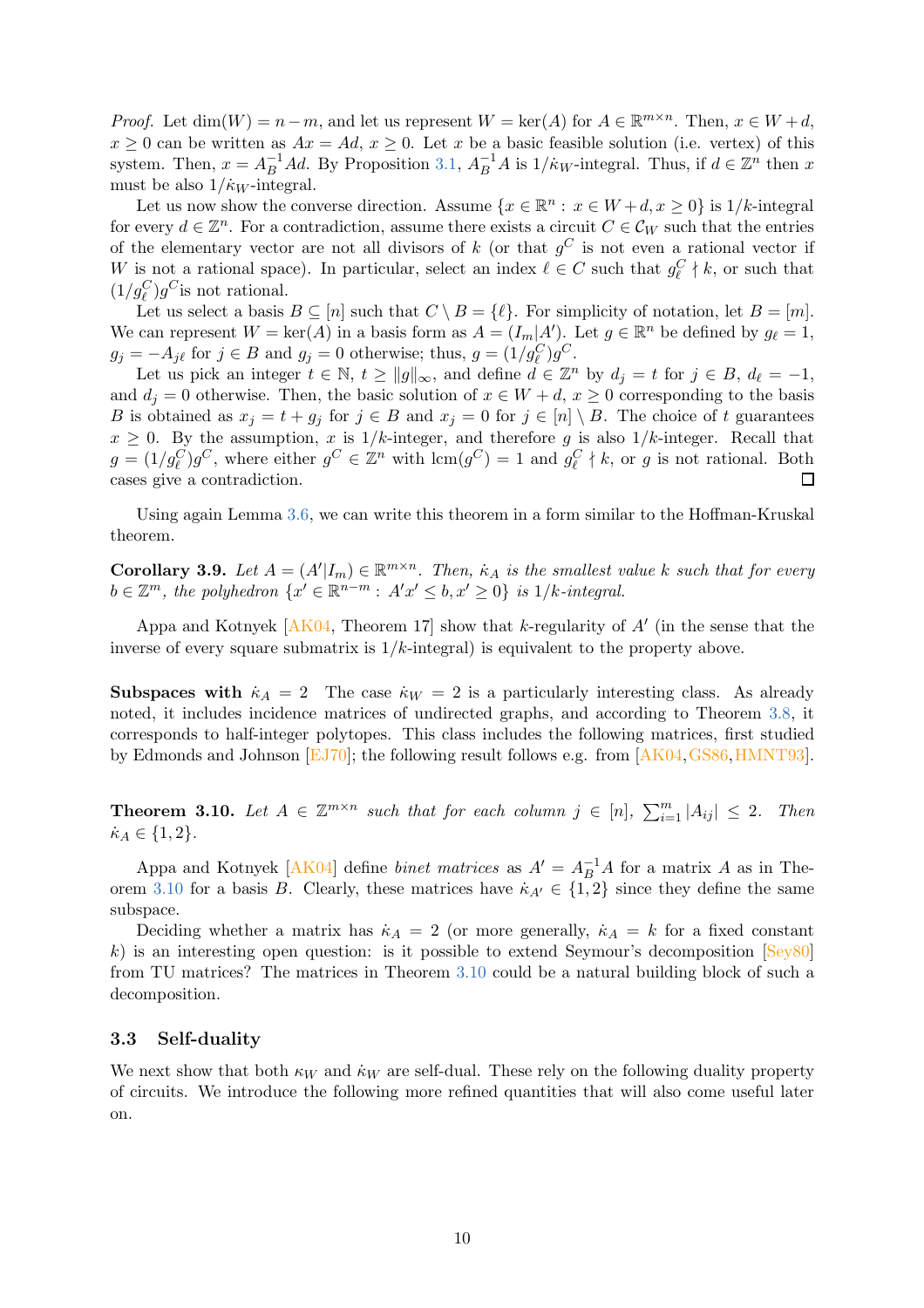**Definition 3.11** (Pairwise Circuit Imbalances). For a space  $W \subseteq \mathbb{R}^n$  and variables  $i, j \in [n]$ we define

$$
\mathcal{K}_{ij}^W := \left\{ \left| \frac{g_j}{g_i} \right| : \{i, j\} \subseteq \text{supp}(g), g \in \mathcal{F}(W) \right\}, \quad \kappa_{ij}^W := \max \mathcal{K}_{ij}^W,
$$
  

$$
\dot{\mathcal{K}}_{ij}^W := \left\{ \text{lcm}(p, q) : p, q \in \mathbb{N}, \text{gcd}(p, q) = 1, \frac{p}{q} \in \mathcal{K}_{ij}^W \right\}.
$$

We call  $\kappa_{ij}^W$  the pairwise imbalance between i and j.

<span id="page-10-2"></span>Cleary,  $\kappa_W = \max_{i,j \in [n]} \kappa_{ij}^W$  for a nontrivial linear space W. We use the following simple lemma.

<span id="page-10-0"></span>**Lemma 3.12.** Consider a matrix  $A \in \mathbb{R}^{m \times n}$  in basis form for  $B \subseteq [n]$ , i.e.,  $A_B = I_m$ . Let  $W = \text{ker}(A)$ ; thus,  $W^{\perp} = \text{span}(A^{\top})$ . The following hold.

- <span id="page-10-1"></span>(i) The rows of A form a circuit basis of  $W^{\perp}$ , denoted as  $\mathcal{F}_{B}(W^{\perp})$ .
- (ii) For any two rows  $A^i, A^j, i, j \in B$ ,  $i \neq j$ , and  $k \in [n] \setminus B$ , the vector  $h = A_{jk}A^i A_{ik}A^j$ fulfills  $h \in \mathcal{F}(W^{\perp}).$

*Proof.* For part [\(i\),](#page-10-0) the rows are clearly linearly independent and span  $W^{\perp}$ . Therefore, every  $g \in W^{\perp}$  must have supp $(g) \cap B \neq \emptyset$ , and if supp $(g) \cap B = \{i\}$  then  $g = g_i A^i$ . These two facts imply that each  $A^i$  is support minimal in  $W^{\perp}$ , that is,  $A^i \in \mathcal{F}(W^{\perp})$ .

For part [\(ii\),](#page-10-1) there is nothing to prove if  $A_{ik} = 0$  or  $A_{jk} = 0$ ; for the rest, assume both are nonzero. Assume for a contradiction  $h \notin \mathcal{F}(W^{\perp})$ ; thus, there exists a  $g \in W^{\perp}$ ,  $g \neq 0$  and supp(g)  $\subsetneq$  supp(h). We have supp(h) ∩ B = {i, j}. If supp(g) ∩ B  $\subsetneq$  {i, j}, as above we get that  $g = g_i A^i$  or  $g = g_j A^j$ , a contradiction since  $h_k = 0$  but  $A_{ik}, A_{jk} \neq 0$ . Hence, supp $(g) \cap B = \{i, j\}$ . By part [\(i\),](#page-10-0) we have  $g = g_i A^i + g_j A^j$ ; and since  $h_k = 0$  it follows that  $g_i/g_j = -A_{jk}/A_{ik}$ ; thus,  $q$  is a scalar multiple of  $h$ , a contradiction.

<span id="page-10-3"></span>**Lemma 3.13.** For any  $i, j \in [n]$  we have  $\mathcal{K}_{ij}^W = \left\{ \alpha^{-1} : \alpha \in \mathcal{K}_{ji}^{W^\perp} \right\}$ . Equivalently: for every elementary vector  $g \in \mathcal{F}(W)$  with indices  $i, j \in \text{supp}(g)$  there exists an elementary vector  $h \in$  $\mathcal{F}(W^{\perp})$  such that  $|h_i/h_j| = |g_j/g_i|$ .

*Proof.* Let  $g \in \mathcal{F}(W)$  such that  $i, j \in \text{supp}(g)$ . If  $\text{supp}(g) = \{i, j\}$  then any  $h \in \mathcal{F}(W^{\perp})$  with  $i \in \text{supp}(h)$  fulfills  $g_i h_i + g_j h_j = \langle g, h \rangle = 0$ , so  $j \in \text{supp}(h)$  and  $|h_i/h_j| = |g_j/g_i|$ .

Else, there exists  $k \in \text{supp}(g) \setminus \{i, j\}$ . Let us select a basis B of  $\mathcal{M}(W)$  with  $\text{supp}(g) \setminus B = \{k\}.$ Let  $A \in \mathbb{R}^{m \times n}$  be a matrix in basis form for B with ker(A) = W, and let  $h = A_{jk}A^{i} - A_{ik}A^{j}$ , an elementary vector in  $\mathcal{F}(W^{\perp})$  by Lemma [3.12](#page-10-2)[\(ii\).](#page-10-1)

By the construction,  $|h_i/h_j| = |A_{jk}/A_{ik}|$ . On the other hand,  $\langle g, A^i \rangle = 0$  and supp $(g) \setminus B =$  $\{k\}$  implies  $g_i = -g_k A_{ik}$  and similarly  $\langle g, A^j \rangle = 0$  implies  $g_j = -g_k A_{jk}$ . The claim follows.

<span id="page-10-4"></span>For  $\kappa_W$ , duality is immediate from the above:

**Proposition 3.14** ([\[DHNV20\]](#page-38-1)). For any linear subspace  $W \subseteq \mathbb{R}^n$ , we have  $\kappa_W = \kappa_{W^{\perp}}$ .

Let us now show duality also for  $\dot{\kappa}_W$ ; this was shown in [Lee<sub>89</sub>, Lemma 2.1] in a slightly different form.

**Proposition 3.15.** For any rational linear subspace  $W \subseteq \mathbb{R}^n$ , we have  $\dot{\kappa}_W = \dot{\kappa}_{W^{\perp}}$ .

*Proof.* Recall the p-adic valuation  $\nu_p(n)$  defined in [\(1\)](#page-4-2). It suffices to show that  $\nu_p(k_W)$  =  $\nu_p(\dot{\kappa}_{W^{\perp}})$  for any prime  $p \in \mathbb{P}$ . We can reformulate as

$$
\nu_p(\dot{\kappa}_W) = \nu_p(\text{lcm}\{\text{lcm}(g^C) : C \in \mathcal{C}_W\})
$$
  
= max  $\{\nu_p(\text{lcm}(g^C)) : C \in \mathcal{C}_W\}$   
= max  $\{\nu_p(\alpha) : i, j \in [n], \alpha \in \dot{\mathcal{K}}_{ij}^W\}$ 

Lemma [3.13](#page-10-3) implies that the last expression is the same for W and  $W^{\perp}$ .

 $\Box$ 

.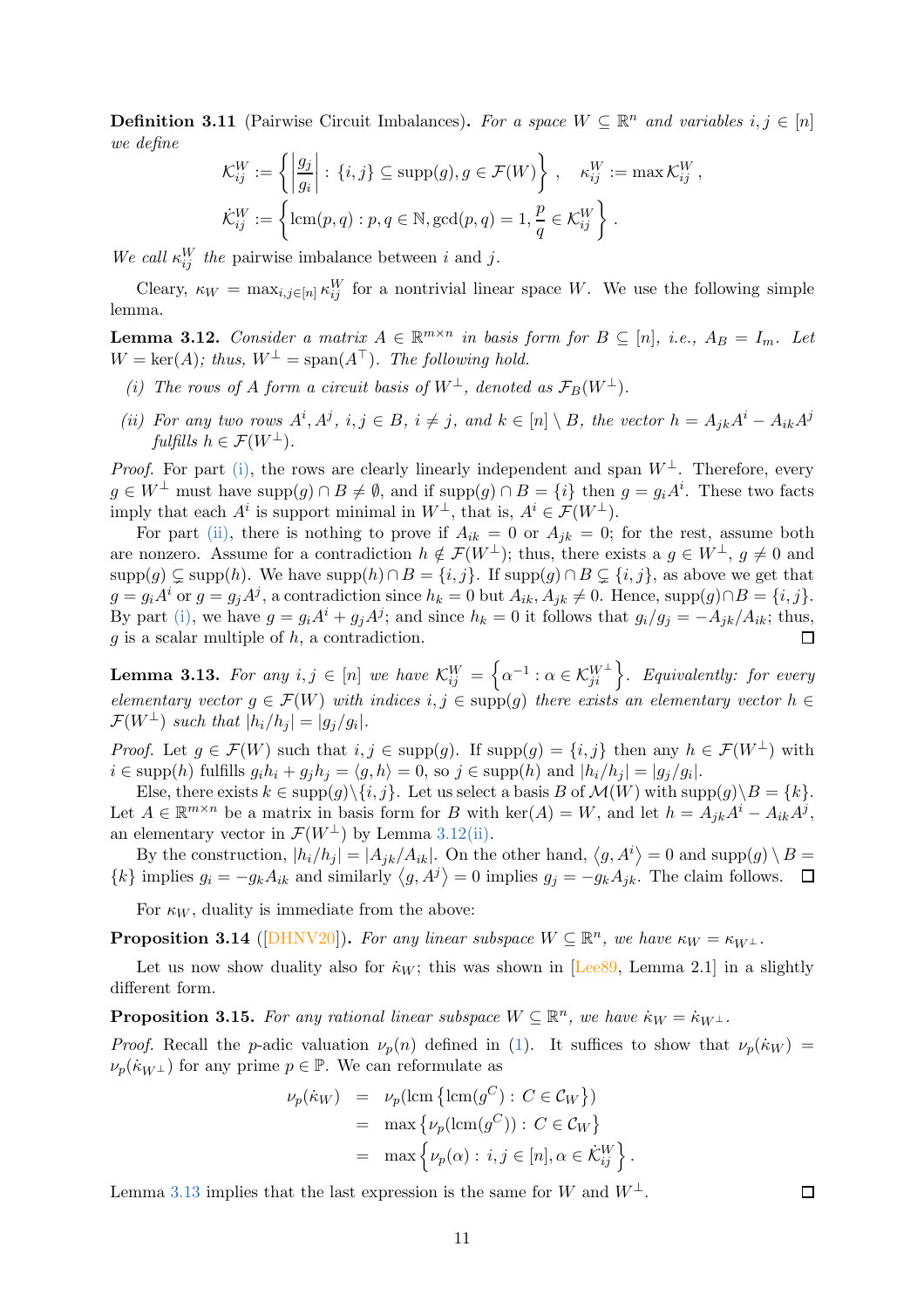<span id="page-11-5"></span>We next show that  $\kappa_W$  and  $\dot{\kappa}_W$  are monotone under projections and restrictions of the subspace.

**Lemma 3.16.** For any linear subspace  $W \subseteq \mathbb{R}^n$ ,  $J \subseteq [n]$  and  $i, j \in J$ , we have

$$
\mathcal{K}_{ij}^{\pi_J(W)} \subseteq \mathcal{K}_{ij}^W, \quad \mathcal{K}_{ij}^{W_J} \subseteq \mathcal{K}_{ij}^W, \quad \dot{\mathcal{K}}_{ij}^{\pi_J(W)} \subseteq \dot{\mathcal{K}}_{ij}^W, \quad \text{and} \quad \dot{\mathcal{K}}_{ij}^{W_J} \subseteq \dot{\mathcal{K}}_{ij}^W.
$$

*Proof.* Let  $g \in \mathcal{F}(W_J)$ . Then  $(g, 0_{[n]\setminus J}) \in \mathcal{F}(W)$  and so  $\mathcal{K}_{ij}^{W_J} \subseteq \mathcal{K}_{ij}^W$ . Note that  $\pi_J(W) =$  $((W^{\perp})_J)^{\perp}$  and so by Proposition [3.13,](#page-10-3)

$$
\mathcal{K}_{ij}^{\pi_J(W)} = \left\{ \alpha^{-1} : \alpha \in \mathcal{K}_{ji}^{(W^{\perp})_J} \right\} \subseteq \left\{ \alpha^{-1} : \alpha \in \mathcal{K}_{ji}^{W^{\perp}} \right\} = \mathcal{K}_{ij}^{W}.
$$
\n(3)

The same arguments extend to  $\dot{K}_{ij}$ .

**Proposition 3.17.** For any linear subspace  $W \subseteq \mathbb{R}^n$  and  $J \subseteq [n]$ , we have

 $\kappa_{W} \leq \kappa_W, \quad \kappa_{\pi_I(W)} \leq \kappa_W, \quad \dot{\kappa}_{W_I} \leq \dot{\kappa}_W, \quad \text{and} \quad \dot{\kappa}_{\pi_I(W)} \leq \dot{\kappa}_W.$ 

#### <span id="page-11-0"></span>3.4 Matrix representations

Proposition [3.1](#page-6-2) already tells us that any rational matrix of the form  $A = (I_m|A')$  is  $1/\kappa_A$ integral, and according to Lemma [3.3,](#page-7-1) the inverse of every non-singular square submatrix of A is also  $1/\kappa_A$ -integral. It is natural to ask whether every linear subspace W can be represented as  $W = \text{ker}(A)$  for an *integer* matrix A with the same property on the inverse matrices.

We show that this is true if the dual space is *anchored* but false in general. Recall that this means that every elementary vector  $g^C$ ,  $C \in \mathcal{C}_{W^{\perp}}$  has a  $\pm 1$  entry. In particular,  $\dot{\kappa}_W = p^{\alpha}$  for some prime number  $p \in \mathbb{P}$  implies that both W and  $W^{\perp}$  are anchored; in this case we also have  $\kappa_W = \dot{\kappa}_W$ .

In [\[Lee89,](#page-40-0) Section 7], it is shown that if B is a basis minimizing  $|\det(A_B)|$  for a full rank  $A \in \mathbb{R}^{m \times n}$ , then every nonzero entry in  $A^{-1}_B A$  is at least 1 in absolute value. Moreover, a simple greedy algorithm is proposed (called 1-OPT) that finds such a basis within  $m$  pivots for  $k$ -adic spaces. Our next statement can be seen as the variant of this for anchored-spaces, using the lcm-circuit imbalance  $\kappa_A$ . We note that finding a basis minimizing  $|\det(A_B)|$  is computationally hard in general [\[Kha95\]](#page-40-7).

<span id="page-11-1"></span>**Proposition 3.18.** Let  $W \subseteq \mathbb{R}^n$ ,  $\dim(W) = n - m$  be a rational subspace such that  $W^{\perp}$  is an anchored space. Then there exists an integer matrix  $A \in \mathbb{Z}^{m \times n}$  such that  $\text{ker}(A) = W$ , and

- <span id="page-11-3"></span><span id="page-11-2"></span>(i) All entries of A divide  $\kappa_W$ .
- <span id="page-11-4"></span>(ii) For all non-singular submatrices M of A,  $M^{-1}$  is  $\frac{1}{k_W}$ -integral.
- (iii)  $\dot{\Delta}_A$  is an integer divisor of  $(\kappa_W)^m$ .

*Proof.* Let  $\bar{A} \in \mathbb{Q}^{m \times n}$  be an arbitrary matrix with ker( $\bar{A}$ ) = W. By performing row operations we can convert  $\tilde{A}$  into  $A = (D|A') \in \mathbb{Z}^{m \times n}$  where  $D \in \mathbf{D}_m$  is positive diagonal and  $A' \in$  $\mathbb{Z}^{m\times(n-m)}$  (after possibly permuting the columns). If  $D = I_m$ , then we are already done. Property [\(i\)](#page-11-2) follows by Proposition [3.1;](#page-6-2) property [\(ii\)](#page-11-3) follows by Lemma [3.3,](#page-7-1) and property [\(iii\)](#page-11-4) holds since  $\det(M) \cdot \det(M^{-1}) = 1$ ,  $\det(M) \in \mathbb{Z}$ , and  $\det(M^{-1})$  is  $\frac{1}{(kw)^m}$ -integral.

If D is not the identity matrix, then we show that A can be brought to the form  $(I_m|A'')$ with an integer  $A''$  by performing further basis exchanges. Let us assume that  $gcd(A^i) = 1$  for all rows  $A^i$ ,  $i \in [m]$ . By Lemma [3.13,](#page-10-3)  $A^i \in \mathcal{F}(W^{\perp})$ . Assume  $D_{ii} = A_{ii} > 1$  for some  $i \in [m]$ . As  $A^i$  is a circuit and  $W^{\perp}$  is anchored, there exists an index  $k \in [n]$  such that  $|A_{ik}| = 1$ .

Let us perform a basis exchange between columns  $i$  and  $k$ . That is, subtract integer multiples of row *i* from the other rows to turn column k into  $e_i$ . We then swap columns i and k and obtain

 $\Box$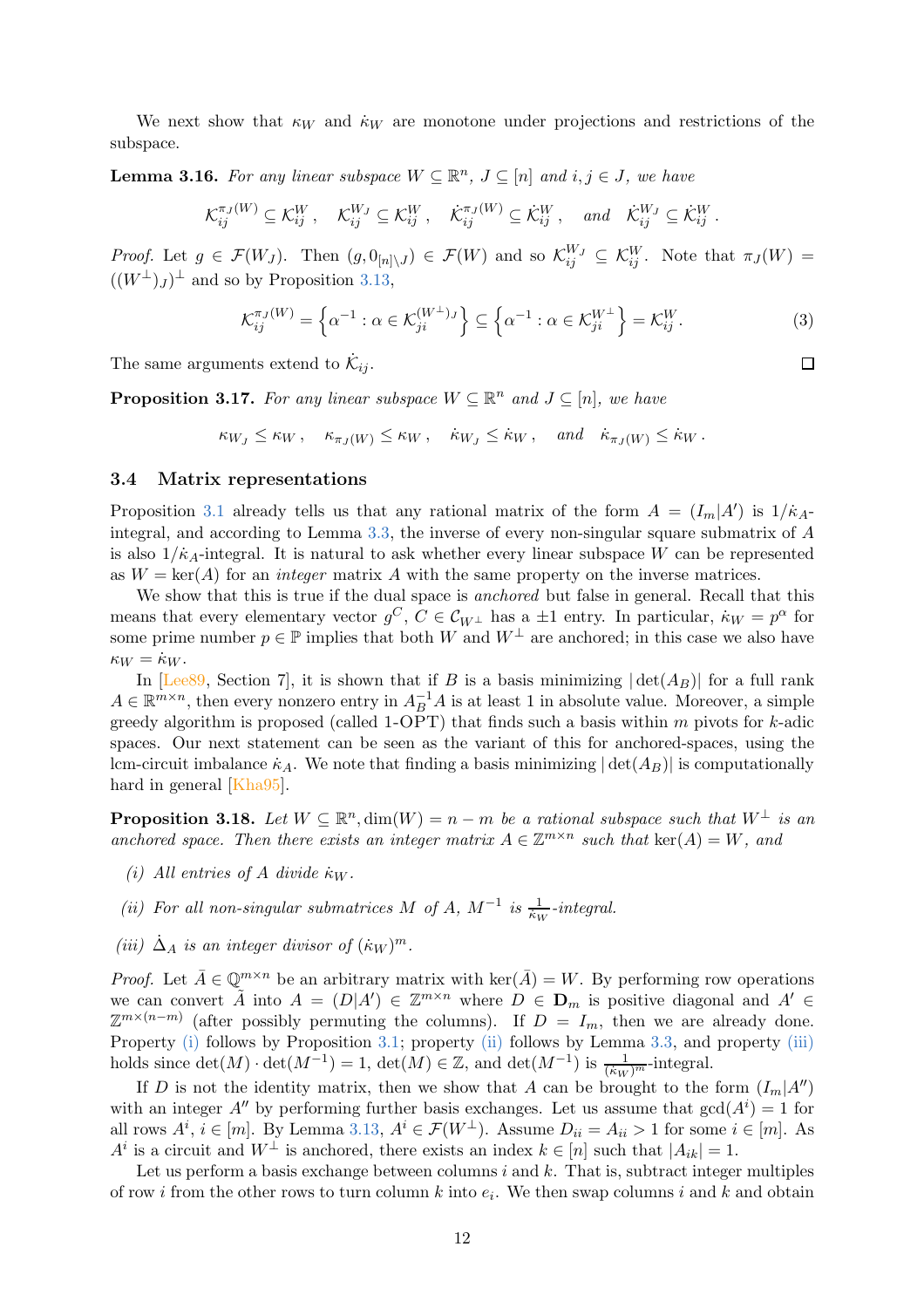the matrix again in the form  $(D'|A'')$ . Notice that the matrix remains integral,  $D'_{ii} = 1$ , and  $D'_{jj} = D_{jj}$  for  $j \in [m], j \neq i$ . Hence, repeating this procedure at most n times, we can convert the matrix to the integer form  $(I_m|A')$ , completing the proof.

Note that the proof gives an algorithm to find such a basis representation using a Gaussian elimination and at most m additional pivot operations. If  $W^{\perp}$  is not anchored, we show the following weaker statement.

<span id="page-12-3"></span><span id="page-12-2"></span>**Proposition 3.19.** Let  $W \subseteq \mathbb{R}^n$ ,  $\dim(W) = n - m$  be a rational subspace. Then there exists an integer matrix  $A \in \mathbb{Z}^{m \times n}$  with  $\ker(A) = W$  such that

- <span id="page-12-4"></span>(i) All entries of A divide  $\dot{\kappa}_W$ ;
- <span id="page-12-5"></span>(ii) For all non-singular submatrices M of A,  $M^{-1}$  is  $\frac{1}{(k_W)^2}$ -integral.
- (iii)  $\dot{\Delta}_A$  is an integer divisor of  $(\kappa_W)^m$ .

Proof. The proof is an easy consequence of Proposition [3.1](#page-6-2) and Lemma [3.3.](#page-7-1) Consider any basis form  $A = (I_m | A')$  with ker $(A) = W$  (after possibly permuting the columns). According to Proposition [3.1,](#page-6-2) all entries of A are  $1/\kappa_W$  integral. By Lemma [3.13,](#page-10-3) the rows  $A^i \in \mathcal{F}(W^{\perp})$  for  $i \in [m]$ . We can write  $A^i = g^i/d_i$  for some  $g^i \in \mathcal{F}(W^{\perp}) \cap \mathbb{Z}^m$  and  $d_i \in \mathbb{Q}$  such that  $gcd(g^i) = 1$ for each  $i \in [m]$ . By the definition of  $\kappa_A$ , the entries of each  $g^i$  are divisors of  $\kappa_A$ . Since  $A_{ii} = 1$ it follows that  $d_i \in \mathbb{Z}$  and  $d_i | \dot{\kappa}_A$ . Let  $D \in \mathbf{D}_m$  be the diagonal matrix with entries  $D_{ii} = d_i$ . Then,  $A = DA$  is an integer matrix where all entries divide  $\kappa_A$ , proving [\(i\).](#page-12-3) Part [\(ii\)](#page-12-4) follows by Lemma [3.3](#page-7-1) and noting that the subdeterminants get multiplied by a submatrix  $D^{-1}$ .

For part [\(iii\),](#page-12-5) let us start use a basis B such that  $|\det(A_B)|$  is maximal; w.l.o.g. assume  $B=[m]$ . Then, in the basis form  $(I_m|A')$  for B, all subdeterminants are  $\leq 1$ . This holds as for any submatrix  $M \in \mathbb{Q}^{k \times k}$  of A' with  $\det(M) \neq 0$  we have that augmenting the columns of M by the columns  $i \in B$  such that i is not a row of M results in a basis  $B_M$  with  $|\det(M)| =$  $|\det((I_m|A')_{B_M})| \leq \det(I_m) = 1$  by assumption on B. After multiplying by D as above,  $\overline{A} = DA$ , all subdeterminants will be  $\leq \det(D) \leq (\dot{\kappa}_A)^m$ .

Note that parts [\(i\)](#page-12-3) and [\(ii\)](#page-12-4) are true for any choice of the basis form, whereas [\(iii\)](#page-12-5) requires one to select  $A_B$  with maximum determinant. The maximum subdeterminant is NP-hard even to approximate better than  $c^m$  for some  $c > 1$  [\[DSEFM14\]](#page-39-4). However, it is easy to see that even if we start with an arbitrary basis, then  $\dot{\Delta}_A \mid (k_W)^{2m}$ , since every subdeterminant of  $A_B^{-1}A$  is at most  $(\kappa_W)^m$  follows by Lemma [3.3.](#page-7-1)

<span id="page-12-1"></span>We now give an example to illustrate why Proposition [3.18](#page-11-1)[\(ii\)](#page-11-3) cannot hold for arbitrary values of  $\kappa_W$ . The proof is given in the Appendix.

Proposition 3.20. Consider the matrix

$$
A = \begin{bmatrix} 1 & 3 & 4 & 3 \\ 0 & 13 & 9 & 10 \end{bmatrix}.
$$

For this matrix  $\kappa_A = 5850 = 2 \times 3^2 \times 5^2 \times 13$  holds, and there exists no  $\tilde{A} \in \mathbb{Z}^{2 \times 4}$  such that  $\ker(\tilde{A}) = \ker(A)$  and the inverse of every nonsingular  $2 \times 2$  submatrix of  $\tilde{A}$  is 1/5850-integral.

### <span id="page-12-0"></span>3.5 The triangle inequality

An interesting additional fact about circuit imbalances is that the logarithm of the weights satisfy the triangle inequality; this was shown in [\[DHNV20\]](#page-38-1). Here, we formulate a stronger version and give a simpler proof. Throughout, we assume that  $\mathcal{M}(W)$  is non-separable. Thus, according to Proposition [2.2,](#page-5-1) for any  $i, j \in [n]$  there is a circuit  $C \in \mathcal{C}_W$  with  $i, j \in C$ .

<span id="page-12-6"></span>**Theorem 3.21.** Let  $W \subseteq \mathbb{R}^n$  be a linear space, and assume  $\mathcal{M}(W)$  is non-separable. Then,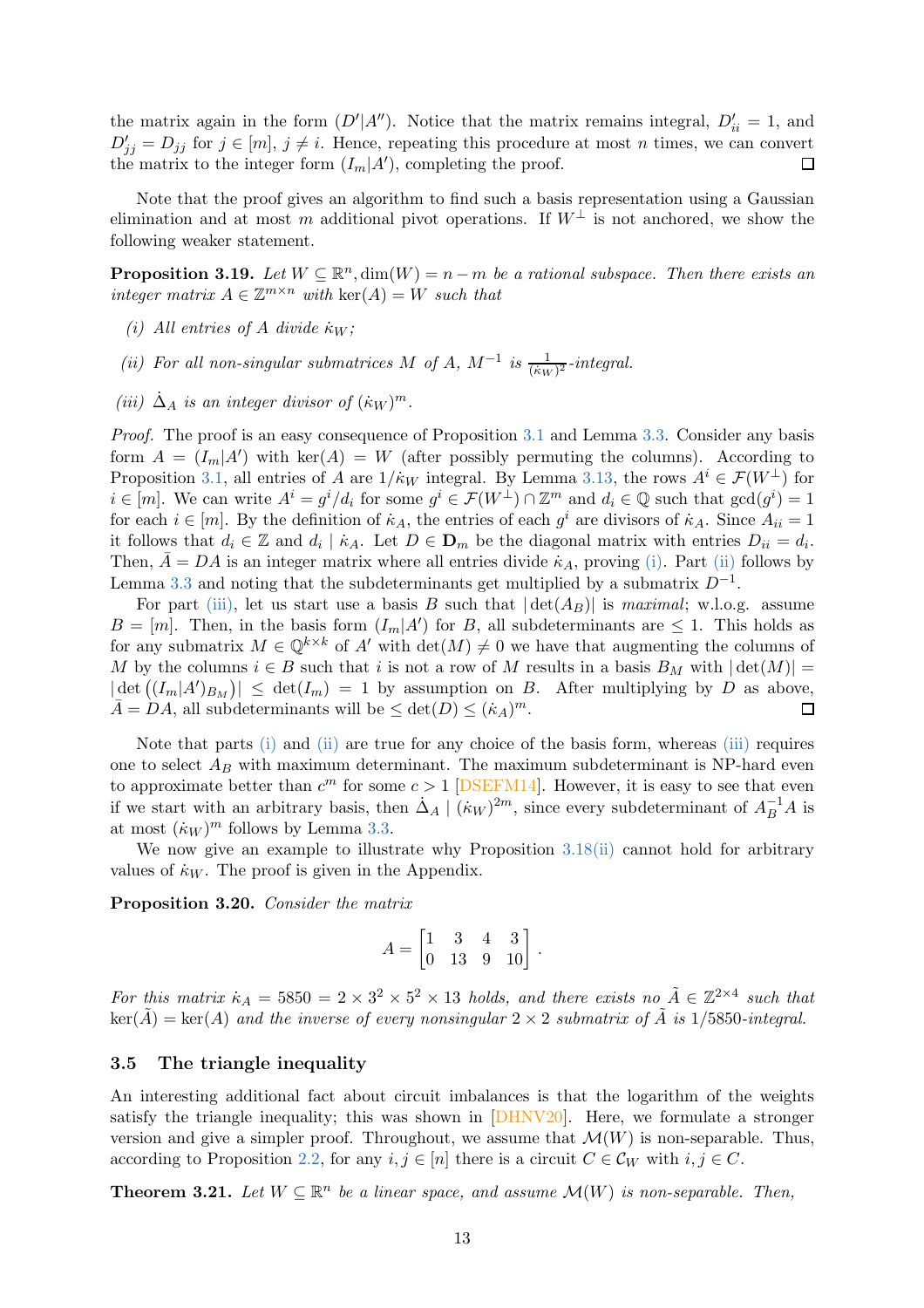- <span id="page-13-3"></span><span id="page-13-2"></span>(i) for any distinct  $i, j, k \in [n]$ ,  $\mathcal{K}_{ij}^W \subseteq \mathcal{K}_{ik}^W \cdot \mathcal{K}_{kj}^W$ ; and
- (ii) for any distinct  $i, j, k \in [n]$ ,  $\kappa_{ij} \leq \kappa_{ik} \cdot \kappa_{ki}$ .

<span id="page-13-4"></span>The proof relies on the following technical lemma that analyzes the scenario when almost all vectors in W are elementary.

<span id="page-13-0"></span>**Lemma 3.22.** Let  $W \subseteq \mathbb{R}^n$  be a subspace s.t.  $\mathcal{M}(W)$  is non-separable.

- <span id="page-13-1"></span>(i) If  $\mathcal{F}(W) = \{g \in W \setminus \{0\} : \text{supp}(g) \neq [n]\},\$  then  $\mathcal{K}_{ij}^W \subseteq \mathcal{K}_{ik}^W \cdot \mathcal{K}_{kj}^W$ .
- (ii) If there exists  $q \in \mathcal{F}(W)$  such that  $|\text{supp}(q)| = n 1$ , then

$$
\mathcal{F}(W) = \{ g \in W \setminus \{0\} : \text{supp}(g) \neq [n] \} .
$$

*Proof.* For part [\(i\),](#page-13-0) let  $\delta \in \mathcal{K}_{ij}^W$  and let  $g \in \mathcal{F}(W)$  such that  $\{i, j\} \subset \text{supp}(g)$  and  $|g_j/g_i| = \delta$ . If  $k \in \text{supp}(g)$ , then  $|g_j/g_i| = |g_k/g_i| \cdot |g_j/g_k|$  shows the claim.

Assume  $k \notin \text{supp}(g)$ , and pick  $h \in \mathcal{F}(W)$  such that  $\{i,k\} \subset \text{supp}(h)$  and let  $\tilde{h} = h_j g - g_j h$ ; such a h exists by Proposition [2.2.](#page-5-1) Then  $\tilde{h}_j = 0$  and  $\tilde{h}_k \neq 0$ , so  $\tilde{h} \in \mathcal{F}(W)$  by the assumption. If  $\tilde{h}_i = 0$  then  $h_j g_i = g_j h_i$  and so  $\{i, j, k\} \subset \text{supp}(h)$  with  $h_j/h_i = g_j/g_i$ , therefore h certifies the statement as  $|h_j/h_i| = |h_k/h_i| \cdot |h_j/h_k|$ . Otherwise,  $\tilde{h}_i \neq 0$  and  $h' := \tilde{h}_i g - g_i \tilde{h}$  fulfills  $h' \in \mathcal{F}(W)$ as  $h'_i = 0$ ,  $\{j, k\} \subset \text{supp}(h')$ . Now, using that  $\tilde{h}_j = 0$  and  $g_k = 0$  it is easy to see that

$$
\left| \frac{\tilde{h}_k}{\tilde{h}_i} \cdot \frac{h'_j}{h'_k} \right| = \left| \frac{\tilde{h}_k}{\tilde{h}_i} \cdot \frac{\tilde{h}_i g_j - g_i \tilde{h}_j}{\tilde{h}_i g_k - g_i \tilde{h}_k} \right| = \left| \frac{\tilde{h}_k}{\tilde{h}_i} \cdot \frac{\tilde{h}_i g_j}{g_i \tilde{h}_k} \right| = \left| \frac{g_j}{g_i} \right|.
$$
\n(4)

We now turn to part [\(ii\).](#page-13-1) Since there exists  $g \in \mathcal{F}(W)$  with  $\text{supp}(g) \neq n$ , we cannot have  $[n] \in \mathcal{C}(W)$ .

Let  $g \in \mathcal{F}(W)$  and  $i \in [n]$  such that  $\text{supp}(g) = [n] \setminus \{i\}$ . Consider any  $h \in W$ ,  $\text{supp}(h) \neq$ supp(g) such that supp(h)  $\neq [n]$ . If  $h \notin \mathcal{F}(W)$  there exists  $\ell \in \mathcal{F}(W)$  such that supp( $\ell$ )  $\subsetneq$ supp(h). We must have  $i \in \text{supp}(\ell)$ , since  $\text{supp}(\ell) \setminus \text{supp}(g) \neq \emptyset$ . Then  $\tilde{h} := h_i \ell - \ell_i h$  fulfills  $\tilde{h} \neq 0$ ,  $\tilde{h}_i = 0$  and  $\text{supp}(\tilde{h}) \subset [n] \setminus \{i\}$ , a contradiction to  $g \in \mathcal{F}(W)$ .  $\tilde{h} \neq 0$ ,  $\tilde{h}_i = 0$  and supp $(\tilde{h}) \subsetneq [n] \setminus \{i\}$ , a contradiction to  $g \in \mathcal{F}(W)$ .

*Proof of Theorem [3.21.](#page-12-6)* Part [\(ii\)](#page-13-2) immediately follows from part [\(i\),](#page-13-3) when taking  $C \in \mathcal{C}_W$  such that  $|g_j^C/g_i^C| = \kappa_{ij}$ . We now prove part [\(i\).](#page-13-3)

Let  $\delta \in \mathcal{K}_{ij}^W$  and  $C \in \mathcal{C}_W$  such that  $i, j \in C$  and for  $g = g^C$ ,  $|g_j/g_i| = \delta$ . If  $k \in C$  then clearly  $|g_j/g_i| = |g_k/g_i| \cdot |g_j/g_k| \in \mathcal{K}_{ik}^W \cdot \mathcal{K}_{kj}^W$ . Otherwise, let us select  $C' \in \mathcal{C}_W$  such that  $i, k \in C'$ , and  $|C \cup C'|$  is minimal. Let  $h = g^{C'}$  and  $J = C' \setminus (C \cup \{k\}).$ 

**Claim 3.22.1.** Let  $G = (C \cup C') \setminus J$ . Then for the space  $\hat{W} := \pi_G(W_{C \cup C'})$  we have that  $g_G, h_G \in \mathcal{F}(W)$ .

*Proof.* The statement that  $h_G \in \mathcal{F}(\hat{W})$  is clear as  $h_{C\cup C'} \in \mathcal{F}(W_{C\cup C'})$  and the variables we project out J fulfill  $J \subseteq \text{supp}(h)$ . For the statement on  $g_G$  assume that there exists  $\hat{g} \in \mathcal{F}(\hat{W})$ such that supp $(\hat{g}) \subsetneq \text{supp}(g_G)$ . Then there exists a lift  $\tilde{g} \in \mathcal{F}(W_{C \cup C'})$  of  $\hat{g}$  and some  $\ell \in J$  such that  $\ell \in \text{supp}(\tilde{g})$ ; note also that  $\tilde{g}_k = g_k = 0$ . The vector  $\hat{h} := h_\ell \tilde{g} - \tilde{g}_\ell h$  fulfills  $\ell \notin \text{supp}(h)$  and  $k \in \text{supp}(h)$ .

Now pick any circuit  $\tilde{h} \in \mathcal{F}(\hat{W})$  such that  $k \in \text{supp}(\tilde{h})$  and  $\text{supp}(\tilde{h}) \subseteq \text{supp}(\hat{h})$ . Note that  $J \cup \{k\}$  is independent, as  $J \cup \{k\} \subseteq C' \setminus \{i\} \subsetneq C'$ . Therefore, supp $(\tilde{h}) \cap \text{supp}(g) \neq \emptyset$ . Hence, for  $T := C \cup \text{supp}(\tilde{h})$  we have that  $\mathcal{M}(W_T)$  is non-separable. In particular there exists a circuit  $h' \in \mathcal{F}(W_T)$  such that  $i, k \in \text{supp}(h')$ . As  $T \subseteq (C \cup C') \setminus \{\ell\}$ , this is a contradiction to the minimal choice of  $C'$ .

As  $\text{supp}(h_D) \cup \text{supp}(g_D) = D$  and  $\text{supp}(h_D) \cap \text{supp}(g_D) \neq \emptyset$  we have that  $\mathcal{F}(W')$  is nonseparable. Further  $|\text{supp}(g_D)| = |D| - 1$ , so we can apply Lemma [3.22](#page-13-4) to learn  $\delta \in \mathcal{K}_{ij}^{W'} \subseteq$  $\mathcal{K}_{ik}^{W'} \cdot \mathcal{K}_{kj}^{W'}$ . We can conclude  $\delta \in \mathcal{K}_{ik}^{W} \cdot \mathcal{K}_{kj}^{W}$  from Lemma [3.16.](#page-11-5)  $\Box$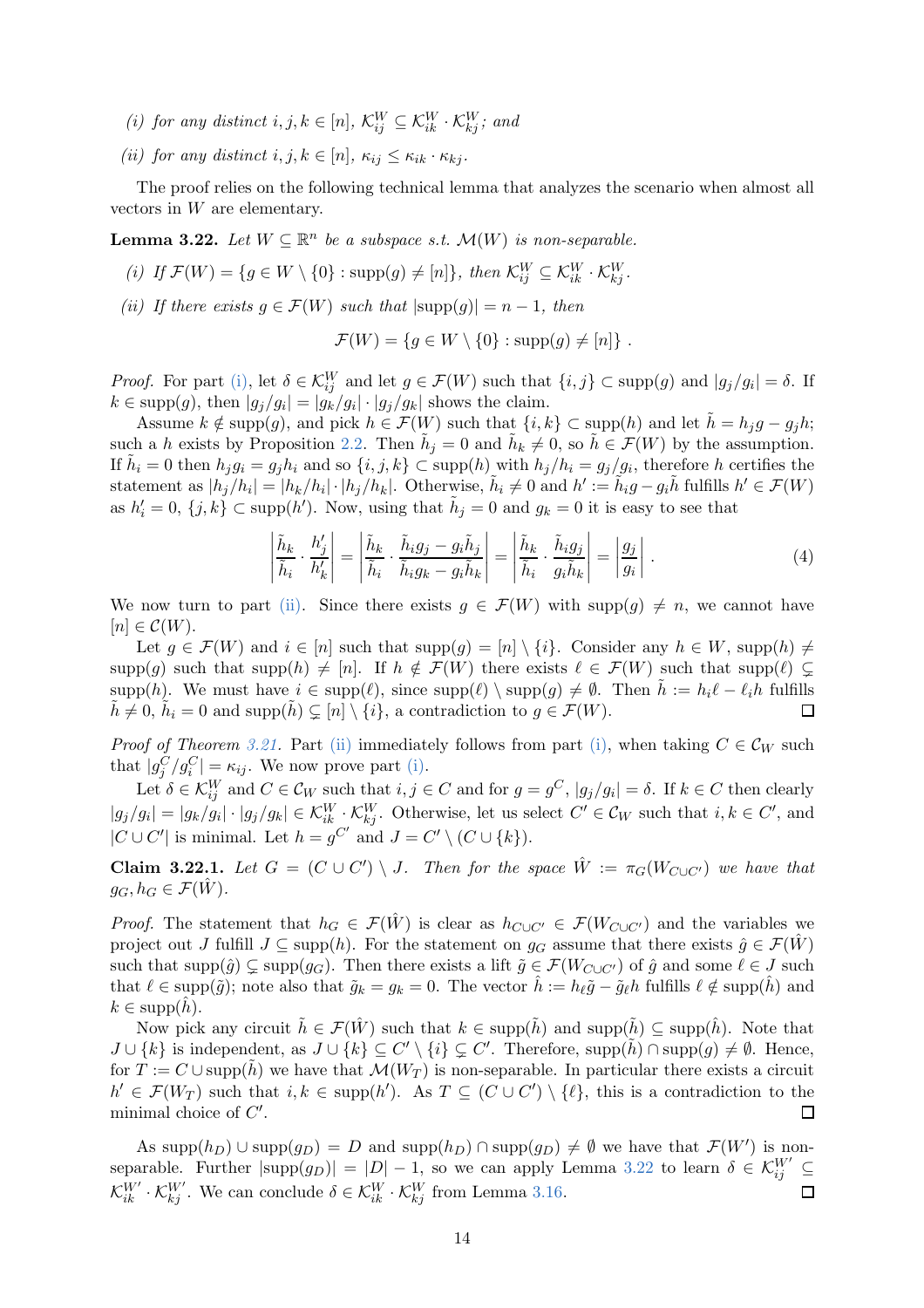If  $\kappa_W = 1$ , then the reverse inclusion  $\mathcal{K}_{ik}^W \cdot \mathcal{K}_{kj}^W \subseteq \mathcal{K}_{ij}^W$  trivially holds, since 1 is the only element in these sets. In Proposition [5.4,](#page-19-1) we give a necessary and sufficient condition for  $\mathcal{K}_{ij}^W$  =  $\mathcal{K}_{ik}^{W} \cdot \mathcal{K}_{kj}^{W}.$ 

One may ask under which circumstances an element  $\alpha \in \mathcal{K}_{ik}^W \cdot \mathcal{K}_{kj}^W$  is also contained in  $\mathcal{K}_{ij}^W$ . We give a partial answer by stating a sufficient condition in a restrictive setting. For a basis  $B$ of  $\mathcal{M}(W)$ , recall  $\mathcal{F}_B(W^{\perp})$  from Lemma [3.12.](#page-10-2) Then, Lemmas [3.12](#page-10-2) and [3.13](#page-10-3) together imply:

**Lemma 3.23.** Given a basis  $B \subseteq [n]$  in  $\mathcal{M}(W)$  and  $g, h \in \mathcal{F}_B \subseteq \mathcal{F}(W^{\perp})$  such that  $i \in$  $\text{supp}(g) \cap B$ ,  $j \in \text{supp}(h) \cap B$  and  $k \in \text{supp}(g) \cap \text{supp}(h)$ . Then  $|h_j/h_k| \cdot |g_k/g_i| \in \mathcal{K}_{ij}^W$ .

## <span id="page-14-1"></span><span id="page-14-0"></span>4 Connections to other condition numbers

### 4.1 The condition number  $\bar{\chi}$  and the lifting operator

For a full row rank matrix  $A \in \mathbb{R}^{m \times n}$ , the condition number  $\bar{\chi}_A$  can be defined in the following two equivalent ways:

$$
\bar{\chi}_A = \sup \left\{ \left\| A^{\top} \left( ADA^{\top} \right)^{-1} AD \right\| : D \in \mathbf{D}_n \right\}
$$
  
= 
$$
\sup \left\{ \frac{\| A^{\top} y \|}{\| p \|} : y \text{ minimizes } \left\| D^{1/2} (A^{\top} y - p) \right\| \text{ for some } 0 \neq p \in \mathbb{R}^n \text{ and } D \in \mathbf{D}_n \right\}.
$$
<sup>(5)</sup>

This condition number was first studied by Dikin [\[Dik67\]](#page-39-5), Stewart [\[Ste89\]](#page-42-2), and Todd [\[Tod90\]](#page-42-3). There is an extensive literature on the properties and applications of  $\bar{\chi}_A$ , as well as its relations to other condition numbers. In particular, it plays a key role in layered-least-squares interior point methods, see Section [7.2.](#page-25-0) We refer the reader to the papers [\[HT02,](#page-40-8) [MT03,](#page-41-4) [VY96\]](#page-42-1) for further results and references.

It is important to note that—similarly to  $\kappa_A$  and  $\dot{\kappa}_A-\bar{\chi}_A$  only depends on the subspace  $W = \text{ker}(A)$ . Hence, we can also write  $\bar{\chi}_W$  for a subspace  $W \subseteq \mathbb{R}^n$ , defined to be equal to  $\bar{\chi}_A$  for some matrix  $A \in \mathbb{R}^{k \times n}$  with  $W = \text{ker}(A)$ . We will use the notations  $\bar{\chi}_A$  and  $\bar{\chi}_W$  interchangeably. The following characterization reveals the connection between  $\kappa_A$  and  $\bar{\chi}_A$ .

**Proposition 4.1** ([\[TTY01\]](#page-42-4)). For a full row rank matrix  $A \in \mathbb{R}^{m \times n}$ ,

 $\bar{\chi}_A = \max\{\|A_B^{-1}A\| : A_B \text{ is a non-singular } m \times m\text{-submatrix of } A\}.$ 

Together with Proposition [3.1,](#page-6-2) this shows that the difference between  $\bar{\chi}_A$  and  $\kappa_A$  is in using  $\ell_2$  instead of  $\ell_{\infty}$  norm. This immediately implies the upper bound and a slightly weaker lower bound in the next theorem.

<span id="page-14-3"></span>**Theorem 4.2** ([\[DHNV20,](#page-38-1) [DNV20\]](#page-39-1)). For a matrix  $A \in \mathbb{R}^{m \times n}$  we have  $\sqrt{1 + \kappa_A^2} \leq \bar{\chi}_A \leq n\kappa_A$ .

Approximating the condition number  $\bar{\chi}_A$  is known to be hard; by the same token,  $\bar{\kappa}_A$  also cannot be approximated by any polynomial factor. The proof relies on the hardness of approximating the minimum subdeterminant by Khachiyan [\[Kha95\]](#page-40-7).

# <span id="page-14-2"></span>**Theorem 4.3** (Tunçel [\[Tun99\]](#page-42-5)). Approximating  $\bar{\chi}_A$  up to a factor of  $2^{\text{poly}(n)}$  is NP-hard.

In connection with  $\bar{\chi}_A$ , it is worth mentioning the *lifting map*, a key concept in the algorithms presented in Section [7.](#page-23-0) The map  $L_I^W : \pi_I(W) \to W$  lifts back a vector from a coordinate projection of  $W$  to a minimum-norm vector in  $W$ :

$$
L_I^W(p) = \arg \min \{ ||z|| : z_I = p, z \in W \}.
$$

Note that  $L_I^W$  is the unique linear map from  $\pi_I(W)$  to W such that  $L_I^W(p)_I = p$  and  $L_I^W(p)$  is orthogonal to  $W \cap \mathbb{R}^n_{[n] \setminus I}$ . The condition number  $\bar{\chi}_W$  can be equivalently defined as the maximum norm of any lifting map for an index subset.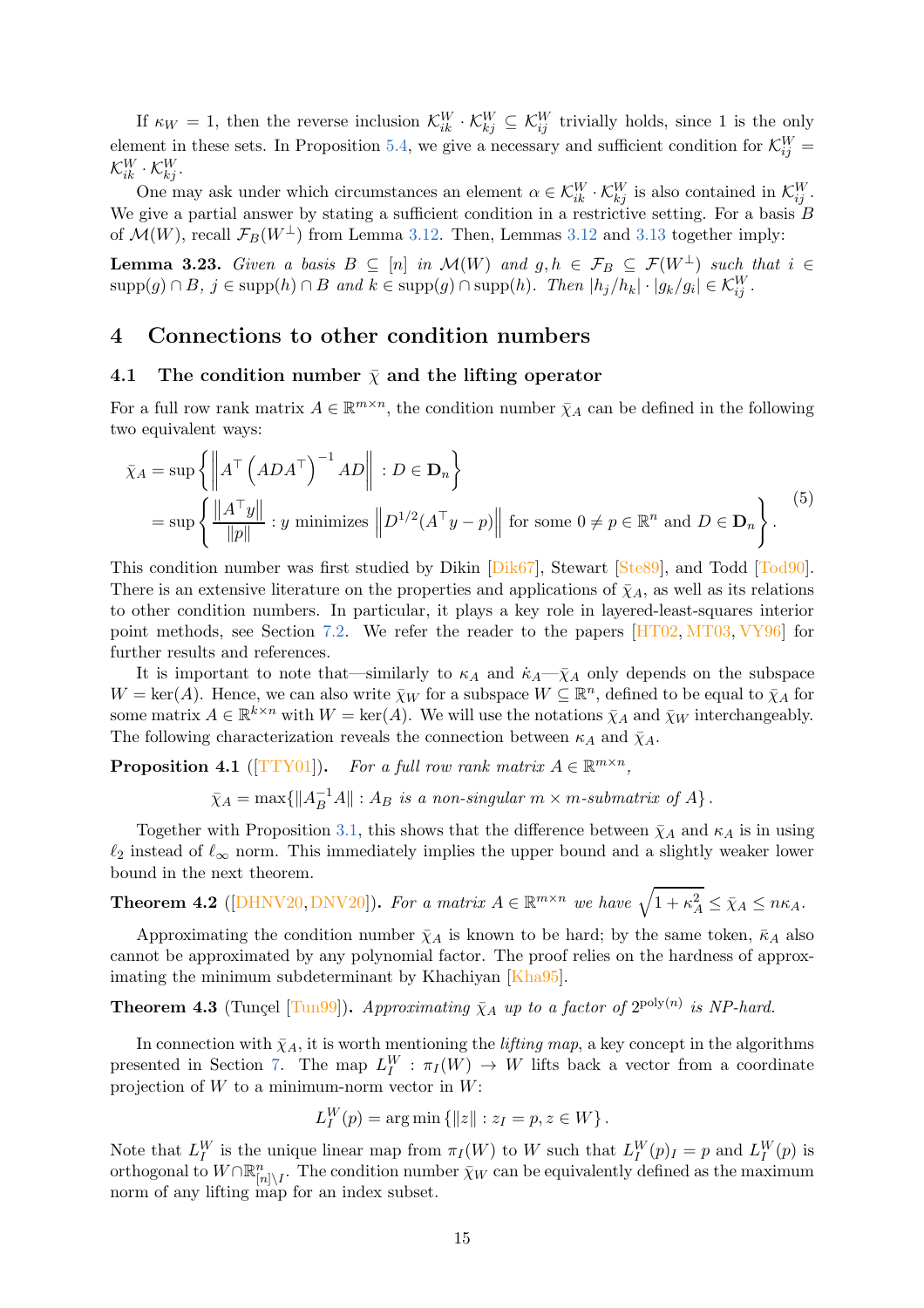**Proposition 4.4** ([\[DHNV20,](#page-38-1) [O'L90,](#page-41-5) [Ste89\]](#page-42-2)). For a linear subspace  $W \subseteq \mathbb{R}^n$ ,

$$
\bar{\chi}_W = \max \left\{ ||L_I^W|| : I \subseteq [n], I \neq \emptyset \right\} .
$$

<span id="page-15-1"></span>Even though  $L_I^W$  is defined with respect to the  $\ell_2$ -norm, it can also be used to characterize  $\kappa_W$ .

**Proposition 4.5** ([\[DNV20\]](#page-39-1)). For a linear subspace  $W \subseteq \mathbb{R}^n$ ,

$$
\kappa_W = \max\left\{ \frac{\|L_I^W(p)\|_{\infty}}{\|p\|_1} : I \subseteq [n], I \neq \emptyset, p \in \pi_I(W) \setminus \{0\} \right\}.
$$

*Proof.* We first show that for any  $I \neq \emptyset$ , and  $p \in \pi_I(W) \setminus \{0\}$ ,  $||L_I^W(p)||_{\infty} \leq \kappa_W ||p||_1$  holds. Let  $z = L_I^W(p)$ , and take a conformal decomposition  $z = \sum_{k=1}^h g^k$  as in Lemma [2.1.](#page-5-2) For each  $k \in [h]$ , let  $C_k = \text{supp}(g^k)$ . We claim that all these circuits must intersect I. Indeed, assume for a contradiction that one of them, say  $C_1$  is disjoint from I, and let  $z' = \sum_{k=2}^{h} g^k$ . Then,  $z' \in W$ and  $z'_{\overline{K}} = z_I = p$ . Thus, z' also lifts p to W, but  $||z'||_2 < ||z||_2$ , contradicting the definition of  $z = L_I^W(p)$  as the minimum-norm lift of p.

By the definition of  $\kappa_W$ ,  $||g^k||_{\infty} \leq \kappa_W ||g^k||_1$  for each  $k \in [h]$ . The claim follows since  $p = z_I = \sum_{k=1}^h g_I^k$ , moreover, conformity guarantees that  $||p||_1 = \sum_{k=1}^h ||g_I^k||_1$ . Therefore,

$$
||z||_{\infty} \leq \sum_{k=1}^{h} ||g^k||_{\infty} \leq \kappa_W \sum_{k=1}^{h} ||g_I^k||_1 = \kappa_W ||p||_1.
$$

We have thus shown that the maximum value in the statement is at most  $\kappa_W$ . To show that equality holds, let  $C \in \mathcal{C}_W$  be the circuit and  $g^C \in W$  the corresponding elementary vector and  $i, j \in C$  such that  $\kappa_W = |g_j^C/g_i^C|$ . j / 9 i

Let us set  $I = ([n] \setminus C) \cup \{i\}$ , and define  $p_k = 0$  if  $k \in [n] \setminus C$  and  $p_i = g_i^C$ . Then  $p \in \pi_I(W)$ , and the unique extension to W is  $g^C$ ; thus,  $L_I^W(p) = g^C$ . We have  $||L_I^W(p)||_{\infty} = |g_j^C|$ . Noting that  $||p||_1 = |g_i^C|$ , it follows that  $\kappa_W = ||L_I^W(p)||_{\infty}/||p||_1$ .

### <span id="page-15-0"></span>4.2 The condition number  $\delta$  and bounds on diameters of polyhedra

Another related condition number is  $\delta$ , defined as follows:

**Definition 4.6.** Let  $V \subseteq \mathbb{R}^n$  be a set of vectors. Then  $\delta_V$  is the largest value such that for any set of linearly independent vectors  $\{v_i : i \in I\} \subseteq V$  and  $\lambda \in \mathbb{R}^I$ ,

$$
\left\|\sum_{i\in I}\lambda_i v_i\right\| \ge \delta_V \max_{i\in I} |\lambda_i| \cdot \|v_i\|.
$$

For a matrix  $M \in \mathbb{R}^{m \times n}$ , we let  $\delta_M$  denote the value associated with the rows  $M^1, M^2, \ldots, M^m$ of M.

This can be equivalently characterized as follows: for a subset  $\{v_i : i \in I\} \subseteq V$  and  $v_j \in V$ ,  $v_j \notin W = \text{span}(\{v_i : i \in I\})$ , the sine of the angle between the vector  $v_j$  and the subspace W is at least  $\delta_V$  (see e.g. for the equivalence  $[DVZar]$ ).

A line of work studied this condition number in the context of the simplex algorithm and diameter bounds. The *diameter* of a polyhedron  $P$  is the diameter of the vertex-edge graph associated with P; Hirsch's famous conjecture from 1957 asserted that the diameter of a polytope (a bounded polyhedron) in n dimensions with m facets is at most  $m - n$ . This was disproved by Santos in 2012 [\[San12\]](#page-41-6), but the *polynomial Hirsch conjecture*, i.e., a  $poly(n, m)$  diameter bound remains wide open.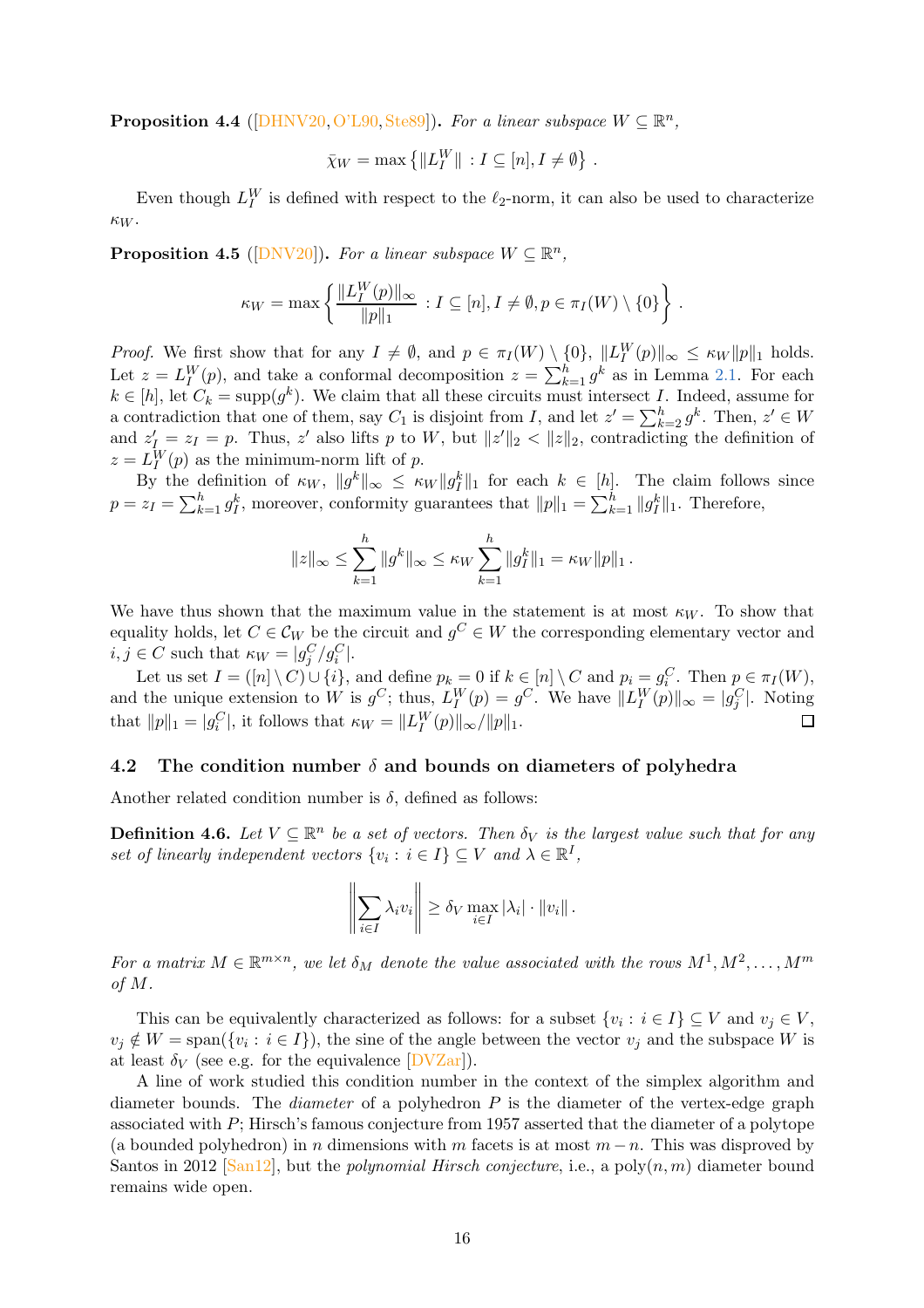Consider the LP in standard inequality form with  $n$  variables and  $m$  constraints as

<span id="page-16-1"></span>
$$
\max \langle c, x \rangle \text{ s.t. } x \in P, \quad P = \{x \in \mathbb{R}^n : Ax \le b\},\tag{6}
$$

for  $A \in \mathbb{R}^{m \times n}$ ,  $b \in \mathbb{R}^m$ . Using a randomized dual simplex algorithm, Dyer and Frieze [\[DF94\]](#page-38-4) showed the polynomial Hirsch conjecture for TU matrices. Bonifas et al. [\[BDSE](#page-38-5)+14] strengthened and extended this to the bounded subdeterminant case, showing a diameter bound of  $O(n^4\Delta_A^2 \log(n\Delta_A))$  for integer constraint matrices  $A \in \mathbb{Z}^{m \times n}$ . Note that this is independent of the number of constraints m.

Brunsch and Röglin  $[BR13]$  analyzed the shadow vertex simplex algorithm in terms of the condition number  $\delta_A$ , noting that for integer matrices  $\delta_A \geq 1/(n\Delta_A^2)$ . They gave a diameter bound  $O(mn^2/\delta_A^2)$ . Eisenbrand and Vempala [\[EV17\]](#page-39-7) used a different approach to derive a bound poly $(n, 1/\delta_A)$  that is independent of m. Dadush and Hähnle [\[DH16\]](#page-38-7) further improved these bounds to  $O(n^3 \log(n/\delta_A)/\delta_A)$ .

In recent work, Dadush et al.  $DVZar$  considered [\(6\)](#page-16-1) in the oracle model, where for each point  $x \in \mathbb{R}^n$ , the oracle returns  $x \in P$  or a violated inequality  $\langle a_i, x \rangle \leq b_i$  from the system  $Ax \leq b$ . Their algorithm finds exact primal and dual solutions using  $O(n^2 \log(n/\delta_M))$  oracle calls, where  $M = \begin{pmatrix} 0 & 1 \\ A & b \end{pmatrix}$ ; the running time is independent of the cost function c. They also show the following relation between  $\kappa$  and  $\delta$ :

- <span id="page-16-6"></span><span id="page-16-2"></span>**Lemma 4.7** ( $[DVZar]$ ). (i) Let  $A \in \mathbb{R}^{m \times n}$  be a matrix with full row rank and  $m < n$ , with  $||a_i|| = 1$  for all columns  $i \in [n]$ . Then,  $\kappa_A \leq 1/\delta_{A^{\top}}$ .
- <span id="page-16-4"></span><span id="page-16-3"></span>(ii) Let  $A \in \mathbb{R}^{m \times n}$  be in basis form  $A = (I_m | A')$ . Then,  $1/\delta_{A^\top} \leq m \kappa_A^2$ .
- (iii) If B is the basis maximizing  $|\det(A_B)|$ , then for  $\overline{A} = A_B^{-1}A$ , it holds that  $1/\delta_{\overline{A}} \leq m\kappa_A$ .

*Proof.* Part [\(i\):](#page-16-2) Let  $g \in \mathcal{F}(A)$  be an elementary vector. Select an arbitrary  $i \in \text{supp}(g)$ , and let  $J = \text{supp}(g) \setminus \{i\}$ . Then, the columns  $\{g_i : i \in J\}$  are linearly independent, and  $-g_i a_i = \sum_{j \in J} g_j a_j$ . Thus,

$$
|g_i| \cdot ||a_i|| = \left\| \sum_{j \in J} g_j a_j \right\| \ge \delta_{A^\top} \max_{j \in J} |g_j| \cdot ||a_j||,
$$

and using that all columns have unit norm, we get  $|g_j/g_i| \leq 1/\delta_{A^{\top}}$  for all  $j \in J$ . This shows that  $\kappa_A \leq 1/\delta_{A^{\top}}$ .

<span id="page-16-5"></span>**Parts [\(ii\)](#page-16-3) and [\(iii\):](#page-16-4)** Let  $A = (I_m | A')$  in basis form, and let  $\alpha = \max_{i \in [n]} ||A_i||$ . Let us first show

$$
1/\delta_{A^{\top}} \le \sqrt{m} \alpha \kappa_A \,. \tag{7}
$$

Take any set  $\{A_i : i \in I\}$  of linearly independent columns of A, along with coefficients  $\lambda \in \mathbb{R}^I$ . Without loss of generality, assume  $|I| = m$ , i.e., I is a basis, by allowing  $\lambda_i = 0$  for some coefficients. Let  $z = \sum_{i \in I} \lambda_i A_i$ . Then,  $\lambda = A_I^{-1} z$ . Lemma [3.3](#page-7-1) implies that every column of  $A_I^{-1}$ has 2-norm at most  $\sqrt{m\kappa_A}$ . Hence,  $|\lambda_i| \leq \sqrt{m\kappa_A} ||z||$  holds for all  $i \in I$ , implying [\(7\)](#page-16-5).

Then, part [\(ii\)](#page-16-3) follows since  $||A_i|| \leq \sqrt{m_{\kappa_A}}$  by Proposition [3.1.](#page-6-2) For part [\(iii\),](#page-16-4) let B be a basis maximizing  $|\det(A_B)|$ . Then,  $||A_B^{-1}A||_{\infty} \leq 1$ . Indeed, if there is an entry  $|A_{ij}| > 1$ , then we can obtain a larger determinant by exchanging i for j. This implies  $\alpha \leq \sqrt{m}$ .

<span id="page-16-0"></span>Using this correspondence between  $\delta$  and  $\kappa$ , we can derive the following bound on the diameter of polyhedra in standard form from [\[DH16\]](#page-38-7). This verifies the polynomial Hirsch-conjecture whenever  $\kappa_A$  is polynomially bounded.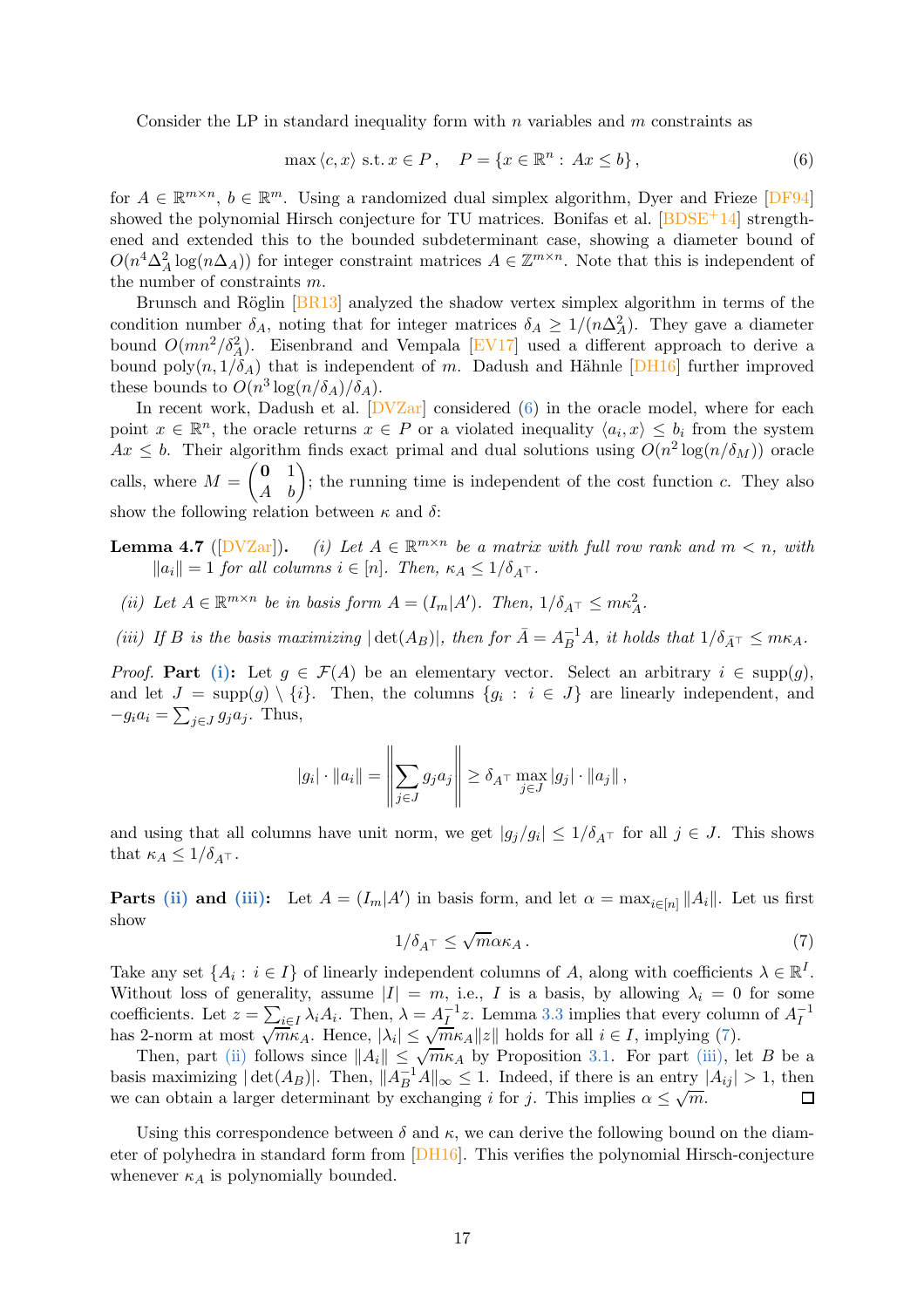Theorem 4.8. Consider a polyhedron in the standard equality form

$$
P = \{x \in \mathbb{R}^n : Ax = b, x \ge 0\}
$$

for  $A \in \mathbb{R}^{m \times n}$  and  $b \in \mathbb{R}^m$ . Then, the diameter of P is at most  $O((n-m)^3 m \kappa_A \log(\kappa_A + n))$ .

Proof. Without loss of generality, we can assume that A has full row rank. Changing to a standard basis representation does neither change the geometry (in particular, the diameter) of P, nor the value of  $\kappa_A$ . Let B be the basis maximizing  $\det(A_B)$ , and let us replace A by  $A_B^{-1}A$ ; w.l.o.g. assume that B is the set of the last m columns. Hence,  $A = (A'|I_m)$  for  $A' \in \mathbb{R}^{m \times (n-m)}$ . According to Lemma [3.6,](#page-8-2)  $P$  has the same diameter as  $P'$  defined as

$$
P' = \{x' \in \mathbb{R}^{n-m} : A'x' \le b, x' \ge 0\},\
$$

in other words,  $P' = \{x' \in \mathbb{R}^{n-m} : Cx' \leq d\}$ , where  $C = \begin{pmatrix} -I_{n-m} \\ A' \end{pmatrix}$  and  $d = \begin{pmatrix} 0 \\ b \end{pmatrix}$  $\binom{0}{b}$ . There is a one-to-one correspondence between the vertices and edges of  $P$  and  $P'$ , and hence, the two polyhedra have the same diameter. Thus, [\[DH16\]](#page-38-7) gives a bound  $O((n-m)^3 \log(n/\delta_C)/\delta_C)$  on the diameter of  $P'$ . By the choice of  $B$ , from Lemma [4.7](#page-16-6)[\(iii\),](#page-16-4) we obtain the diameter bound  $O((n-m)^3 m \kappa_{C^{\top}} \log(\kappa_{C^{\top}}+n))$ . We claim that  $\kappa_{C^{\top}} = \kappa_A$ . Indeed, the kernels of  $A = (A'|I_m)$  and  $C^{\top} = (-I_{n-m} | (A')^{\top})$  represent orthogonal complements, thus  $\kappa_{C^{\top}} = \kappa_A$  by Proposition [3.14.](#page-10-4) This completes the proof.  $\Box$ 

The diameter bound in [\[DH16\]](#page-38-7) is proved constructively, using the shadow simplex method. However, in the proof we choose B maximizing  $|\det(A_B)|$ , a hard computational problem to solve even approximately [\[DSEFM14\]](#page-39-4). However, we do not actually require a (near) maximizing subdeterminant. For the argument, we only need to find a basis  $B \subseteq [n]$  such that for  $\bar{A} = A^{-1}_B A$ ,  $\|\bar{A}\|_{\infty} \leq \mu$  for some constant  $\mu > 1$ . Then, [\(7\)](#page-16-5), gives  $1/\delta_{\bar{A}}\tau \leq m\mu\kappa_A$ .

Such a basis  $B$  corresponds to approximate local subdeterminant maximization, and can be found using the following simple algorithm proposed by Knuth [\[Knu85\]](#page-40-9). As long as there is an entry  $|A_{ii}| > \mu$ , then swapping i for j increases  $|\det(A_B)|$  by a factor  $|A_{ii}| > \mu$ . Using that  $|\det(A_B)| \leq (\dot{\kappa}_W)^m$  by Proposition [3.19,](#page-12-2) the algorithm terminates in  $O(m \log(\dot{\kappa}_W/\mu))$ iterations.

We also note that  $\delta_A$  was also studied for lattice basis reduction by Seysen [\[Sey93\]](#page-41-7). A related quantity has been used to characterize Hoffman constants (introduced in Section [6\)](#page-21-0), see [\[GHR95,](#page-40-10)[KT95,](#page-40-11)[PVZ20\]](#page-41-8).

## <span id="page-17-0"></span>5 Optimizing circuit imbalances

Recall that  $\mathbf{D}_n$  is the set of  $n \times n$  positive definite diagonal matrices. For every  $D \in \mathbf{D}_n$ , AD represents a column rescaling. This is a natural symmetry in linear programming, and particularly relevant in the context of interior point algorithms, as discussed in Section [7.2.](#page-25-0)

The condition number  $\kappa_{AD}$  may vastly differ from  $\kappa_A$ . In terms of the subspace  $W = \text{ker}(A)$ , this amounts to rescaling the subspace by  $D^{-1}$ ; we denote this by  $D^{-1}W$ . It is natural to ask for the best possible value that can be achieved by rescaling:

$$
\kappa_W^* = \inf \{ \kappa_{DW} : D \in \mathbf{D}_n \} .
$$

In most algorithmic and polyhedral results in this paper, the  $\kappa_W$  dependence can be replaced by  $\kappa_W^*$  dependence. For example, the diameter bound in Theorem [4.8](#page-16-0) is true in the stronger form with  $\kappa_W^*$ , since the diagonal rescaling maintains the geometry of the polyhedron.

Even the value  $\kappa_W^*$  can be arbitrarily large. As an example, let  $W \subseteq \mathbb{R}^4$  be defined as  $W = \text{span}\{(0, 1, 1, M), (1, 0, M, 1)\}.$  Both generating vectors are elementary, and we see that  $\kappa_W = M$ . Rescaling the third and fourth coordinates have opposite effect on the two elementary vectors, therefore we also have  $\kappa_W^* = M$ , i.e. the original subspace is already optimally rescaled.

<span id="page-17-1"></span>A key result in [\[DHNV20\]](#page-38-1) shows that an approximately optimal rescaling can be found: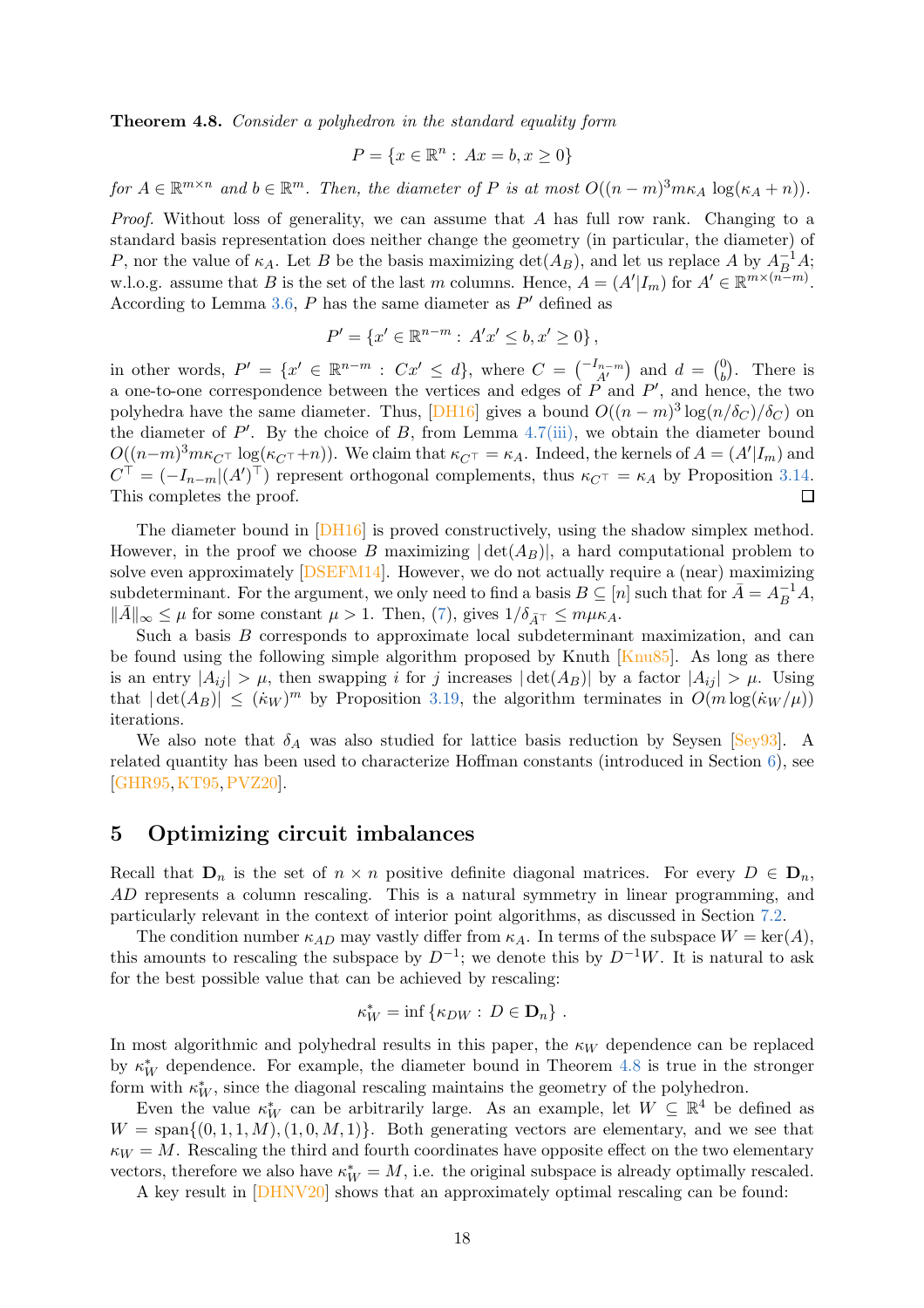**Theorem 5.1** ([\[DHNV20\]](#page-38-1)). There is an  $O(n^2m^2 + n^3)$  time algorithm that for any matrix  $A \in \mathbb{R}^{m \times n}$ , computes an estimate  $\xi$  of  $\kappa_A$  such that

$$
\xi \le \kappa_A \le (\kappa_A^*)^2 \xi
$$

and a  $D \in \mathbf{D}_n$  such that

$$
\kappa_A^* \leq \kappa_{AD} \leq (\kappa_A^*)^3.
$$

This is in surprising contrast with the inapproximability result Theorem [4.3.](#page-14-2) Note that there is no contradiction since the approximation factor  $(\kappa_A^*)^2$  is not bounded as  $2^{\text{poly}(n)}$  in general.

The key idea of the proof of Theorem [5.1](#page-17-1) is to analyze the pairwise imbalances  $\kappa_{ij} = \kappa_{ij}^W$ introduced in Section [3.3.](#page-9-0) In the 4-dimensional example above, we have  $\kappa_{34} = \kappa_{43} = M$ . Let  $D \in \mathbf{D}$  and let  $d \in \mathbb{R}^n$  denote the diagonal elements; i.e. the rescaling multiplies the *i*-th coordinate of every  $w \in W$  by  $d_i$ . Then, we can see that  $\kappa_{ij}^{DW} = \kappa_{ij} d_j/d_i$ . In particular, for any pair of variables *i* and *j*,  $\kappa_{ij}^{DW}\kappa_{ji}^{DW} = \kappa_{ij}\kappa_{ji}$ . Consequently, we get a lower bound  $\kappa_{ij}\kappa_{ji} \leq (\kappa_W^*)^2$ .

Theorem [5.1](#page-17-1) is based on a combinatorial min-max characterization that extends this idea. For the rest of this section, let us assume that the matroid  $\mathcal{M}(W)$  is non-separable. In case it is separable, we can obtain  $\kappa_W^*$  by taking a maximum over the non-separable components.

Let  $G = ([n], E)$  be the complete directed graph on n vertices with edge weights  $\kappa_{ij}$ . Since  $\mathcal{M}(W)$  is assumed to be non-separable, Proposition [2.2](#page-5-1) implies that  $\kappa_{ij} > 0$  for any  $i, j \in [n]$ . We will refer to this weighted digraph as the *circuit ratio digraph*.

Let H be a cycle in G, that is, a sequence of indices  $i_1, i_2, \ldots, i_k, i_{k+1} = i_1$ . We use  $|H| = k$ to denote the length of the cycle. (In this terminology, cycles refer to objects in  $G$ , whereas circuits to objects in  $\mathcal{C}_W$ .)

We use the notation  $\kappa(H) = \kappa_W(H) = \prod_{j=1}^k \kappa_{ij}^W_{i_j i_{j+1}}$ . The observation for length-2 cycles remains valid in general:  $\kappa(H)$  is invariant under any rescaling. This leads to the lower bound  $(\kappa(H))^{1/|H|} \leq \kappa_W^*$ . The best of these bounds turns out to be tight:

<span id="page-18-0"></span>**Theorem 5.2** ([\[DHNV20\]](#page-38-1)). For a subspace  $W \subseteq \mathbb{R}^n$ , we have

 $\kappa_V^*$ 

$$
\kappa_W^* = \max \left\{ \kappa_W(H)^{1/|H|} : H \text{ is a cycle in } G \right\}.
$$

The proof relies on the following formulation:

<span id="page-18-1"></span>
$$
\begin{aligned}\n\stackrel{\ast}{\mathbf{w}} &= \min t \\
\kappa_{ij} d_j / d_i &\le t \quad \forall (i, j) \in E, \\
d &> 0.\n\end{aligned} \tag{8}
$$

Taking logarithms and substituting  $z_i = \log d_i$ , we can rewrite this problem equivalently as min s

$$
\log \kappa_{ij} + z_j - z_i \leq s \quad \forall (i, j) \in E,
$$
  

$$
z \in \mathbb{R}^n.
$$
 (9)

This is the dual of the minimum-mean cycle problem with weights  $\log \kappa_{ij}$ , and can be solved in polynomial time (see e.g. [\[AMO93,](#page-38-8) Theorem 5.8]).

Whereas this formulation verifies Theorem [5.2,](#page-18-0) it does not give a polynomial-time algorithm to compute  $\kappa_W^*$ . In fact, the values  $\kappa_{ij}$  are already NP-hard to approximate due to Theorem [4.3.](#page-14-2) Nevertheless, the bound  $\kappa_{ij}\kappa_{ji} \leq (\kappa_W^*)^2$  implies that for any elementary vector  $g^C$  with support  $i, j \in C$ , we have

<span id="page-18-2"></span>
$$
\frac{\kappa_{ij}}{(\kappa_W^*)^2} \le \frac{1}{\kappa_{ji}} \le \left| \frac{g_j}{g_i} \right| \le \kappa_{ij} \,. \tag{10}
$$

To find an efficient algorithm as in Theorem [5.1,](#page-17-1) we replace the exact values  $\kappa_{ij}$  by estimates  $\hat{\kappa}_{ij}$  obtained as  $|g_j^C/g_i^C|$  for an arbitrary circuit  $C \in \mathcal{C}_W$  with  $i, j \in C$ ; these can be obtained using standard techniques from linear algebra and matroid theory. Thus, we can return  $\xi =$  $\max_{(i,j)\in E} \hat{\kappa}_{ij}$  as the estimate on the value of  $\kappa_A$ . To estimate  $\kappa_A^*$ , we solve [\(9\)](#page-18-1) with the estimates  $\hat{\kappa}_{ij}$  in place of the  $\kappa_{ij}$ 's.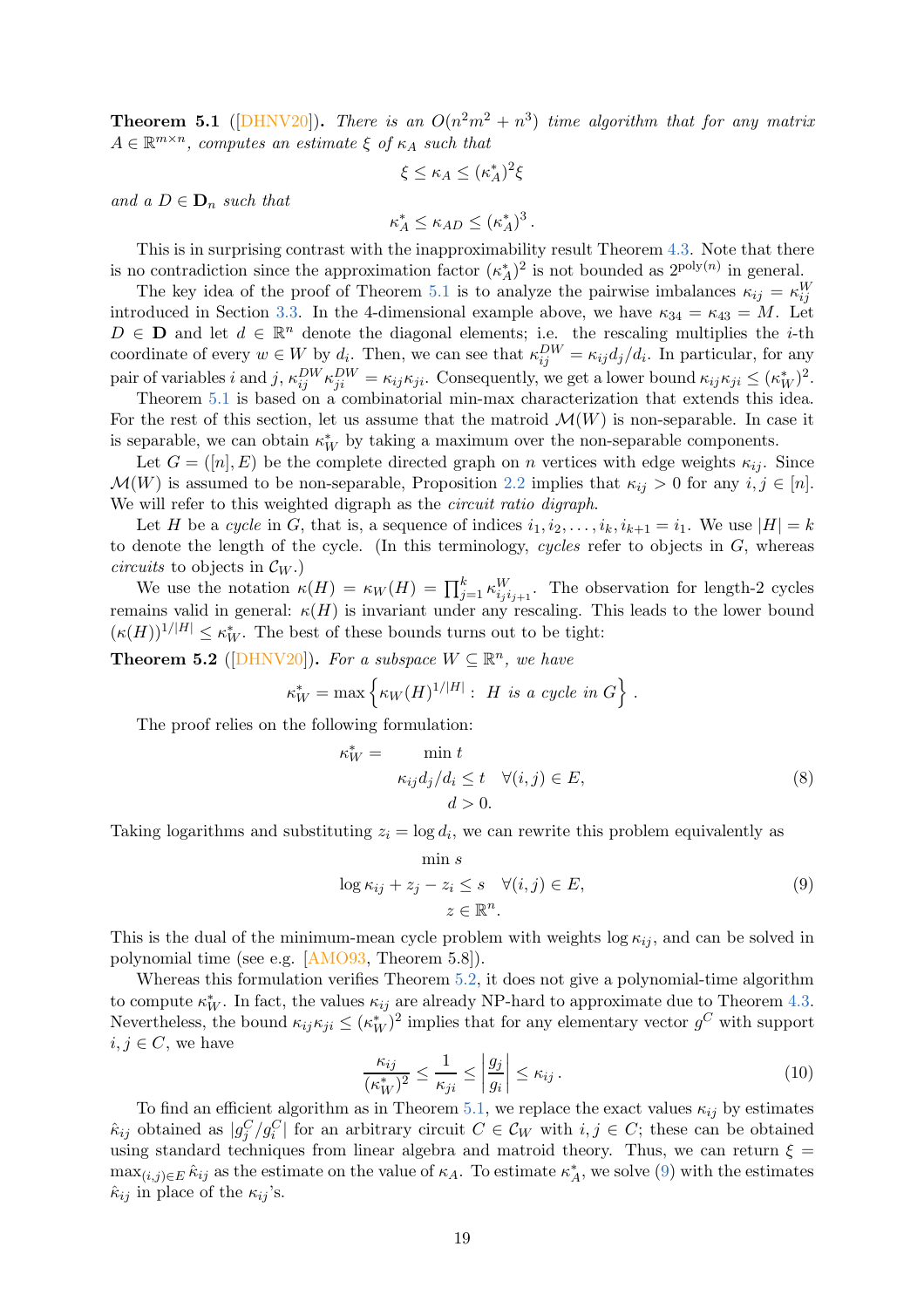# <span id="page-19-0"></span>**5.1** Perfect balancing:  $\kappa_W^* = 1$

<span id="page-19-8"></span>Let us now show that  $\kappa_A^* = 1$  can be efficiently checked.

<span id="page-19-4"></span>**Theorem 5.3.** There exists a strongly polynomial algorithm, that given a matrix  $A \in \mathbb{R}^{m \times n}$ , returns one of the following outcomes:

- (a) A diagonal matrix  $D \in \mathbf{D}_n$  such that  $\kappa_{AD} = 1$  showing that  $\kappa_A^* = 1$ . The algorithm also returns the exact value of  $\kappa_A$ . Further, if  $\ker(A)$  is a rational linear space, then we can select D with integer diagonal entries that divide  $\kappa_A$ .
- <span id="page-19-2"></span>(b) The answer  $\kappa_A^* > 1$ , along with a cycle of circuits H such that  $\kappa_A(H) > 1$ .

*Proof.* As noted above, we can assume without loss of generality that the matroid  $\mathcal{M}(W)$  is non-separable, as we can reduce the problem to solving on all connected components separately.

<span id="page-19-3"></span>We obtain estimates  $\hat{\kappa}_{ij}$  for every edge  $(i, j)$  of the circuit ratio graph using a circuit  $C \in \mathcal{C}_W$ with  $i, j \in C$ . Assuming that  $\kappa_W^* = 1$ , [\(10\)](#page-18-2) implies that  $\hat{\kappa}_{ij} = \kappa_{ij}$  holds and the rescaling factors  $d_i$  must satisfy

$$
\hat{\kappa}_{ij}d_j = d_i \quad \forall i, j \in [n]. \tag{11}
$$

If this system is infeasible, then using the circuits that provided the estimates  $\hat{\kappa}_{ij}$ , we can obtain a cycle H such that  $\kappa_A(H) > 1$ , that is, outcome [\(b\).](#page-19-2) Let us now assume that [\(11\)](#page-19-3) is feasible; then it has a unique solution d up to scalar multiplication. We define  $D \in D_n$  with diagonal entries  $D_{ii} = d_i$ .

Since  $\mathcal{M}(W)$  is non-separable, we can conclude that  $\kappa_A^* = 1$  if and only if  $\kappa_{AD} = 1$ . By Theorem [3.4,](#page-7-0) this holds if and only if  $A' = A_B^{-1}AD$  is a TU-matrix for any basis B.

We run Seymour's algorithm  $[Sey80]$  for  $A'$ . If it confirms that  $A$  is TU (certified by a construction sequence), then we return outcome [\(a\).](#page-19-4) In this case,  $|g_j^C/g_i^C|$  is the same for any circuit C with  $i, j \in C$ ; therefore  $\kappa_{ij} = \hat{\kappa}_{ij}$ , and we can return  $\kappa_A = \max_{(i,j) \in E} \hat{\kappa}_{ij}$ .

Otherwise, Seymour's algorithm finds a  $k \times k$  submatrix T of A' with det(T)  $\notin \{0, \pm 1\}$ . As in the proof of Proposition [3.2,](#page-6-1) we can recover a circuit C in  $C_{A'} = C_{AD}$  with two entries  $i, j \in C$ such that  $|\bar{g}_j| \neq |\bar{g}_i|$  for the corresponding elementary vector  $\bar{g} \in \mathcal{F}(AD)$ . Note that  $\hat{\kappa}_{ij}d_j = d_i$ for the rescaled estimates. Hence, the circuit  $C'$  with  $i, j \in C'$  used to obtain the estimate  $\kappa_{ij}$ , together with C certifies that  $\kappa_A^* > 1$  as required for outcome [\(b\).](#page-19-2)

Finally, if  $\ker(A)$  is a rational linear space and we concluded  $\kappa_A^* = 1$ , then let us select the solution  $d_i$  to [\(11\)](#page-19-3) such that  $d \in \mathbb{Z}^n$  and  $gcd(d) = 1$ . We claim that  $d_i | k_W$  for all i. Indeed, let  $k = \text{lcm}(d)$ . For each pair  $i, j \in [n]$ ,  $d_j/d_i = r/q$  for two integers  $r, q \mid \dot{\kappa}_A$ . Hence, for any prime  $p \in \mathbb{P}$ ,  $\nu_p(k) \leq \nu_p(\dot{\kappa}_A)$ , implying  $k \mid \dot{\kappa}_A$ .  $p \in \mathbb{P}, \nu_p(k) \leq \nu_p(\kappa_A),$  implying  $k | \kappa_A$ .

Let  $W \subseteq \mathbb{R}^n$  be a linear space such that  $\mathcal{M}(W)$  is non-separable. Recall from Theorem [3.21](#page-12-6) that  $\mathcal{K}_{ij}^W \subseteq \mathcal{K}_{ik}^W \cdot \mathcal{K}_{kj}^W$  for all  $i, j, k \in [n]$ . We now characterize when equality holds for all triples.

<span id="page-19-5"></span><span id="page-19-1"></span>**Proposition 5.4.** Let  $W \subseteq \mathbb{R}^n$  be a linear space such that  $\mathcal{M}(W)$  is non-separable. Then, the following are equivalent:

- <span id="page-19-6"></span>(*i*)  $\kappa_W^* = 1$ ,
- <span id="page-19-7"></span>(ii)  $|\mathcal{K}_{ij}^W| = 1$  for all  $i, j \in [n],$
- (iii)  $\mathcal{K}_{ij}^W = \mathcal{K}_{ik}^W \cdot \mathcal{K}_{kj}^W$  holds for all distinct  $i, j, k \in [n]$ .

*Proof.* [\(i\)](#page-19-5)  $\Leftrightarrow$  [\(ii\):](#page-19-6) Consider any rescaling  $D \in \mathbf{D}_n$  with diagonal entries  $d_i = D_{ii}$ . Then,  $\mathcal{K}_{ij}^{DW} = \{1\}$ , and  $\mathcal{K}_{ij}^{DW} = \frac{d_j}{d_i}$  $\frac{d_j}{d_i} \mathcal{K}_{ij}^W$ . Hence, if  $\kappa_{DW} = 1$  for some  $D \in \mathbf{D}_n$ , then  $\mathcal{K}_{ij}^{DW} = \{1\}$ implying  $|\mathcal{K}_{ij}^W| = 1$  for every  $i, j \in [n]$ . If  $|\mathcal{K}_{ij}^W| > 1$  for some  $i, j$ , it follows that  $\kappa_{DW} \neq 1$  for any diagonal rescaling.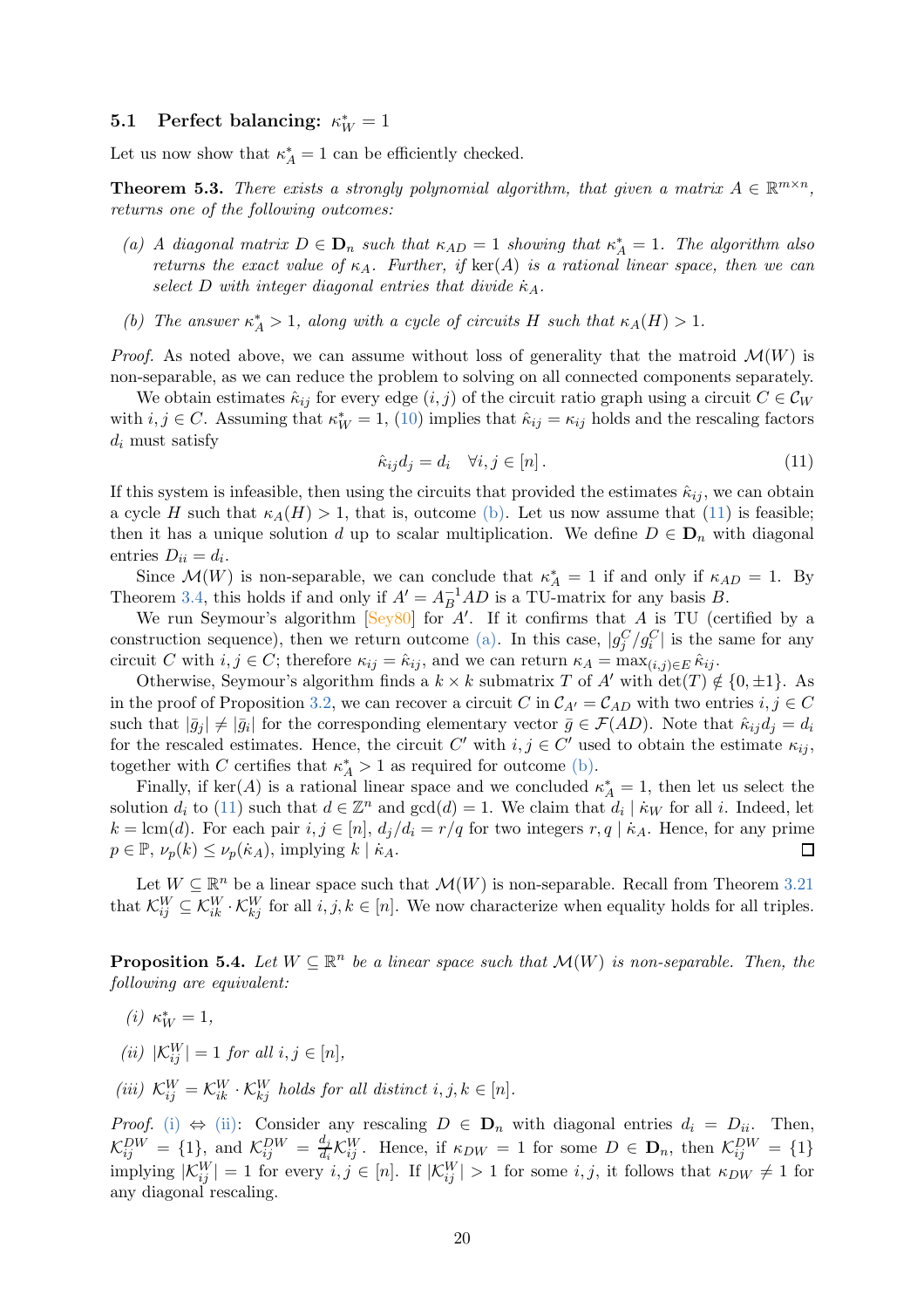[\(ii\)](#page-19-6)  $\Rightarrow$  [\(iii\):](#page-19-7) We have  $\mathcal{K}_{ij}^W \subseteq \mathcal{K}_{ik}^W \cdot \mathcal{K}_{kj}^W$  by Theorem [3.21.](#page-12-6) If all three sets are of size one, then equality must hold.

[\(iii\)](#page-19-7)  $\Rightarrow$  [\(i\):](#page-19-5) Let  $i, j \in [n]$  arbitrary but distinct and let us define

 $\Gamma_{ij} := {\kappa(H) | H \text{ closed walk in } G, (i,j) \in E(H)}$ .

Note that either  $\Gamma_{ij} = \{1\}$  or  $\Gamma_{ij}$  is infinite as any cycle H can be traversed multiple times to form a closed walk. Note that by (iii) we have for any  $i, j \in [n]$  that

$$
\Gamma_{ij} \subseteq \bigcup \left\{ \Pi_{(k,\ell) \in E(H)} \mathcal{K}_{k,\ell} | H \text{ closed walk in } G, (i,j) \in E(H) \right\} = \mathcal{K}_{ij} \cdot \mathcal{K}_{ji}.
$$
 (12)

The set  $\mathcal{K}_{ij} \cdot \mathcal{K}_{ji}$  is finite, implying that  $\Gamma_{ij} = \{1\}$ . This, together with Theorem [5.2](#page-18-0) gives [\(i\).](#page-19-5)  $\Box$ 

A surprising finding by Lee [Lee<sub>89</sub>, Lee<sub>90</sub>] is that if  $\kappa_W$  is an odd prime power, then  $\kappa_W^* = 1$ holds.<sup>1</sup> We first present a proof sketch following the lines of the one in  $[Lee89,Lee90]$  $[Lee89,Lee90]$ . We also present a second, almost self-contained proof, relying only on basic results on TU matrices.

<span id="page-20-1"></span>**Theorem 5.5** (Lee [Lee<sub>89, [Lee90\]](#page-40-12)). Each W for which  $\dot{\kappa}_W = p^{\alpha}$  where  $p \in \mathbb{P}$ ,  $p > 2$ ,  $\alpha \in \mathbb{N}$ ,</sub> then  $\kappa_W^* = 1$ .

*Proof.* A theorem by Tutte  $[Tut65]$  asserts that W can be represented as the kernel of a unimodular matrix, i.e.  $\kappa_W^* = 1$  or W has a minor W' such that  $\mathcal{C}(W') \cong \mathcal{C}(U_2^4)$  where  $U_2^4$  is the uniform matroid on four elements such that the independent sets are the sets of cardinality at most two. Here, a matroid minor corresponds to iteratively either deleting variables or projecting variables out. In the first case we are done, so let us consider the second case. Note that  $W' \subset \mathbb{R}^4$  and by Lemma [3.16](#page-11-5) we have that for all  $i, j \in [4]$  we have that  $\mathcal{K}_{ij}^{W'} \subseteq \mathcal{K}_{ij}^{W}$  and so in particular  $\kappa_{W'} = p^{\beta}$  for some  $\beta \leq \alpha$ . An easy consequence of the proof of Proposition [3.18](#page-11-1) and the congruence  $\mathcal{C}(W') \cong \mathcal{C}(U_2^4)$  is that  $W'$  can be represented by  $A'$ , i.e.  $\ker(A') = W'$  such that

$$
A' = \begin{bmatrix} 1 & 0 & p^{\gamma_1} & p^{\gamma_2} \\ 0 & 1 & p^{\gamma_3} & p^{\gamma_4} \end{bmatrix}
$$
 (13)

<span id="page-20-0"></span>for  $\gamma_i \in \mathbb{N} \cup \{0\}$  and  $i \in [4]$ . Further, by  $\mathcal{C}(W') \cong \mathcal{C}(U_2^4)$  and  $\Delta_{A'} \mid k_{W'}$  (Proposition [3.18\)](#page-11-1) we have that

$$
0 \neq \det \begin{pmatrix} p^{\gamma_1} & p^{\gamma_2} \\ p^{\gamma_3} & p^{\gamma_4} \end{pmatrix} = p^{\gamma_1 + \gamma_4} - p^{\gamma_2 + \gamma_3} \mid p^\beta.
$$
 (14)

It is immediate that [\(14\)](#page-20-0) cannot be fulfilled for  $p > 2$ .

Alternative Proof of Theorem [5.5.](#page-20-1) Let  $A \in \mathbb{R}^{m \times n}$  be such that  $A = \text{ker}(W)$  satisfying the prop-erties in Proposition [3.18](#page-11-1) in basis form  $A = (I_m | A')$ ; for simplicity, assume the identity matrix is in the first m columns. Let  $G = ([n], E(G))$  be a directed multigraph associated with A with edge set  $E(G) = \bigcup_{k \in [m]} E_k(G)$  where  $E_k(G) = \{(i,j) : A_{ki}A_{kj} \neq 0\}$ . Further, define  $\gamma: E(G) \to \mathbb{R}_+$  where for  $e \in E_k$  we let  $\gamma(e) = |A_{kj}/A_{ki}|$ . For a directed cycle C in G we define  $\gamma(C):=\prod_{e\in E(C)}\gamma(e).$ 

Claim 5.5.1. All cycles C in G fulfill  $\gamma(C) = 1$ .

*Proof.* For a contradiction, assume that there exists a cycle C such that  $\gamma(C) \neq 1$  and let C be a shortest cycle with this property. Then C has no chord  $f \in E(G)$ , as otherwise  $C \cup \{f\}$ contains two shorter cycles  $C_1, C_2$  such that  $\gamma(C_1)\gamma(C_2) = \gamma(C) \neq 1$  and so in particular  $\gamma(C_1) \neq 1$  or  $\gamma(C_2) \neq 1$ . This also means that the support of the corresponding submatrix  $A_{I,J}$  of A where  $I := \{i \in [m] : E_i(G) \cap E(C) \neq 0\}$  and  $J := V(C)$  is exactly the set of

 $\Box$ 

<sup>&</sup>lt;sup>1</sup>The statement in the paper is slightly more general, for k-adic subspaces with  $k > 2$ ; the proof is essentially the same.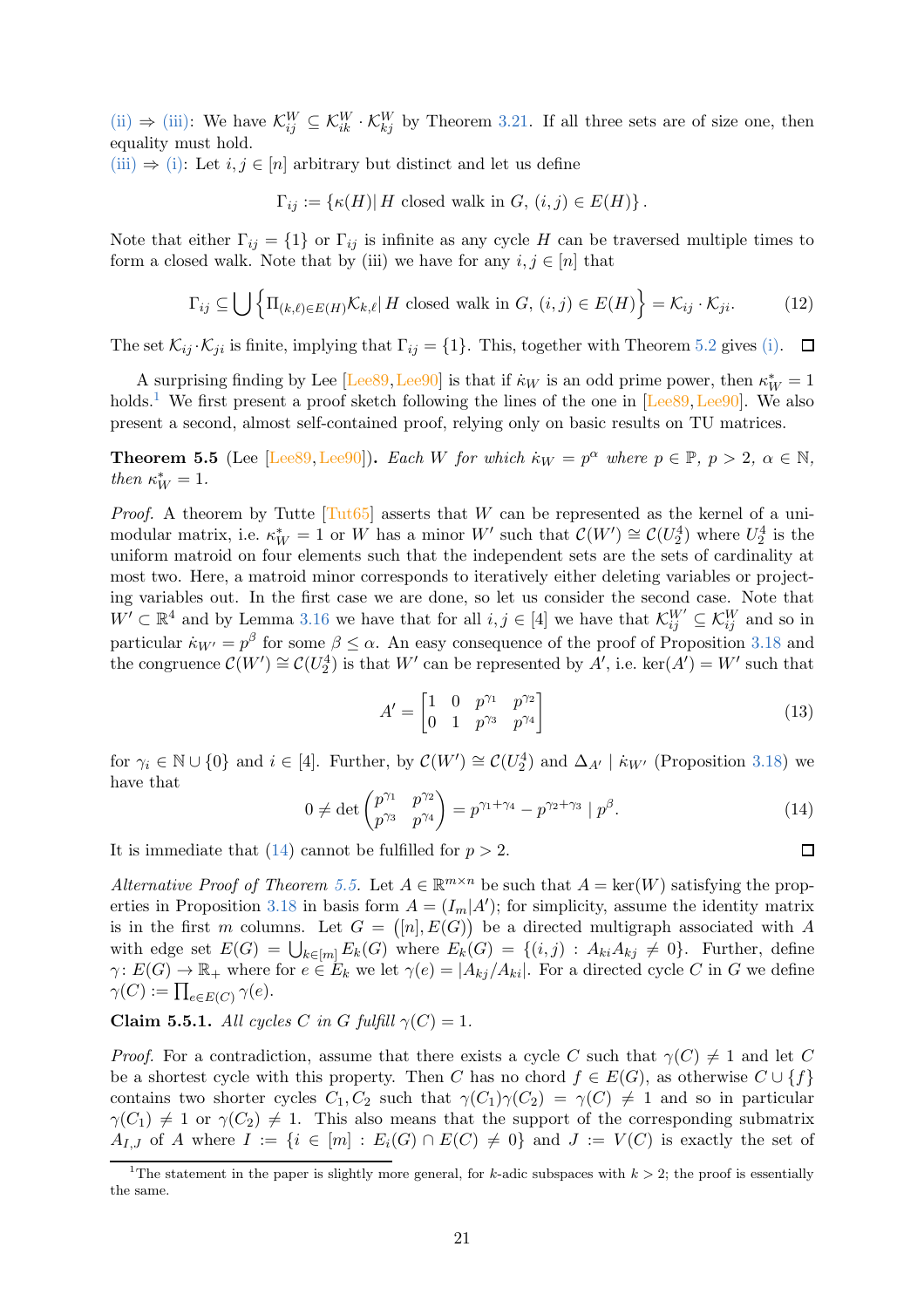non-zeros of an incidence matrix of a cycle. We have that  $\det(A_{I,J}) \neq 0$  as the corresponding cycle C has  $\gamma(C) \neq 1$ . Recall the Leibniz determinant formula. As  $A_{I,J}$  is supported on the incidence matrix of a cycle there exist only two bijective maps  $\varphi, \psi : I \to J$ ,  $\varphi \neq \psi$  such that  $\prod_{i\in I} A_{i,\varphi(i)} \neq 0 \neq \prod_{i\in I} A_{i,\psi(i)}$  is non-vanishing. One of the maps corresponds to traversing the cycle forward, the other corresponds to traversing it backwards. As all the entries of A are powers of p we therefore have that  $0 \neq \det(A_{I,J}) = \pm p^{\alpha} \pm p^{\beta}$  for some  $\alpha, \beta \in \mathbb{N}$ . This contradicts Proposition [3.18](#page-11-1)[\(iii\)](#page-11-4) for  $p > 2$ .

The above claim implies the existence of a rescaling of rows and columns  $\tilde{A} := LAR$  where  $L \in \mathbf{D}_n, R \in \mathbf{D}_m$  such that  $\tilde{A} \in \{-1, 0, 1\}^{m \times n}$ . If  $\tilde{A}$  is TU, then we are done by Proposition [3.2](#page-6-1) as now  $\kappa_W^* = 1$ . Otherwise, we use a result by Gomory (see [\[Cam65\]](#page-38-9) and [\[Sch98,](#page-41-2) Theorem 19.3]) that states that any matrix B with entries in  $\{-1,0,1\}$  that is not totally unimodular has a submatrix B' with  $|\det(B')|=2$ . Let  $I\subseteq [m]$  and  $J\subseteq [n]$  such that  $|\det(\tilde{A}_{I,J})|=2$ . Note that w.l.o.g. the diagonal entries of L and R are of the form  $p^{\alpha}$  for some  $\alpha \in \mathbb{Z}$ . Therefore,  $|\det(A_{I,J})| = \prod_{i \in I} L_{ii} \prod_{j \in J} R_{jj} |\det(\tilde{A}_{I,J})| = 2p^{\beta}$  for some  $\beta \in \mathbb{Z}$ . As  $|\det(A_{I,J})| \in \mathbb{N}$  we must have  $\beta \geq 0$  and  $2 \mid |\det(A_{I,J})|$ . This again contradicts Proposition [3.18](#page-11-1)[\(iii\)](#page-11-4) for  $p > 2$ .

## <span id="page-21-0"></span>6 Hoffman proximity theorems

Hoffman's seminal work [\[Hof52\]](#page-40-13) has analyzed proximity of LP solutions. Given  $P = \{x \in \mathbb{R}^n :$  $Ax \leq b$ ,  $x_0 \in \mathbb{R}^n$ , and norms  $\|.\|_{\alpha}$  and  $\|.\|_{\beta}$ , we are interested in the minimum of  $\|x - x_0\|_{\alpha}$ over  $x \in P$ . Hoffman showed that this can be bounded as  $H_{\alpha,\beta}(A) || (Ax_0 - b)^+ ||_{\beta}$ , where the Lipschitz-bound  $H_{\alpha,\beta}(A)$  is a constant that only depends on A and the norms. Such results are known as *Hoffman proximity bounds* in the literature and have been extensively studied; we refer the reader to [\[GHR95,](#page-40-10) [KT95,](#page-40-11) [PVZ20\]](#page-41-8) for references. In particular, they are related to  $\delta$ studied in Section [4.2,](#page-15-0) see e.g. [\[GHR95\]](#page-40-10).

In this section, we show a Hoffman-bound  $H_{\infty,1} = \kappa_W$  for the system  $x \in W + d, x \geq 0$ , namely. Related bounds using  $\bar{\chi}_A$  have been shown in [\[HT02\]](#page-40-8). We then extend it to proximity results on optimal LP solutions. These will be used in the black-box LP algorithms in Section [7.1,](#page-24-0) as well as for the improved analysis of the steepest descent circuit augmentation algorithm in Section [8.4.](#page-32-0)

<span id="page-21-1"></span>A central tool in this section are conformal decompositions into circuits as in Lemma [2.1.](#page-5-2) The next proof is similar to that of Proposition [4.5.](#page-15-1)

**Lemma 6.1.** If the system  $x \in W + d$ ,  $x \geq 0$  is feasible, then the system

$$
x \in W + d
$$

$$
||x - d||_{\infty} \le \kappa W ||d^{-}||_1
$$

$$
x \ge 0,
$$

is also feasible.

*Proof.* Let x be a solution to  $LP(W, d, c)$  $LP(W, d, c)$  $LP(W, d, c)$  such that  $||x - d||_{\infty}$  is minimal, and subject to that,  $||x - d||_1$  is minimal. Let  $D = \{i \in [n] : d_i < 0 = x_i\}.$ 

Take a conformal circuit decomposition of the vector  $x-d \in W$  as in Lemma [2.1](#page-5-2) in the form  $x - d = \sum_{k=1}^{t} g^k$  for some  $t \in [n]$ . We claim that  $\text{supp}(g^k) \cap D \neq \emptyset$  for all  $k \in [t]$ . Indeed, if  $\text{supp}(g^k) \cap D = \emptyset$ , then  $x' = x - \varepsilon g^k$  for some  $\varepsilon > 0$  is another solution with  $||x' - d||_{\infty} \le ||x - d||_{\infty}$ and  $||x'-d||_1 < ||x-d||_1$ .

Consider any index  $i \notin D$ . For every elementary vector  $g^k$  with  $i \in \text{supp}(g^k)$ , there exists an index  $j \in D$  such that  $|g_i^k| \leq \kappa_W |g_j^k|$ . By conformity,

$$
|x_i - d_i| = \left| \sum_{k=1}^t g_i^k \right| = \sum_{k=1}^t \left| g_i^k \right| \le \kappa_W \sum_{j \in D} \sum_{k=1}^t \left| g_j^k \right| = \kappa_W \sum_{j \in D} |d_j| \le \kappa_W \|d^-\|_1,
$$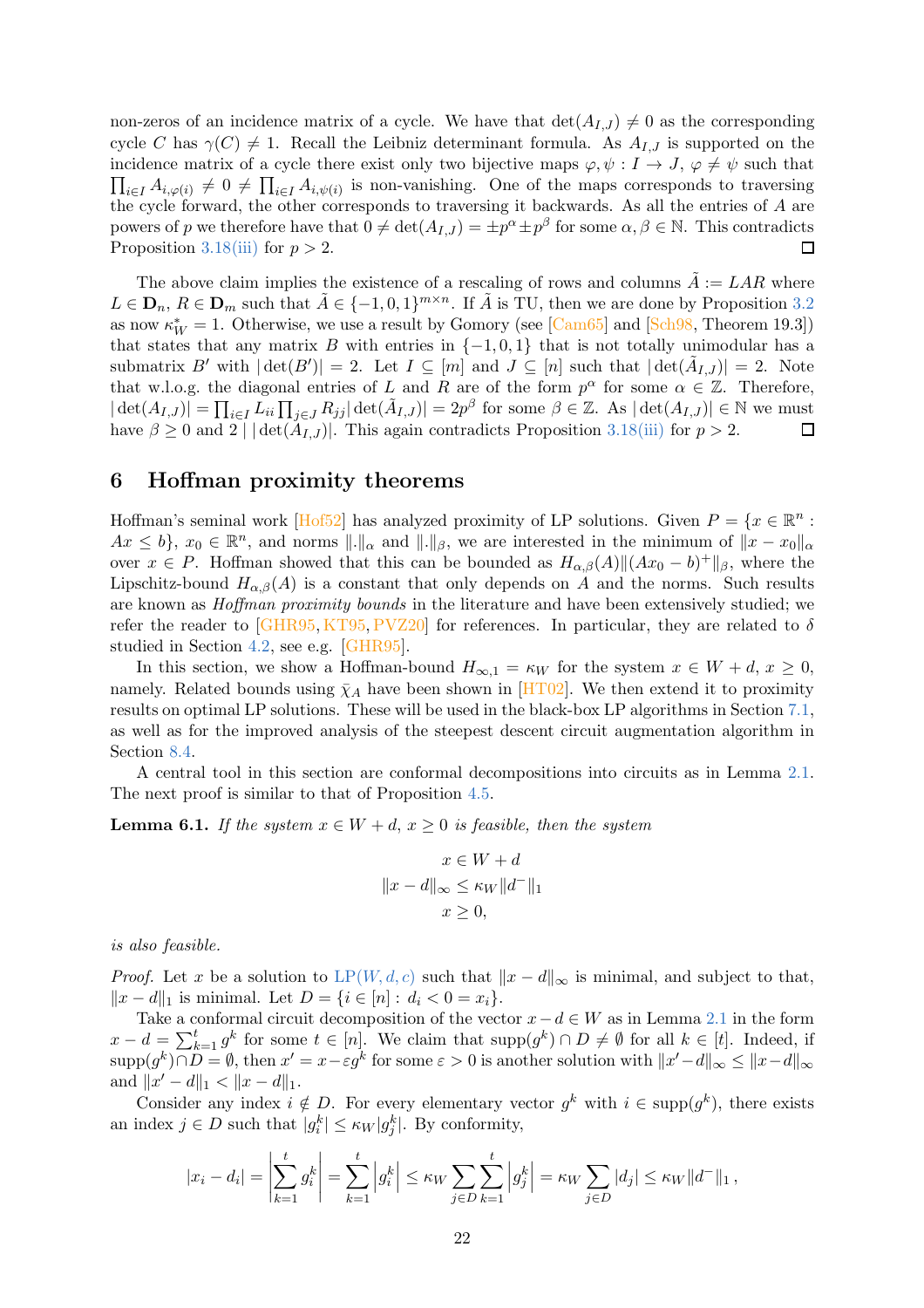completing the proof.

We note that  $[DNV20]$  also provides a strongly polynomial algorithm that, for a given  $z \in \mathbb{R}$  $W+d$ , and an estimate  $\hat{\kappa}$  on  $\kappa_W$ , either finds a solution as in Lemma [6.1,](#page-21-1) or finds an elementary vector that reveals  $\hat{\kappa} > \kappa_W$ .

We next provide proximity results for optimization. For vectors  $d, c \in \mathbb{R}^n$ , let us define the set

$$
\Lambda(d, c) := \text{supp}(d^-) \cup \text{supp}(c^+).
$$
\n(15)

<span id="page-22-0"></span>Note that for  $c \ge 0$ ,  $||d_{\Lambda(d,c)}||_1 = ||d^-||_1 + ||$  $d_{\rm cr}^+$  $\lim_{\text{supp}(c)} \left\| \lim_{t \to \infty} \text{Consequently, if } c \ge 0 \text{ and } d_{\Lambda(d,c)} = 0, \right\|$ then  $x = d$  and  $s = c$  are optimal primal and dual solutions to  $LP(W, d, c)$  $LP(W, d, c)$  $LP(W, d, c)$ .

**Lemma 6.2.** If the system  $LP(W, d, c)$  $LP(W, d, c)$  $LP(W, d, c)$  is feasible, bounded and  $c \geq 0$ , then there is an optimal solution such that

$$
||x-d||_{\infty} \leq \kappa_W ||d_{\Lambda(d,c)}||_1.
$$

*Proof.* Similarly to the proof of Lemma [6.1,](#page-21-1) let x be an optimal solution to  $LP(W, d, c)$  $LP(W, d, c)$  $LP(W, d, c)$  chosen such that  $||x - d||_{\infty}$  is minimal, and subject to that,  $||x - d||_1$  is minimal; let  $D = \{i \in [n] :$  $d_i < 0 = x_i$ . Take a conformal circuit decomposition  $x - d = \sum_{i=1}^t g^k$  for some  $t \in [n]$ . With a similar argument as in the proof of Lemma [6.1,](#page-21-1) we can show that for each  $g^k$ , either  $\text{supp}(g^k) \cap D \neq \emptyset$ , or  $g^k$  is an objective-reducing circuit, i.e.  $\langle g^k, c \rangle < 0$ . Since  $c \geq 0$ , the latter requires that for some  $i \in \text{supp}(g^k)$ ,  $g_i^k < 0$  and  $c_i > 0$ , implying  $i \in d_{\text{st}}^+$  $\zeta^+_{\text{supp}(c)}$ . A similar bound as in the proof of Lemma [6.1](#page-21-1) completes the proof.  $\Box$ 

<span id="page-22-1"></span>**Lemma 6.3.** Let  $W \subseteq \mathbb{R}^n$  be a subspace and  $c, d \in \mathbb{R}^n$ . Let  $(\tilde{x}, s)$  be an optimal solution to  $LP(W, \tilde{x}, c)$ . Then there exists an optimal solution  $(x^*, s^*)$  to  $LP(W, d, c)$  such that

$$
||x^* - \tilde{x}||_{\infty} \leq (\kappa_W + 1) ||\Pi_{W^{\perp}}(d - \tilde{x})||_1.
$$

*Proof.* Let  $x = \tilde{x} + \Pi_{W^{\perp}}(d - \tilde{x})$ . Note that  $W + x = W + d$ , and also  $W^{\perp} + s = W^{\perp} + c$ . Thus, the systems  $LP(W, d, c)$  and  $LP(W, x, s)$  define the same problem.

We apply Lemma [6.2](#page-22-0) to  $(W, x, s)$ . This guarantees the existence of an optimal  $(x^*, s^*)$  to  $LP(W, x, s)$  such that

$$
||x^* - x||_{\infty} \le \kappa_W ||x_{\Lambda(x,s)}||_1 = \kappa_W (||x^-||_1 + ||x^+_{\text{supp}(s)}||_1).
$$

Since  $\tilde{x} \geq 0$ , we get that  $||x||_1 \leq ||x_{\text{supp}(x-)} - \tilde{x}_{\text{supp}(x-)}||_1$ . Second, by the optimality of  $(\tilde{x}, s)$ , we have  $\tilde{x}_{\text{supp}(s^+)} = 0$ , and thus  $x_{\text{supp}(s^+)} = x_{\text{supp}(s^+)} - \tilde{x}_{\text{supp}(s^+)}$ . These together imply that

$$
||x^* - \tilde{x}||_{\infty} \le ||x^* - x||_{\infty} + ||x - \tilde{x}||_{\infty} \le (\kappa_W + 1) ||x - \tilde{x}||_1
$$
  
=  $(\kappa_W + 1) ||\Pi_{W^{\perp}}(d - \tilde{x})||_1$ .

<span id="page-22-2"></span>We can immediately use Lemma [6.3](#page-22-1) to derive a conclusion on the support of the optimal dual solutions to  $LP(W, d, c)$ , using the optimal solution to  $LP(W, d, c)$ .

**Theorem 6.4.** Let  $W \subseteq \mathbb{R}^n$  be a subspace and  $c, d \in \mathbb{R}^n$ . Let  $(\tilde{x}, s)$  be an optimal solution to  $LP(W, \tilde{x}, c)$  and

$$
R := \{ i \in [n] : \tilde{x}_i > (\kappa_W + 1) || \Pi_{W^{\perp}}(\tilde{x} - d) ||_1 \}.
$$

Then for every dual optimal solution  $s^*$  to  $LP(W, d, c)$  $LP(W, d, c)$  $LP(W, d, c)$ , we have  $s_R^* = 0$ .

*Proof.* By Lemma [6.3](#page-22-1) there exists an optimal solution  $(x', s')$  to  $LP(W, d, c)$  such that  $||x' \|\tilde{x}\|_{\infty} \leq (\kappa_W + 1) \|\Pi_{W^{\perp}}(d - \tilde{x})\|_1$ . Consequently,  $x'_R > 0$ , implying  $s_R^* = 0$  for every dual optimal s <sup>∗</sup> by complementary slackness. 口

 $\Box$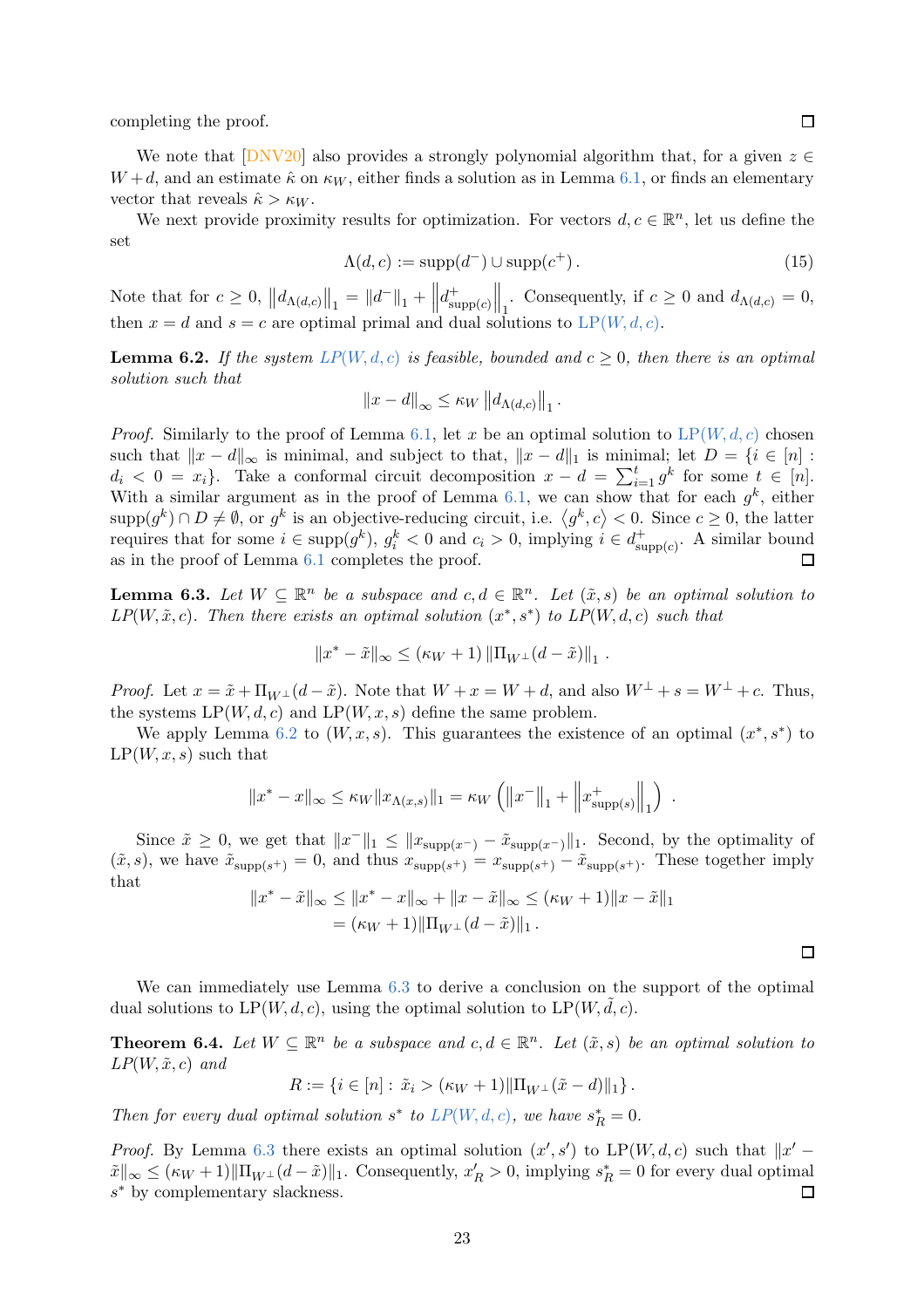In Section [8.4,](#page-32-0) we use a dual version of this theorem, also including upper bound constraints in the primal side. We now adapt the required proximity result to the following primal and dual LPs, and formulate it in matrix language to conform to the algorithm in Section [8.4.](#page-32-0)

<span id="page-23-1"></span>
$$
\min \langle c, x \rangle \qquad \max \langle y, b \rangle - \langle u, t \rangle
$$
  
\n
$$
Ax = b, \qquad A^{\top}y + s - t = c,
$$
  
\n
$$
0 \le x \le u.
$$
 (16)

Note that any  $y \in \mathbb{R}^m$  induces a feasible dual solution with  $s_i = (c_i - \langle a_i, y \rangle)^+$  and  $t_i =$  $(\langle a_i, y \rangle - c_i)^+$  for  $i \in [n]$ . A primal feasible solution x and  $y \in \mathbb{R}^m$  are optimal solutions if and only if  $\langle a_i, y \rangle \leq c_i$  if  $x_i < u_i$  and  $\langle a_i, y \rangle \geq c_i$  if  $x_i > 0$ .

<span id="page-23-2"></span>**Theorem 6.5.** Let  $(x', y')$  be optimal primal and dual solutions to [\(16\)](#page-23-1) for input  $(b, u, c')$ , and  $(x'', y'')$  for input  $(b, u, c'')$ . Let

$$
R_0 := \{ i \in [n] : \langle a_i, y' \rangle < c'_i - (\kappa_W + 1) ||c' - c''||_1 \},
$$
\n
$$
R_u := \{ i \in [n] : \langle a_i, y' \rangle > c'_i + (\kappa_W + 1) ||c' - c''||_1 \}.
$$

Then  $x''_i = 0$  for every  $i \in R_0$  and  $x''_i = u_i$  for every  $i \in R_u$ .

*Proof.* Let  $\bar{A} = \begin{pmatrix} A & 0 \\ I & I \end{pmatrix}$  $I_n$   $I_n$ ). It is easy to see that  $\kappa_{\bar{A}} = \kappa_A$ . Let  $\bar{d} \in \mathbb{R}^{2n}$  such that  $\bar{A}\bar{d} = \begin{pmatrix} b \\ u \end{pmatrix}$  $\overline{u}$  . With  $\bar{c} = (c, 0_n)$ , the primal system can be equivalently written as min  $\langle \bar{c}, \bar{x} \rangle$ ,  $\bar{x} \in \text{ker}(\bar{A}) + \bar{d}$ ,  $\bar{x} \geq 0$ . The statement follows by Theorem [6.4](#page-22-2) applied for  $W = (\ker(\bar{A}))^{\perp} = \text{im}(\bar{A}^{\top}).$ 

# <span id="page-23-0"></span>7 Linear programming with dependence on the constraint matrix only

Recent years have seen tremendous progress in the development of more efficient LP algorithms using interior point methods, see e.g.  $\left[CLS19, LS19, v\text{dBLN}+20, v\text{dBLL}+21\right]$  $\left[CLS19, LS19, v\text{dBLN}+20, v\text{dBLL}+21\right]$  $\left[CLS19, LS19, v\text{dBLN}+20, v\text{dBLL}+21\right]$  and references therein. These algorithms are *weakly* polynomial, i.e., their running time depends on the encoding length of the input  $(A, b, c)$  $(A, b, c)$  $(A, b, c)$  of  $LP(A, b, c)$ .

A fundamental open problem is the existence of a strongly polynomial LP algorithm; this was listed by Smale as one of the key open problems in mathematics for the 21st century [\[Sma98\]](#page-42-8). The number of arithmetic operations of such an algorithm would be polynomial in the number  $n$  of variables and  $m$  of constraints, but independent of the input length.

Towards this end, there is a line of work on developing algorithms with running time depending only on the constraint matrix  $A$ , while removing the dependence on  $b$  and  $c$ . This direction was pioneered by Tardos's 1985 paper [\[Tar86\]](#page-42-9), giving an algorithm for  $LP(A, b, c)$  $LP(A, b, c)$  $LP(A, b, c)$  with integral A that has runtime poly $(m, n, \log \Delta_A)$ .

A breakthrough work by Vavasis and Ye [\[VY96\]](#page-42-1) introduced a Layered Least Squares Interior-Point Method that solves  $LP(A, b, c)$  $LP(A, b, c)$  $LP(A, b, c)$  within  $O(n^{3.5} \log(\bar{\chi}_A+n))$  iterations, each requiring to solve a linear system. Recall from Theorem [4.2](#page-14-3) that  $\log(\bar{\chi}_A + n) = \Theta(\log(\kappa_A + n))$ ; also recall from Proposition [3.2](#page-6-1) that  $\kappa_A \leq \Delta_A$ .

Recently, [\[DHNV20\]](#page-38-1) improved the Vavasis–Ye bound to  $O(n^{2.5} \log(n) \log(\bar{\chi}_A^* + n))$  linear system solves, where  $\bar{\chi}^*_A$  is the optimized version of  $\bar{\chi}_A$ , analogous to  $\kappa^*_A$  defined in Section [5.](#page-17-0) The key insight of this work is using the circuit imbalance measure  $\kappa_A$  as a proxy to  $\bar{\chi}_A$ . These results are discussed in Section [7.2.](#page-25-0)

Section [7.1](#page-24-0) exhibits another recent paper [\[DNV20\]](#page-39-1) that extends Tardos's black-box framework to solve LP in runtime poly $(m, n, \log(\bar{k}_A + n))$ , based on the proximity results in Section [6.](#page-21-0) We note that using an initial rescaling as in Theorem [5.1,](#page-17-1) we can obtain  $\text{poly}(m, n, \log(\bar{\kappa}_A^*+n))$ runtimes from these algorithms.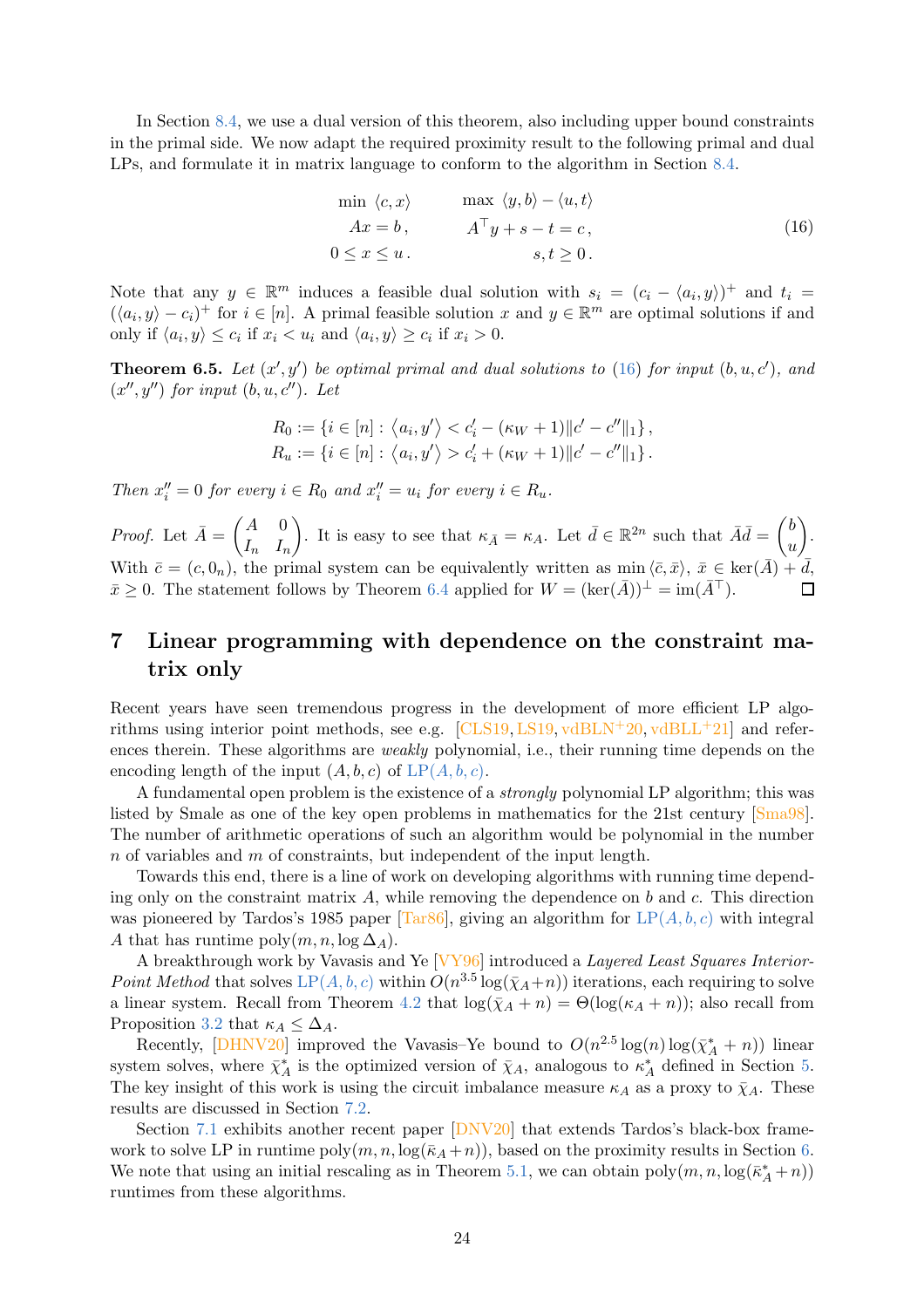### <span id="page-24-0"></span>7.1 A black box algorithm

The LP feasibility and optimization algorithms in [\[DNV20\]](#page-39-1) rely on a black-box subroutine for approximate LP solutions, and use their outputs to find exact primal (and dual) optimal solutions in time  $poly(m, n, \log(\bar{k}_A + n))$ . For the black-box, one can use the fast interior-point algorithms cited above.

<span id="page-24-1"></span>More precisely, we require the following approximately feasible and optimal solution  $\tilde{x}$  to  $LP(W, d, c)$  $LP(W, d, c)$  $LP(W, d, c)$  in time  $poly(n,m)log((\bar{k}_A + n)/\varepsilon))$ . Here  $OPT_{LP}$  denotes the objective value of  $LP(W, d, c)$  $LP(W, d, c)$  $LP(W, d, c)$ .

$$
\langle c, \tilde{x} \rangle \le \text{OPT}_{\text{LP}} + \varepsilon ||c|| \cdot ||d||
$$
  
\n
$$
\tilde{x} \in W + d
$$
  
\n
$$
||\tilde{x}|| \le \varepsilon ||d||
$$
  
\n
$$
\tilde{x} \in \mathbb{R}^n
$$
  
\n
$$
(APX-LP)
$$

The feasibility algorithm makes  $O(m)$  calls, and the optimization algorithm makes  $O(nm)$  calls to such a subroutine for  $\varepsilon = 1/(\bar{\kappa}_A + n)^{O(1)}$ .

We now give a high-level outline of the feasibility algorithm in [\[DNV20\]](#page-39-1) for the system  $x \in W + d, x \geq 0$ . For the description, let us assume this system is feasible; in case of infeasibility, the algorithm recovers a Farkas-certificate. The main progress step in the algorithm is reducing the dimension  $m$  of the linear space  $W$  by one, based on information obtained form an approximate solution  $\tilde{x}$  to ([APX-LP](#page-24-1)). We can make such an inference using the proximity result Lemma [6.1.](#page-21-1)

If  $\tilde{x} \geq 0$  for the solution returned by the solver, we can terminate with  $x = \tilde{x}$ . Otherwise, let  $I \subseteq [n]$  denote the set of 'large' coordinates of  $\tilde{x}$ , i.e., where  $\tilde{x}_i > \kappa_W ||\tilde{x}^-||_1$ . By Lemma [6.1,](#page-21-1) there must exist a feasible solution  $x \in W + d$ ,  $x \geq 0$  such that  $x_i$  is still sufficiently large for  $i \in I$ . Therefore, one can drop the sign-constraint on I, as non-negativity can be enforced automatically. We recurse on  $\pi_J(W)$  for  $J = [n] \setminus I$ , i.e. project out the variables in I.

Each recursive call decreases the dimension of the subspace, until a feasible vector is found. The feasible solution on the remaining variables now has to be *lifted* to the variables we projected out, to get a feasible solution to the original problem  $x \in W + d$ ,  $x \geq 0$ . We use the *lifting* operator  $L_J^W(p)$  introduced in Section [4.1:](#page-14-1) for  $p \in \pi_J(W)$ ,  $z = L_J^W(p)$  is the minimum-norm vector in W such that  $z_j = p$ . According to Proposition [4.5,](#page-15-1)  $||z||_{\infty} \leq \kappa_W ||p||_1$ ; this bound can be used to guarantee that the lifted solution is nonnegative on I.

Algorithm [1](#page-24-2) gives a simplified description of the feasibility algorithm of  $[DNV20]$ . For simplicity, we ignore the infeasibility case and the details of the  $\text{Adjust}(d)$  that may replace d by it projection to  $W^{\perp}$  in certain cases. This is needed to ensure  $I \neq \emptyset$ . Further, we omit an additional proximity condition from the approximate system [APX-LP](#page-24-1).

<span id="page-24-2"></span>

| Algorithm 1: Feasibility-Simplified                                                                   |                                                    |  |  |  |
|-------------------------------------------------------------------------------------------------------|----------------------------------------------------|--|--|--|
|                                                                                                       |                                                    |  |  |  |
| <b>Input</b> : Instance of LP(W, d, c), $\varepsilon > 0$ , with $c = 0_n$ .                          |                                                    |  |  |  |
| <b>Output:</b> Feasible solution to the system in Lemma 6.1                                           |                                                    |  |  |  |
| $1 d \leftarrow$ Adjust $(d)$ ;                                                                       | $\triangleright$ Occasionally applies a projection |  |  |  |
| 2 if $d \in W$ then return $0_n$ ;                                                                    |                                                    |  |  |  |
| $\mathfrak{s} \tilde{x} \leftarrow \text{APX-LP}(W, d, 0_n, \varepsilon)$ ;                           | $\triangleright$ Provided by Black box solver      |  |  |  |
| 4 $I \leftarrow \{i : \tilde{x}_i \geq \kappa_W   \tilde{x}^-\Vert\}, J \leftarrow [n] \setminus I$ ; |                                                    |  |  |  |
| 5 $z \leftarrow$ Feasibility-Simplified( $\pi_J(W), d_J, \varepsilon$ );                              |                                                    |  |  |  |
| 6 return $\begin{bmatrix} \tilde{x}_I + [L_J^W(z - \tilde{x}_J)]_I \\ z \end{bmatrix}$                |                                                    |  |  |  |

As stated here, the computation complexity is dominated by the at most  $m$  recursive calls to the solver for the system ([APX-LP](#page-24-1)).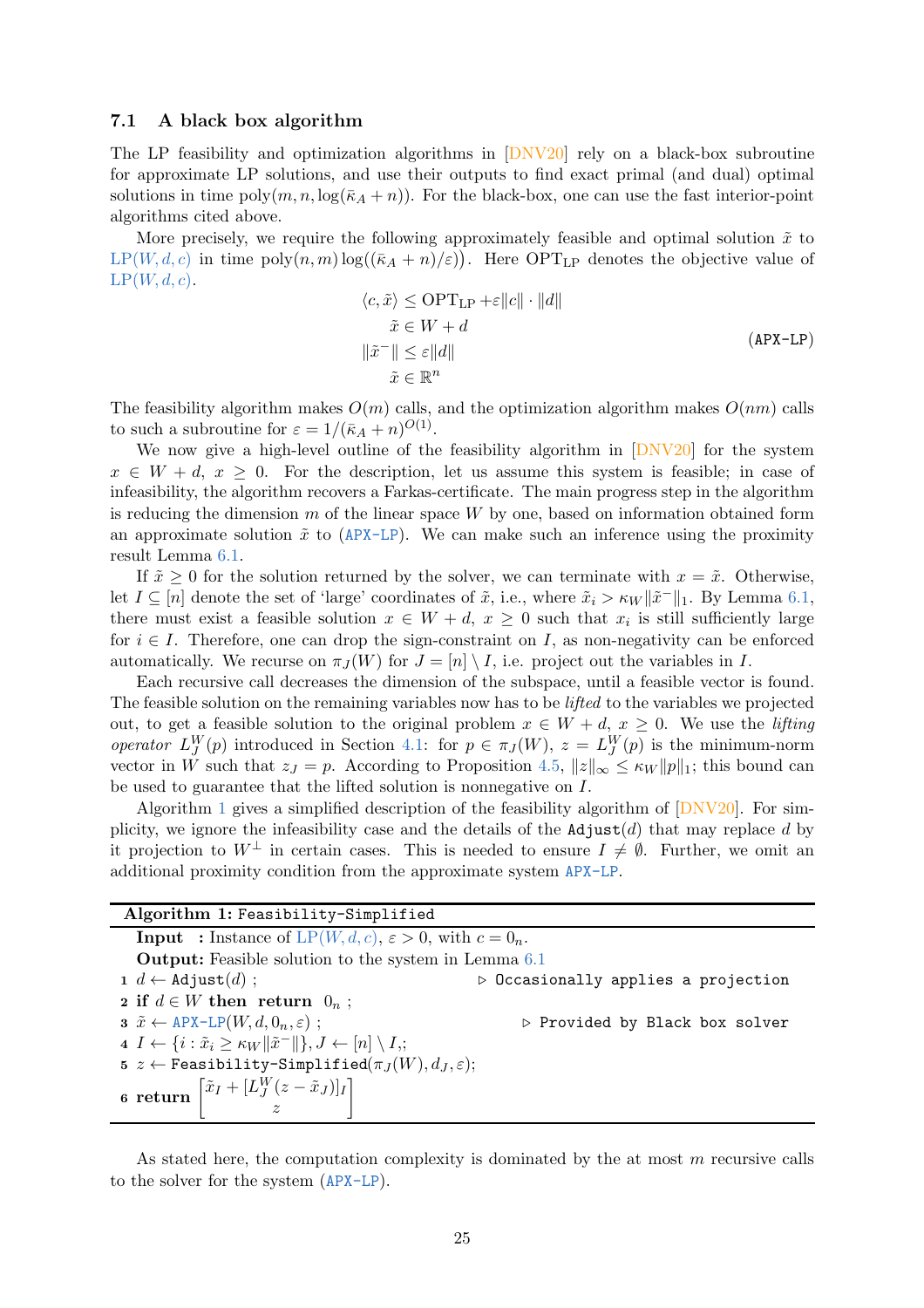In [\[DNV20\]](#page-39-1), these techniques are also extended to solve the minimum-cost problem  $LP(W, d, c)$  $LP(W, d, c)$  $LP(W, d, c)$ for arbitrary cost vector  $c \in \mathbb{R}^n$ . The optimization algorithm makes  $O(m)$  recursive calls to the approximate solver to identify a variable  $x_i$  that must be 0 in every optimal solution; this is deduced using Theorem [6.4.](#page-22-2)

### <span id="page-25-0"></span>7.2 Layered least squares interior point methods

In this section, we briefly review layered least squares (LLS) interior-point methods, and highlight the role of the circuit imbalance measure  $\kappa_W$  in this context. The *central path* for the standard log-barrier function is the parametrized curve given by the solutions to the system following system for  $\mu \in \mathbb{R}_{++}$ 

$$
Ax = b
$$
  
\n
$$
A^{\top}y + s = c
$$
  
\n
$$
x_i s_i = \mu \quad \forall i \in [n]
$$
  
\n
$$
x, s > 0
$$
\n(17)

A unique solution for each  $\mu > 0$  exist whenever  $LP(A, b, c)$  $LP(A, b, c)$  $LP(A, b, c)$  possesses strictly feasible primal and dual solutions, i.e. primal resp. dual solutions with  $x > 0$  resp.  $s > 0$ ; the duality gap between these solutions is  $n\mu$ . The limit point at  $\mu \to 0$  gives a pair of primal and dual optimal solutions. At a high level, interior point methods require an initial solution close to the central path for some large  $\mu$  and proceed by following the central path in some proximity towards smaller and smaller  $\mu$ , which corresponds to converging to an optimal solution. A standard variant is the Mizuno–Todd–Ye [\[MTY93\]](#page-41-10) predictor-corrector method. This alternates between predictor and corrector steps. Each predictor step decreases the parameter  $\mu$  at least by a factor  $(1 - \beta/\sqrt{n})$ , but moves further away from the central path. Corrector steps maintain the same  $\mu$  but restore better centrality.

Let us now focus on the predictor step at a given point  $(x, s)$ ; we use the subspace notation  $W = \text{ker}(A), W^{\top} = \text{im}(A^{\top})$  as in LP([W, d, c](#page-5-3)). The augmentation direction is computed by the affine scaling (AS) step, that can be written as weighted least squares problems on the primal and dual sides:

<span id="page-25-1"></span>
$$
\Delta x := \arg \min \left\{ \sum_{i \in [n]} \left( \frac{x_i + \Delta x_i}{x_i} \right)^2 : \Delta x \in W \right\}
$$
  

$$
\Delta s := \arg \min \left\{ \sum_{i \in [n]} \left( \frac{s_i + \Delta s_i}{s_i} \right)^2 : \Delta s \in W^\perp \right\}
$$
 (18)

The update is then performed by setting  $x \leftarrow x + \alpha \Delta x$ ,  $s \leftarrow s + \alpha \Delta s$  for some  $\alpha \in [0,1]$ . As such, this algorithm can find  $\varepsilon$ -approximate solutions in weakly polynomial time. However, it does not even terminate in finitely many iterations, because using the weighted  $\ell_2$ -regressions problems [\(18\)](#page-25-1) will never set variables exactly to 0 as required by complementary slackness. For standard interior point methods, a final rounding step is required.

The layered least squares interior-point method by Vavasis and Ye [\[VY96\]](#page-42-1) not only terminates finitely, but has an iteration bound of  $O(n^{3.5}\log(\bar{\chi}_W+n))$ , depending only on A, but independent of b and c. We will refer to this as the VY algorithm.

Recall from Theorem [4.2](#page-14-3) that  $\log(\bar{\chi}_A + n) = \Theta(\log(\kappa_A + n))$ . For certain predictor iterations, they use a layered least squared (LLS) step instead of affine scaling. Variables are split into layers according to the  $x_i$  values: we order the variables as  $x_1 \ge x_2 \ge \ldots \ge x_n$ , and start a new layer whenever there is a big gap between consecutive variables, i.e.  $x_i > O(n^2)\overline{\chi}_A x_{i+1}$ . For a point  $(x, s)$  on the central path, the ordering on the  $s_i$ 's will be approximately reverse.

We illustrate their step based on a partition of the variable set [n] into two layers  $B\cup N = [n]$ ; the general step may use an arbitrary number of layers. The layered least squared step is given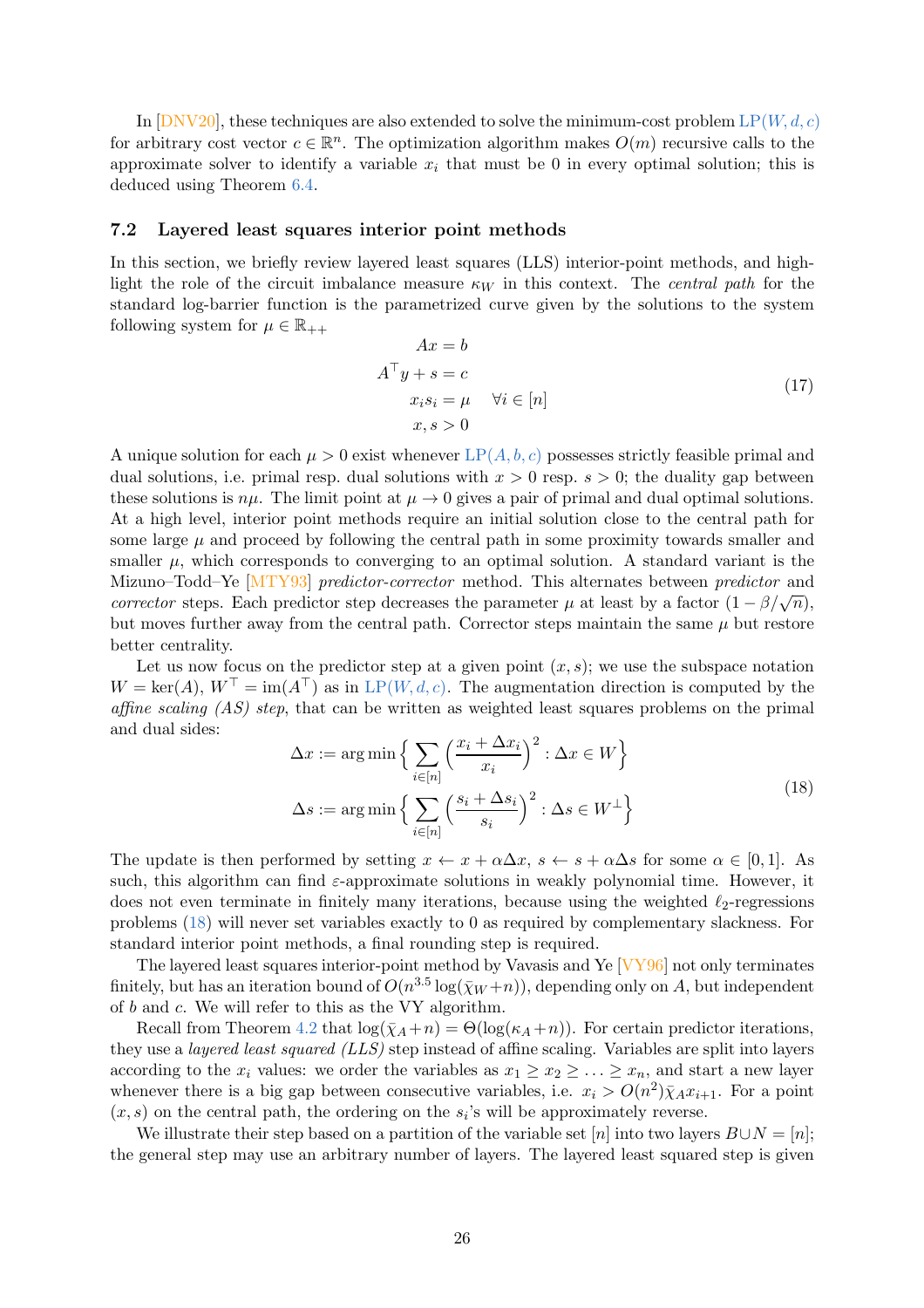in a 2-stage approach via

<span id="page-26-0"></span>
$$
\Delta x_N^{\text{ll}} := \arg \min \Big\{ \sum_{i \in N} \Big( \frac{x_i + \Delta x_i}{x_i} \Big)^2 : \Delta x_N \in \pi_N(W) \Big\},
$$
  

$$
\Delta x_B^{\text{ll}} := \arg \min \Big\{ \sum_{i \in B} \Big( \frac{x_i + \Delta x_i}{x_i} \Big)^2 : (\Delta x_B, \Delta x_N) \in W \Big\},
$$
  

$$
\Delta s_B^{\text{ll}} := \arg \min \Big\{ \sum_{i \in B} \Big( \frac{s_i + \Delta s_i}{s_i} \Big)^2 : \Delta s_B \in \pi_B(W^\perp) \Big\},
$$
  

$$
\Delta s_N^{\text{ll}} := \arg \min \Big\{ \sum_{i \in N} \Big( \frac{s_i + \Delta s_i}{s_i} \Big)^2 : (\Delta s_B, \Delta s_N) \in W^\perp \Big\}.
$$
 (19)

Whereas the predictor-corrector algorithm—as most standard interior point variants—is invariant under rescaling the columns of the constraint matrix, the VY algorithm is not: the layers are chosen by comparing the  $x_i$  values. For this reason, it was long sought to find a scaling-invariant version of  $[\sqrt{VY96}]$ , that would automatically improve the running time dependence from  $\bar{\chi}_W$  to the best possible value  $\bar{\chi}_W^*$  achievable under column rescaling. In this line of work fall the results of [\[MT08,](#page-41-11)[MT03,](#page-41-4)[MT05\]](#page-41-12), but none of them achieving dependence on the constraint matrix only while being scaling-invariant.

This question was finally settled in  $[DHNV20]$  in the affirmative. A key ingredient is revealing the connection between  $\bar{\chi}_W$  and  $\kappa_W$ . Preprocessing the instance via the algorithm in Theorem [5.1](#page-17-1) to find a nearly optimal rescaling for  $\kappa_W$  (and thus for  $\bar{\chi}_W$ ), and then using the VY algorithm already achieves  $O(n^{3.5} \log(\bar{\chi}_W^*+n))$ . Beyond this, [\[DHNV20\]](#page-38-1) also presents a new LLS interior point method based on the pairwise circuit imbalances  $\kappa_{ij}$  that is inherently scaling invariant, as well as an improved analysis of  $O(n^{2.5} \log(n) \log(\bar{\chi}_W^*+n))$  iterations. We give an outline next. Details are omitted here, a self-contained overview can be found in [\[DHNV20\]](#page-38-1).

What determines a good layering? We illustrate the LLS step in the following hypothetical situation. Assume that the partition  $B \cup N$  is such that  $x_N^* = 0$  and  $s_B^* = 0$  for optimal primal and dual solution  $(x^*, s^*)$  to  $LP(W, d, c)$  $LP(W, d, c)$  $LP(W, d, c)$ . In particular, the LLS direction in [\(19\)](#page-26-0) will set  $\Delta x_N^{\text{ll}} = -x_N$ . Note that this does not hold for the AS direction  $\Delta x_N$  that solves [\(18\)](#page-25-1). This benefit of the LLS direction over the AS direction will result in us being able to choose  $\alpha$  larger for the LLS step compared to the AS step.

To terminate with an optimal solution in a single step, we need to be able to select the step size  $\alpha = 1$ , which requires that  $x_B + \Delta_B^{\parallel} \geq 0$ . But as in the computation of  $\Delta x_N^{\parallel}$  the components in B are ignored we need to ensure the choice of  $\Delta x_N^{\text{ll}}$  does not impact  $\Delta x_B^{\text{ll}}$  by too much. By that we mean that there is a vector  $z \in \mathbb{R}^B$  such that  $|z_i/x_i| \ll 1$  for all  $i \in B$  and  $(z, \Delta x_N) \in W$ . The norm of this z is exactly governed by the lifting operator we introduced in Section [4.1.](#page-14-1) Let  $W^x = \text{diag}(x)^{-1}W = \{(w_i/x_i)_{i \in [n]} : w \in W\}$  denote the space W rescaled by the  $1/x_i$  values. Then,

$$
\left\| \left( \frac{z_i}{x_i} \right)_{i \in B} \right\| = \left\| L_N^{W^x} \left( \left( \frac{\Delta x_i^{\mathrm{ll}}}{x_i} \right)_{i \in N} \right) \right\| \leq \| L_N^{W^x} \| \cdot \left\| \left( \frac{\Delta x_i^{\mathrm{ll}}}{x_i} \right)_{i \in N} \right\|.
$$
 (20)

By Lemma [4.5,](#page-15-1) note that

$$
\left\| \left( \frac{z_i}{x_i} \right)_{i \in B} \right\| \le n \kappa_{W^x} \left\| \left( \frac{\Delta x_i}{x_i} \right)_{i \in N} \right\|.
$$
\n(21)

Further, notice that the lifting cost imposed on variables in B by  $\Delta x_N^{\text{ll}}$  are given by the circuit imbalances in the rescaled space  $W^x$ : For  $i \in B$  and  $j \in N$  we are interested in  $\kappa_{ji}^{W^x} = \kappa_{ji} x_j / x_i$ . In particular, if these quantities are small for all  $i \in B$  and  $j \in N$ , then the low lifting cost discussed above is achieved and we can select stepsize  $\alpha = 1$ .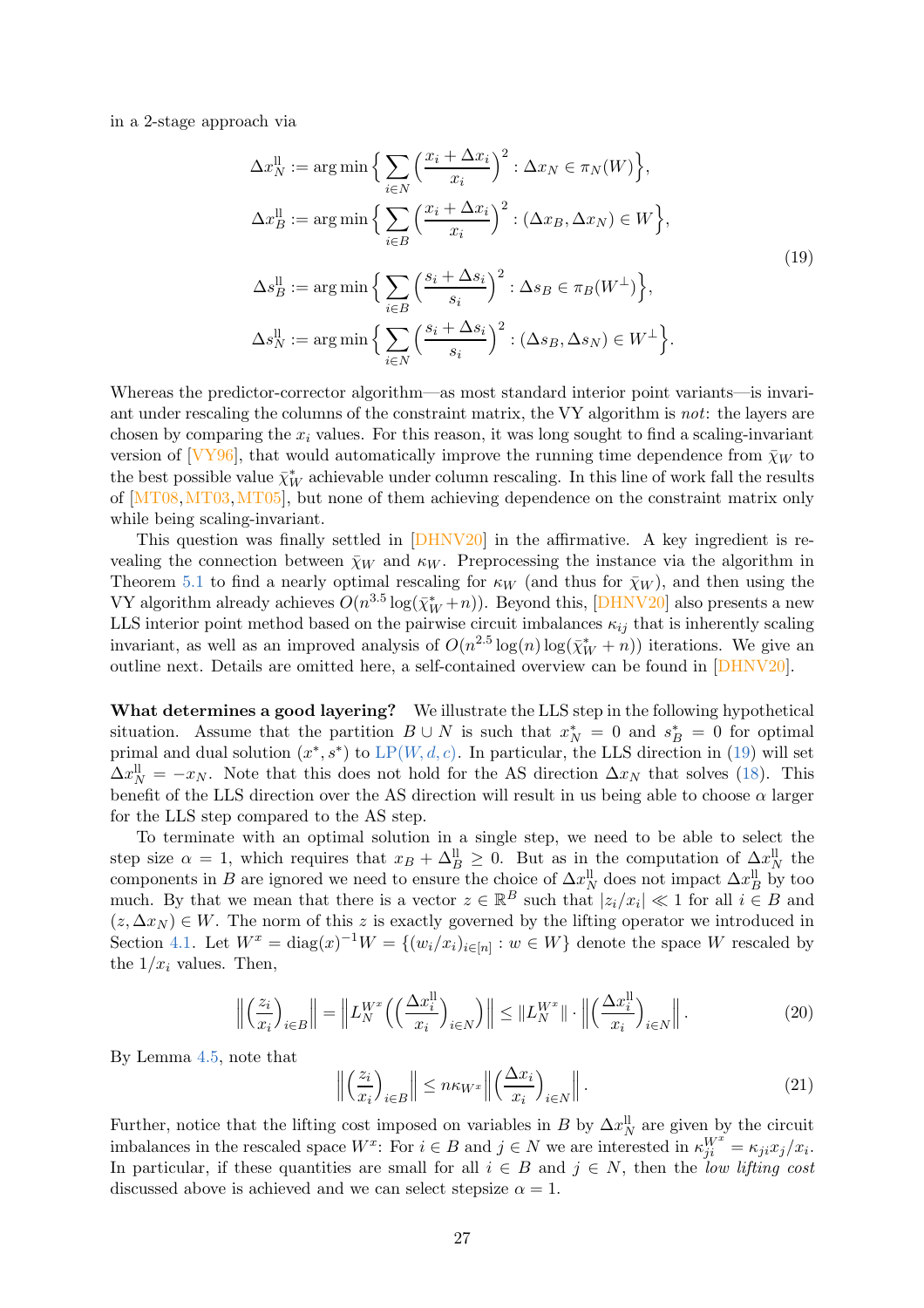The choice of layers The Vavasis-Ye algorithm defines the layering based on the magnitude of the elements  $x_i$ . This guarantees that  $\kappa_{ji} x_j/x_i$  is small since  $x_i > O(n^2) \kappa_A x_j$  if i is on a higher layer than j. However, this choice is inherently not scaling-invariant.

The LLS algorithm in [\[DHNV20\]](#page-38-1) directly uses the scaling invariant quantities  $\kappa_{ii}x_i/x_i$  to define the layering. In the ideal version of the algorithm, the layers are selected as the strongly connected components of the directed graph formed by the edges where this value is large. Hence,  $\kappa_{ji} x_j/x_i$  is small whenever *i* is on a higher layer than *j*.

This ideal version cannot be implemented since the pairwise imbalances  $\kappa_{ii}$  are hard to compute or even approximate. The actual algorithm instead works with lower estimates  $\hat{\kappa}_{ji}$ . Thus, we may miss some edges from the directed graph, in which case the lifting may fail. Such failure will be detected in the algorithm, and in turn reveals better estimates for some pairs  $(i, j).$ 

### <span id="page-27-0"></span>7.3 The curvature of the central path

The condition number  $\bar{\chi}_A^*$  also has an interesting connection to the geometry of the central path. In this context, Sonnevend, Stoer, and Zhao [\[SSZ91\]](#page-42-10) introduced a primal-dual curvature notion. Monteiro and Tsuchiya [\[MT08\]](#page-41-11) reveal strong connections between the curvature integral, the Mizuno-Todd-Ye predictor-corrector algorithm, and the Vavasis-Ye algorithm. In particular, they prove a bound  $O(n^{3.5} \log(\bar{\chi}_A^* + n))$  on the curvature integral.

Besides the above primal-dual curvature, one can also study the total curvature of the central path, a standard notion in algebraic geometry. De Loera, Sturmfels, and Vinzant [\[DLSV12\]](#page-39-8) studied the central curve defined as the solution of the polynomial equations

<span id="page-27-2"></span>
$$
Ax = b, \quad A^{\top}y - s = c \quad x_i s_i = \lambda \quad \forall i \in [n], \tag{22}
$$

This includes the usual central path in the region  $x, s > 0$ , but also includes the central path of all other LPs with objective c in the hyperplane arrangement in  $\{x \in \mathbb{R}^n : Ax = b\}$  defined by the hyperplanes  $x_i = 0$ ; i.e., all LPs where some nonnegativity constraints  $x_i \geq 0$  are flipped to  $x_i \leq 0$ . In fact, [\[DLSV12\]](#page-39-8) shows thato [\(22\)](#page-27-2) defines the smallest algebraic variety containing the central path.

They consider the average curvature taken over the bounded regions in the hyperplane arrangement, and show a bound  $2\pi(n-m-1)$  for the primal central path (i.e., the projection of [\(22\)](#page-27-2) to the x space), and  $2\pi(m-1)$  for the dual central path (the projection to the s space). Their argument crucially relies on circuit polynomials defined via elementary vectors. See [\[DLSV12\]](#page-39-8) for further pointers to the literature on the total curvature of the central path.

## <span id="page-27-1"></span>8 Circuit diameter bounds and circuit augmentation algorithms

Consider an LP in standard equality form with upper bounds, where  $A \in \mathbb{R}^{m \times n}$ ,  $b \in \mathbb{R}^m$ ,  $u \in \mathbb{R}^n$ :

<span id="page-27-3"></span>
$$
\min \langle c, x \rangle
$$
  
 
$$
Ax = b
$$
  
 
$$
0 \le x \le u
$$
  
 
$$
(LP(A, b, c, u))
$$

In Section [4.2](#page-15-0) we briefly mentioned the Hirsch conjecture and some progress towards the polynomial Hirsch conjecture; in Theorem [4.8](#page-16-0) shows a bound  $O((n-m)^3 m \kappa_A \log(\kappa_A + n))$  on the diameter of  $\{x \in \mathbb{R}^n : Ax = b, x \ge 0\}$  for  $A \in \mathbb{R}^{m \times n}$ .

Circuit diameter bounds were introduced by Borgwardt, Finhold, and Hemmecke [\[BFH15\]](#page-38-11) as a relaxation of diameter bounds. Let P denote the feasible region of  $LP(A, b, c, u)$  $LP(A, b, c, u)$  $LP(A, b, c, u)$ . A circuit walk is a set of consecutive feasible points  $x^{(1)}, x^{(2)}, \ldots, x^{(k+1)} \in P$  such that for each  $t = 1, \ldots, k$ ,  $x^{(t+1)} = x^{(t)} + g^{(t)}$  for  $g^{(t)} \in \mathcal{F}(A)$ , and further,  $x^{(t)} + (1 + \varepsilon)g^{(t)} \notin P$  for any  $\varepsilon > 0$ , i.e., each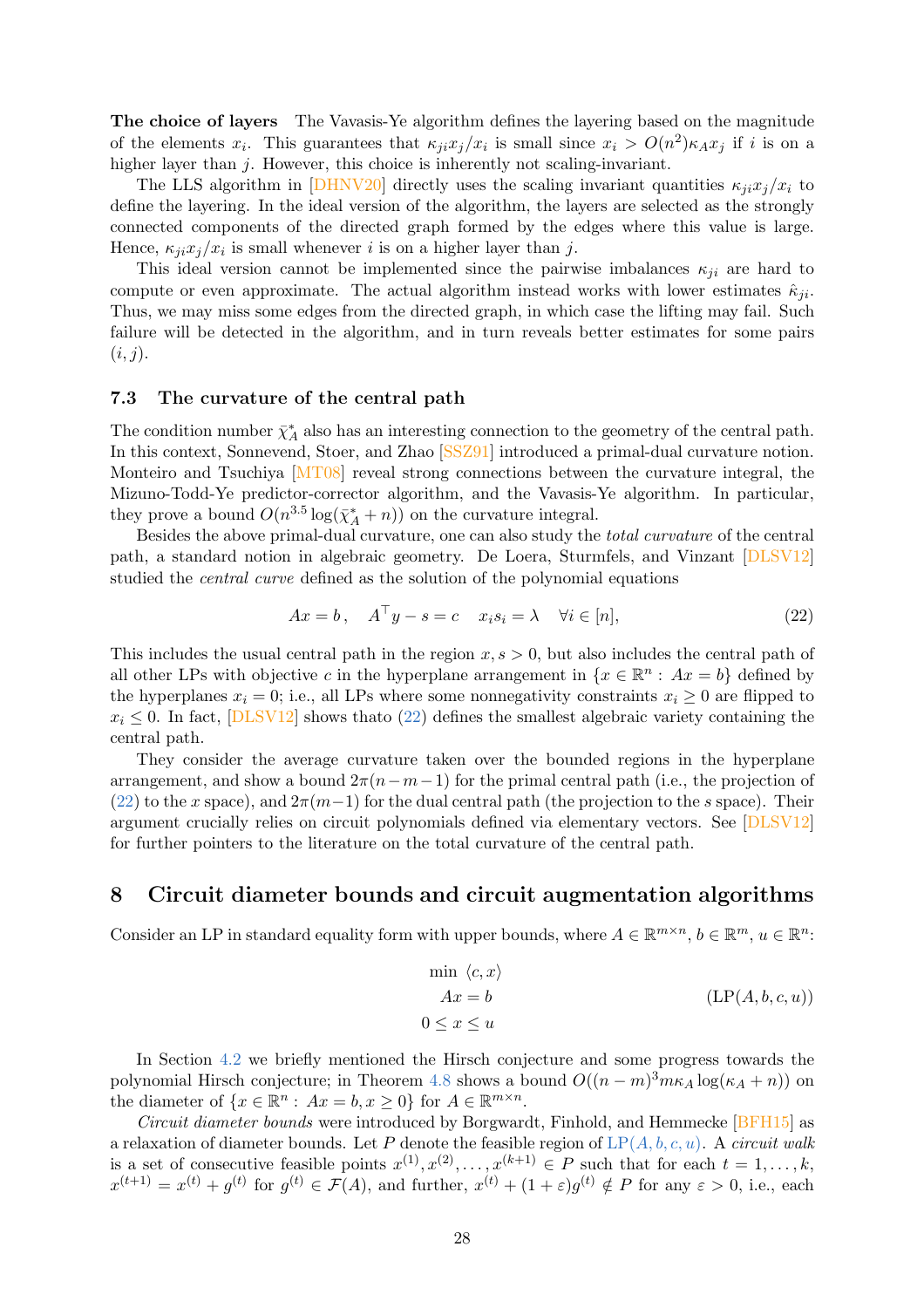consecutive circuit step is *maximal.* The *circuit diameter* of  $P$  is the minimum length of a circuit walk between any two vertices  $x, y \in P$ .

In contrast to walks in the vertex-edge graph, circuit walks are non-reversible and the minimum length from x to y may be different from the one from y to x; this is due to the maximality requirement. The circuit-analogue of the Hirsch conjecture, formulated in [\[BFH15\]](#page-38-11), asserts that the circuit diameter of a polytope in d dimensions with n facets is at most  $n - d$ ; this may be true even for unbounded polyhedra, see [\[BSY18\]](#page-38-12).

In this section we begin by showing a recent, improved bound on the circuit diameter with  $\log \kappa_A$  dependence. Section [8.2](#page-28-1) gives an overview of circuit augmentations algorithms. We review existing algorithms for different augmentation rules (Theorem [8.2](#page-30-1) and Theorem [8.5\)](#page-31-2), and also show a new bound for the steepest-descent direction (Theorem [8.4\)](#page-31-1). The bounds in these three theorems also translate directly to circuit diameter bounds, since they all consider algorithms with maximal augmentation sequences.

### <span id="page-28-0"></span>8.1 An improved circuit diameter bound

<span id="page-28-2"></span>In a recent paper Dadush et al. [\[DKNV21\]](#page-39-9) gave the following bound on the circuit diameter:

**Theorem 8.1** ([\[DKNV21\]](#page-39-9)). An LP of the form  $LP(A, b, c, u)$  $LP(A, b, c, u)$  $LP(A, b, c, u)$  has circuit diameter bound  $O(m^2 \log(m +$  $\kappa_A$ ) + n log n).

Let us highlight the main ideas to prove Theorem [8.1.](#page-28-2) The argument is constructive but non algorithmic in the sense that the augmentation steps are defined using the optimal solution. We first show the bound in Theorem [8.1](#page-28-2) for  $LP(A, b, c)$  $LP(A, b, c)$  $LP(A, b, c)$  (i.e., without upper bounds u) and then extend the argument to systems of form  $LP(A, b, c, u)$  $LP(A, b, c, u)$  $LP(A, b, c, u)$ . Let  $x^*$  be a basic optimal solution to LP([A, b, c](#page-4-1)) corresponding to basis B, and let  $N = [n] \setminus B$ . Thus,  $x^*$  is the unique optimal solution with respect to the cost vector  $c = (0_B, \mathbb{1}_N)$ .

For the current iterate  $x^{(t)}$ , consider a conformal circuit decomposition  $h^1, \ldots, h^k$  of  $x^* - x^{(t)}$ , and select a circuit  $h^i, i \in [k]$  such that  $||h^i_N||_1$  is maximized. We find the next iterate  $x^{(t+1)} =$  $x^{(t)} + \alpha h^i$  for the maximal stepsize  $\alpha > 0$ . Note that the existence of such a decomposition *does not* yield a circuit diameter bound  $n$  due to the maximality requirement in the definition of circuit walks. Nonetheless, it can be shown that we will not overshoot  $h^i$  by too much. More precisely, one can show that the step length will be  $\alpha \in [1, n]$ . Further, the choice of  $h^i$ guarantees that  $||x_N^{(t)}||$  $||y||_1$  decreases geometrically.

The analysis focuses on the index sets  $L_t = \{i \in [n] : x_i^* > n \kappa_A ||x_N^{(t)}\|$  $\binom{v}{N}$ ||<sub>1</sub>} and  $R_t = \{i \in [n]:$  $x_i^{(t)} \le nx_i^*$ . For every  $i \in L_t$ ,  $x_i$  must already be 'large' and cannot be set to zero later in the algorithm;  $R_t$  is the set of indices that have essentially 'converged' to the final value  $x_i^*$ . Since  $\|x_N^{(t)}\|$  $||x||_1$  is decreasing, once an index enters  $L_t$ , it can never leave again. The same property can be shown for  $R_t$ . Moreover, a new index is added to either set  $R_t$  or  $L_t$  every  $O(m \log(m + \kappa_A))$ iterations, leading to the overall bound  $O(m^2 \log(m + \kappa_A)).$ 

For a system  $\text{LP}(A, b, c, u)$  $\text{LP}(A, b, c, u)$  $\text{LP}(A, b, c, u)$  with upper bounds u, the above argument yields a bound  $O(n^2\log(n+1))$  $\kappa$ )) using a simple reduction. To achieve a better bound, [\[DKNV21\]](#page-39-9) gives a preprocessing sequence of  $O(n \log n)$  circuit augmentations that reduces the number of variables to  $\leq 2m$ . This preprocessing terminates once the set of columns in  $A_D$  are linearly independent for  $D = \{i \in [n] : x_i^* \neq x_i \text{ and } x_i^* \in \{0, u_i\}\}\.$  Since a basic solution  $x^*$  may have  $\leq m$  entries not equal to the lower or upper bound, at this point there are  $\leq 2m$  variables  $x_i \neq x_i^*$ . This leads to a circuit diameter bound of  $O(m^2 \log(m + \kappa_A) + n \log n)$ .

## <span id="page-28-1"></span>8.2 Circuit augmentation algorithms

The generic *circuit augmentation algorithm* is a circuit walk  $x^{(1)}, x^{(2)}, \ldots, x^{(k+1)} \in P$  as defined above, such that an initial feasible  $x^{(0)}$  is given, and  $\langle c, x^{(t+1)} \rangle < \langle c, x^{(t)} \rangle$ , i.e., the objective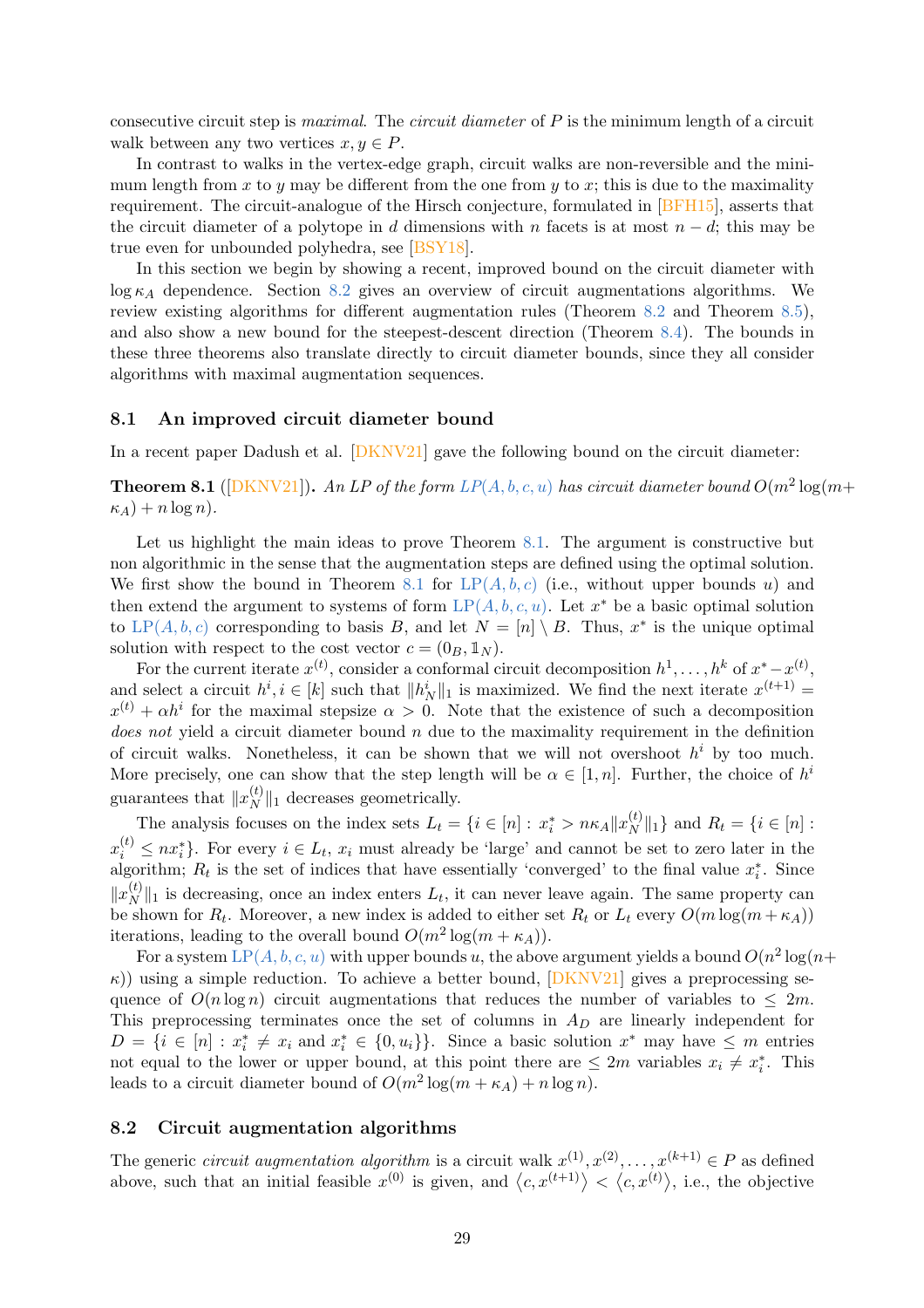value decreases in every iteration. The elementary vector  $q$  is an *augmenting direction* for the solution  $x^{(t)}$  if and only if  $\langle c, g \rangle < 0$ ,  $g_i \ge 0$  for every  $x_i^{(t)} = 0$  and  $g_i \le 0$  for every  $x_i^{(t)} = u_i$ . By LP duality,  $x^{(t)}$  is optimal if and only if no augmenting direction exists. Otherwise, the algorithm proceeds to the next iterate  $x^{(t+1)}$  by a maximal augmentation in an augmenting direction.

The simplex algorithm can be seen as a circuit augmentation algorithm that is restricted to using special elementary vectors corresponding to edges of the polyhedron.<sup>2</sup> For the general framework, the iterates  $x^{(k)}$  may not be vertices. However, in case of maximal augmentations, they must all lie on the boundary of the polyhedron.

In unpublished work, Bland [\[Bla76\]](#page-38-13) extended the Edmonds–Karp–Dinic algorithm [\[Din70,](#page-39-10) EK72 algorithm for general LP, see also [Lee<sub>89</sub>, Proposition 3.1]. Circuit augmentation algorithms were revisited by De Loera, Hemmecke, and Lee in 2015 [\[DLHL15\]](#page-39-12), analyzing different augmentation rules and extending them to integer programming. We give an overview of their results first for linear programming. In particular, they studied three augmentation rules that use maximal augmentation. Let  $x^{(t)}$  be the current feasible solution, and we aim to select an augmenting direction g as follows.

- Dantzig-descent direction: Select g such that  $-\langle c, g \rangle$  is maximized, where  $g = g^C$  is the elementary vector with  $\text{lcm}(g^C) = 1$  for a circuit  $C \in C_W$ .
- Deepest-descent direction: Select g such that  $-\alpha \langle c, g \rangle$  is maximized, where  $\alpha$  is the maximal stepsize for  $x^{(t)}$  and g.
- Steepest-descent direction: Select g such that  $-\langle c, g \rangle / ||g||_1$  is maximized.

Computing Dantzig- and deepest-descent directions is in general NP-hard, see [\[DLKS19\]](#page-39-13) and as detailed below. The steepest-descent direction can be formulated by an LP; but without any restrictions on the input problem, this may not be simpler than the original one. However, it could be easier to solve in practice; Borgwardt and Viss [\[BV20\]](#page-38-14) exhibits an implementation of a steepest-descent circuit augmentation algorithm with encouraging computational results.

### <span id="page-29-0"></span>8.2.1 Augmenting directions for flow problems

It is instructive to consider these algorithms for the special case of *minimum-cost flows*. Given a directed graph  $D = (V, E)$  with capacities  $u \in \mathbb{R}^E$ , costs  $c \in \mathbb{R}^E$ , and node demands  $b \in \mathbb{R}^V$ with  $b(V) = \sum_{i \in V} b_i = 0$ . The objective is to find the minimum cost flow x that satisfies the capacity constraints:  $0 \le x \le u$ , and the node demands: for each node  $i \in V$ , the total incoming minus the total outgoing flow equals  $b_i$ . This can be written in the form  $\text{LP}(A, b, c, u)$  $\text{LP}(A, b, c, u)$  $\text{LP}(A, b, c, u)$  with A as the node-arc incidence matrix of D, a TU matrix. Let us define the residual graph  $D_x = (V, E_x)$ , where for  $(i, j) \in E_x$  we let  $(i, j) \in E$  if  $x_{ij} < u_{ij}$  and  $(j, i) \in E$  if  $x_{ij} > 0$ . The cost of a reverse arc will be defined as  $c_{ji} = -c_{ij}$ . We will also refer to the *residual capacities* of arcs; these are  $u_{ij} - x_{ij}$  in the first case and  $x_{ij}$  in the second.

Let us observe that the augmenting directions correspond to directed cycles in the residual graph. Circuit augmentation algorithms for the primal and dual problems yield the rich classes of cycle cancelling and cut cancelling algorithms, see the survey [\[SIM00\]](#page-41-13).

The maximum flow problem between a source s and sink t can be formulated as a special case as follows. We add a new arc  $(t, s)$  with capacity  $\infty$ , set the demands  $b \equiv 0$ , and costs as  $c_{ts} = -1$  and  $c_{ij} = 0$  otherwise. Bland's [\[Bla76\]](#page-38-13) observation was that the steepest-descent direction for this problem corresponds to finding a shortest residual  $s-t$  path, as chosen in the Edmonds–Karp–Dinic algorithm.

<sup>2</sup> Simplex may contain degenerate pivots when the basic solution remains the same; we do not count these as augmentation steps.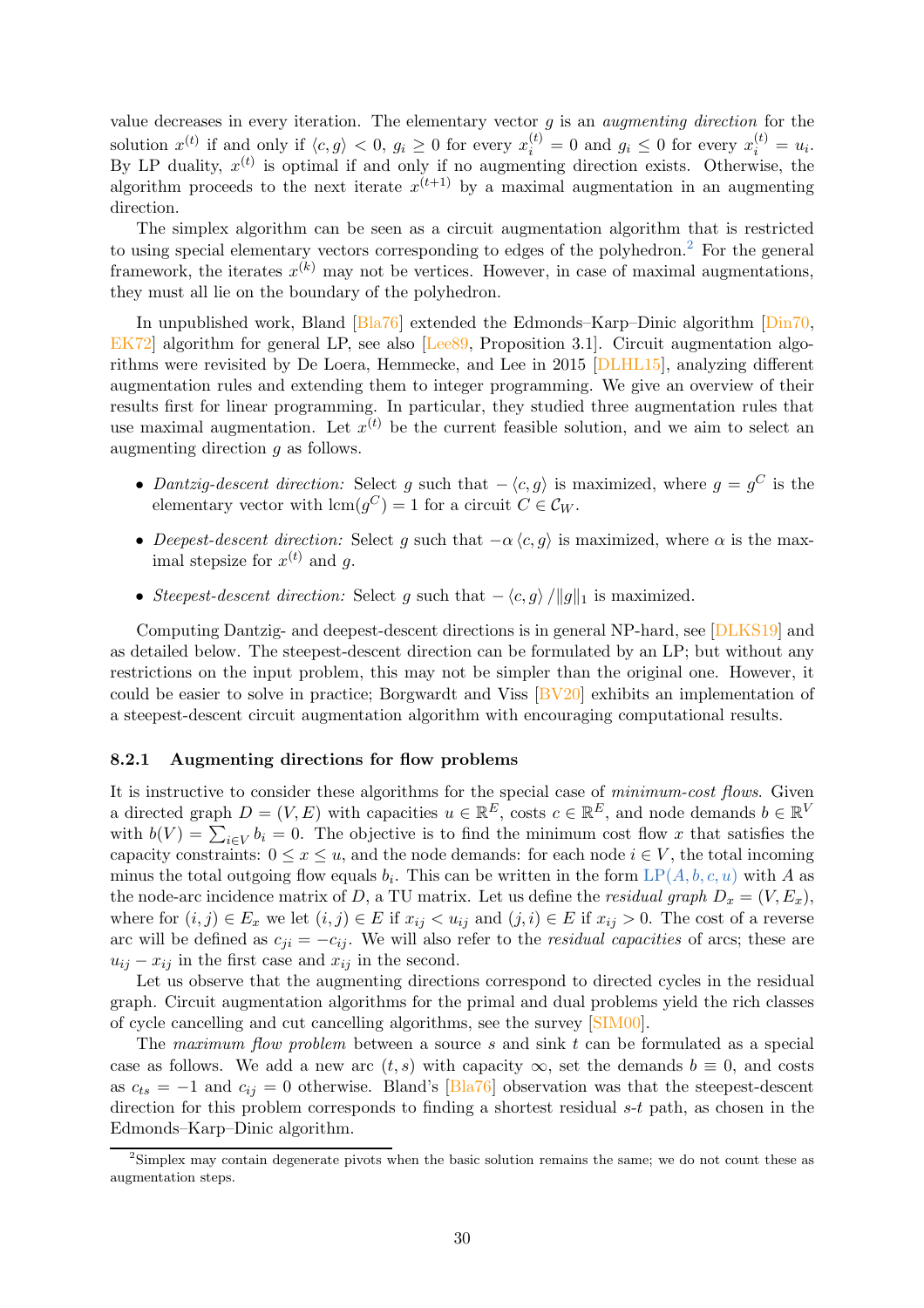More generally, a steepest-descent direction amounts to finding a residual cycle  $C \subseteq E_x$  that minimizes the mean cycle cost  $c(C)/|C|$ . Thus, the steepest descent algorithm for minimum-cost flows corresponds to the classical Goldberg–Tarjan algorithm [\[GT89\]](#page-40-14) that is strongly polynomial with running time  $O(|V| \cdot |E|^2)$  [\[RG94\]](#page-41-14).

Let us now consider the other two variants. A Dantzig-descent direction in this context asks for the most negative cycle, i.e., a cycle maximizing  $-c(C)$ . A deepest-descent direction asks for a cycle C of arcs that maximizes  $-\alpha c(C)$ , where  $\alpha$  is the residual capacity of C. Computing both these directions exactly is NP-complete, since they generalize the Hamiltonian-cycle problem: for every directed graph, we can set up a flow problem where  $E_x$  coincides with the input graph, all residual capacities are equal to 1, and all costs are −1. We note that De Loera, Kafer, and Sanità [\[DLKS19\]](#page-39-13) showed that computing the Dantzig- and deepest-descent directions is also NP-hard for the fractional matching polytope.

Nevertheless, the deepest-descent direction can be suitably approximated. Wallacher [\[Wal89\]](#page-42-11) proposed selecting a *minimum ratio cycle* in the residual graph. This is a cycle in  $E_x$  that minimizes  $c(C)/d(C)$ , where  $d_e = 1/u_e$  for every residual arc  $e \in E_x$ ; such a cycle can be found in strongly polynomial time. It is easy to show that this cycle approximates the deepest descent direction within a factor  $|E_x|$ . Wallacher's algorithm can be naturally extended to linear programming [\[MS00\]](#page-41-15), and has found several combinatorial applications, e.g. [\[WZ99,](#page-42-12)[Way02\]](#page-42-13), and has also been used in the context of integer programming [\[SW99\]](#page-42-14). We discuss an improved new variant in Section [8.3.](#page-31-0) A different relaxation of the deepest-descent algorithm was given by Barahona and Tardos [\[BT89\]](#page-38-15), based on Weintraub's algorithm [\[Wei74\]](#page-42-15).

### <span id="page-30-0"></span>8.2.2 Convergence bounds

<span id="page-30-1"></span>We now state the convergence bounds from  $\text{[DLHL15]}$ . The original statement refers to subdeterminant bounds; we paraphrase them in terms of finding approximately optimal solutions.

Theorem 8.2 (De Loera, Hemmecke, Lee [\[DLHL15\]](#page-39-12)). Consider a linear program in the form  $LP(A, b, c, u)$  $LP(A, b, c, u)$  $LP(A, b, c, u)$ . Assume we are given an initial feasible solution  $x^{(0)}$ , and let OPT denote the optimum value. By an  $\varepsilon$ - optimal solution we mean an iterate  $x^{(t)}$  such that  $\langle c, x^{(t)} \rangle \le \text{OPT} + \varepsilon$ .

- <span id="page-30-2"></span>(a) For given  $\varepsilon > 0$ , one can find an  $\varepsilon$ -optimal solution in  $2n \log_2 \left( \frac{\langle c, x^{(0)} \rangle - \text{OPT}}{\varepsilon} \right)$  $\bigg)$  deepestdescent augmentations.
- <span id="page-30-3"></span>(b) For given  $\varepsilon > 0$ , one can find an  $\varepsilon$ -optimal solution in  $\frac{2n^2\gamma}{\varepsilon}$  $\frac{1}{\varepsilon^2} \log_2 \left( \frac{\langle c, x^{(0)} \rangle - \text{OPT}}{\varepsilon} \right)$  Dantzigdescent augmentations, where  $\gamma$  is an upper bound on the maximum entry in any feasible solution.
- <span id="page-30-4"></span>(c) One can find an exact optimal solution in  $min\{n|\mathcal{C}_A|, \ell_A\}$  steepest-descent augmentations, where  $\ell_A$  denotes the number of distinct values of  $\langle c, g \rangle /||g||_1$  over  $g \in \mathcal{F}(A)$ .

In general, circuit augmentation algorithms may not even finitely terminate; see [\[MS00\]](#page-41-15) for an example on Wallacher's rule for minimum cost flows. In parts [\(a\)](#page-30-2) and [\(b\),](#page-30-3) assume that all basic solutions are  $1/k$ -integral for some  $k \in \mathbb{Z}$  and cost function is  $c \in \mathbb{Z}^n$ . If  $x^{(t)}$  is a  $\varepsilon$ -optimal solution for  $\varepsilon < 1/k$ , then we can identify an optimal vertex of the face containing  $x^{(t)}$  using a Carathéodory decomposition argument, this can be implemented by a sequence of  $\leq n$  circuit augmentations (see [\[DLHL15,](#page-39-12) Lemma 5]).

According to part [\(c\),](#page-30-4) steepest descent terminates with an optimal solution in a finite number of iterations; moreover, the bound only depends on the linear space  $\ker(A)$  and c, and not on the parameters  $b$  and  $u$ . However, the bound can be exponentially large.

Bland's original observation was that  $\ell_A$  is strongly polynomially bounded for the maximum flow problem. Recall that all elementary vectors  $g$  correspond to cycles in the auxiliary graph.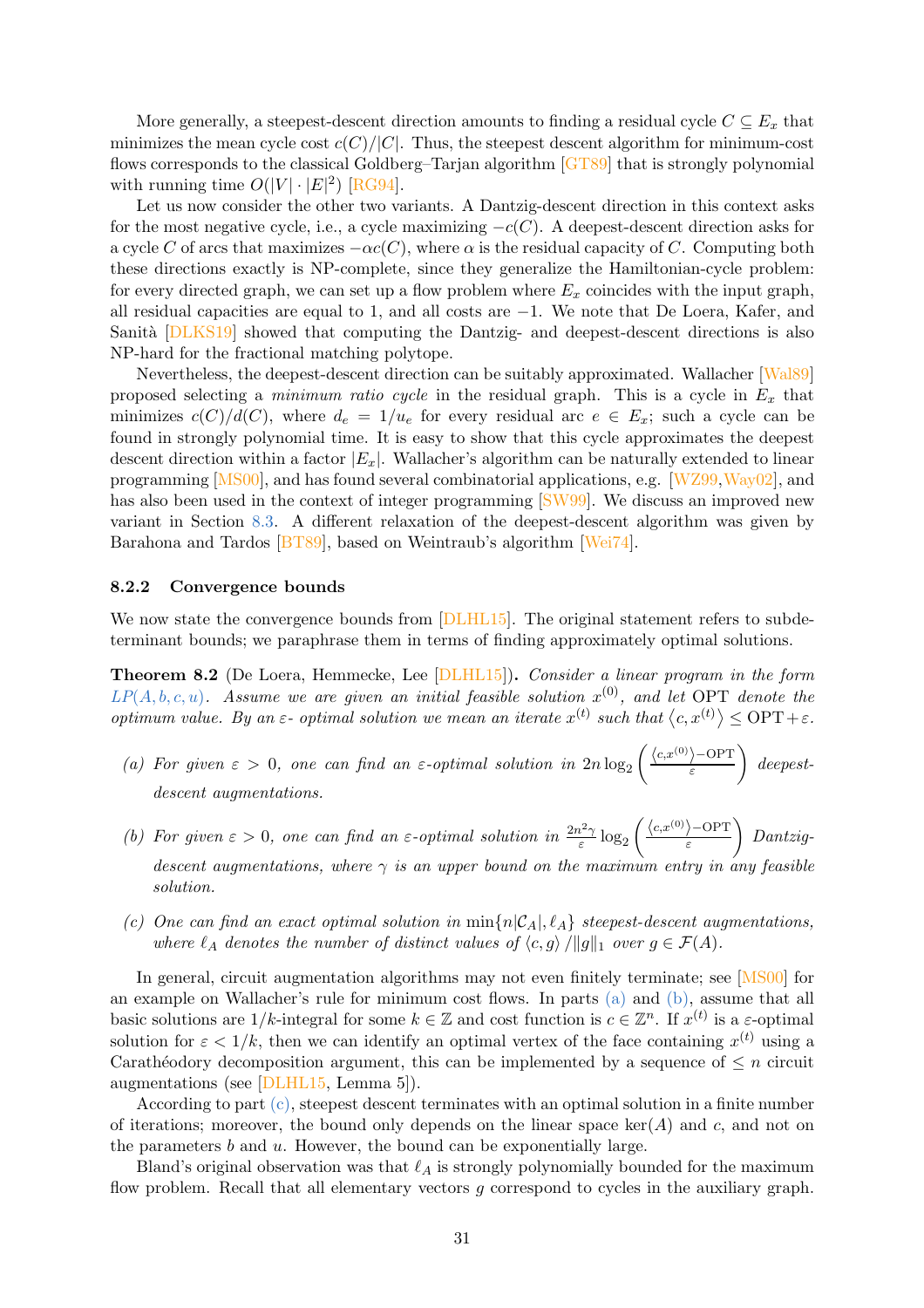Normalizing such that  $g_i \in \{0, \pm 1\}, -\langle c, g \rangle = 1$  for every augmenting cycle (as these must use the  $(t, s)$  arc), and  $||g||_1$  is between 1 and  $|E|$ . In fact, the crucial argument by Edmonds and Karp [\[EK72\]](#page-39-11) and Dinic [\[Din70\]](#page-39-10) is showing that the length of the shortest augmenting path is non-decreasing, and must strictly increase within  $|E|$  consecutive iterations.

<span id="page-31-3"></span>For an integer cost function  $c \in \mathbb{Z}^n$ , Lee [Lee<sub>89</sub>, Proposition 3.2] gave the following upper bound on  $\ell_A$ :

**Proposition 8.3.** If  $||c||_1 \leq (n - m + 1)||c||_{\infty}$ , then

$$
\ell_A \leq \frac{1}{2} ||c||_{\infty} (n - m + 1)\bar{\kappa}_A((n - m + 1)\bar{\kappa}_A + 1).
$$

In order to bound the circuit distance between vertices  $x$  and  $y$  let us use the following cost function. For the basis  $B$  defining  $y$ , let

<span id="page-31-4"></span>
$$
c_i = \begin{cases} 0 & \text{if } i \in B, \\ 1 & \text{if } i \in [n] \setminus B, y_i = 0, \\ -1 & \text{if } i \in [n] \setminus B, y_i = u_i. \end{cases}
$$
 (23)

With this cost function, Theorem [8.2](#page-30-1)[\(c\)](#page-30-4) and Proposition [8.3](#page-31-3) yield a bound  $O((n-m)^2 \bar{\kappa}_A^2)$  on the circuit diameter using the steepest descent algorithm.

Extending the analysis of the Goldberg-Tarjan algorithm [\[GT89\]](#page-40-14), we present a new bound that only depends on the fractional circuit imbalance  $\kappa_A$ , and is independent of c. The same bound was independently obtained by Gauthier and Derosiers [\[GD21\]](#page-40-15). The proof is given in Section [8.4.](#page-32-0)

<span id="page-31-1"></span>**Theorem 8.4.** For the problem  $LP(A, b, c, u)$  $LP(A, b, c, u)$  $LP(A, b, c, u)$  with constraint matrix  $A \in \mathbb{R}^{m \times n}$ , the steepestdescent algorithm terminates within  $O(n^2 m \kappa_A \log(\kappa_A + n))$  augmentations starting from any feasible solution  $x^{(0)}$ .

This improves on the above bound  $O((n-m)^2 \bar{\kappa}_A^2)$  for most values of the parameters (recall that  $\kappa_A \leq \bar{\kappa}_A^2$ . Moreover, this bounds the running time for steepest descent for an arbitrary cost function  $c$ , not necessarily of the form  $(23)$ .

Both these bounds are independent of b, however,  $\kappa_A$  and  $\bar{\kappa}_A$  may be exponentially large in the encoding length  $L_A$  of the matrix A. In contrast, Theorem [8.2](#page-30-1)[\(a\)](#page-30-2) yields a polynomial bound  $O(nL_{A,b})$  on the number of deepest-descent iterations, where  $L_{A,b}$  is the encoding length of  $(A, b)$ . In what follows, we review a new circuit augmentation algorithm from [\[DKNV21\]](#page-39-9) that achieves a log  $\kappa_A$  dependence; the running time is bounded as  $O(n^3L_A)$ , independently from b.

### <span id="page-31-0"></span>8.3 A circuit augmentation algorithm with  $\log \kappa_A$  dependence

Recall that the diameter bound Theorem [8.1](#page-28-2) is non-algorithmic in the sense that the augmentation steps rely on knowing the optimal solution  $x^*$ . Dadush et al.  $[DKNV21]$  complemented this with an efficient circuit augmentation algorithm, assuming oracles are provided for certain circuit directions.

<span id="page-31-2"></span>**Theorem 8.5** ([\[DKNV21\]](#page-39-9)). Consider the primal of  $LP(A, b, c)$  $LP(A, b, c)$  $LP(A, b, c)$ . Given a feasible solution, there exists a circuit augmentation algorithm that finds an optimal solution or concludes unboundedness using  $O(n^3 \log(n + \kappa_A))$  circuit augmentations.

The main circuit augmentation direction used in the paper for optimization is a step defined as RATIO-CIRCUIT, a generalisation of the previously mentioned augmentation step by Wallacher [\[Wal89\]](#page-42-11) for minimum cost flows. It finds a circuit that is a basic optimal solution to the following linear system:

<span id="page-31-5"></span>
$$
\min \langle c, z \rangle \quad \text{s.t.} \quad Az = 0, \langle w, z^- \rangle \le 1. \tag{24}
$$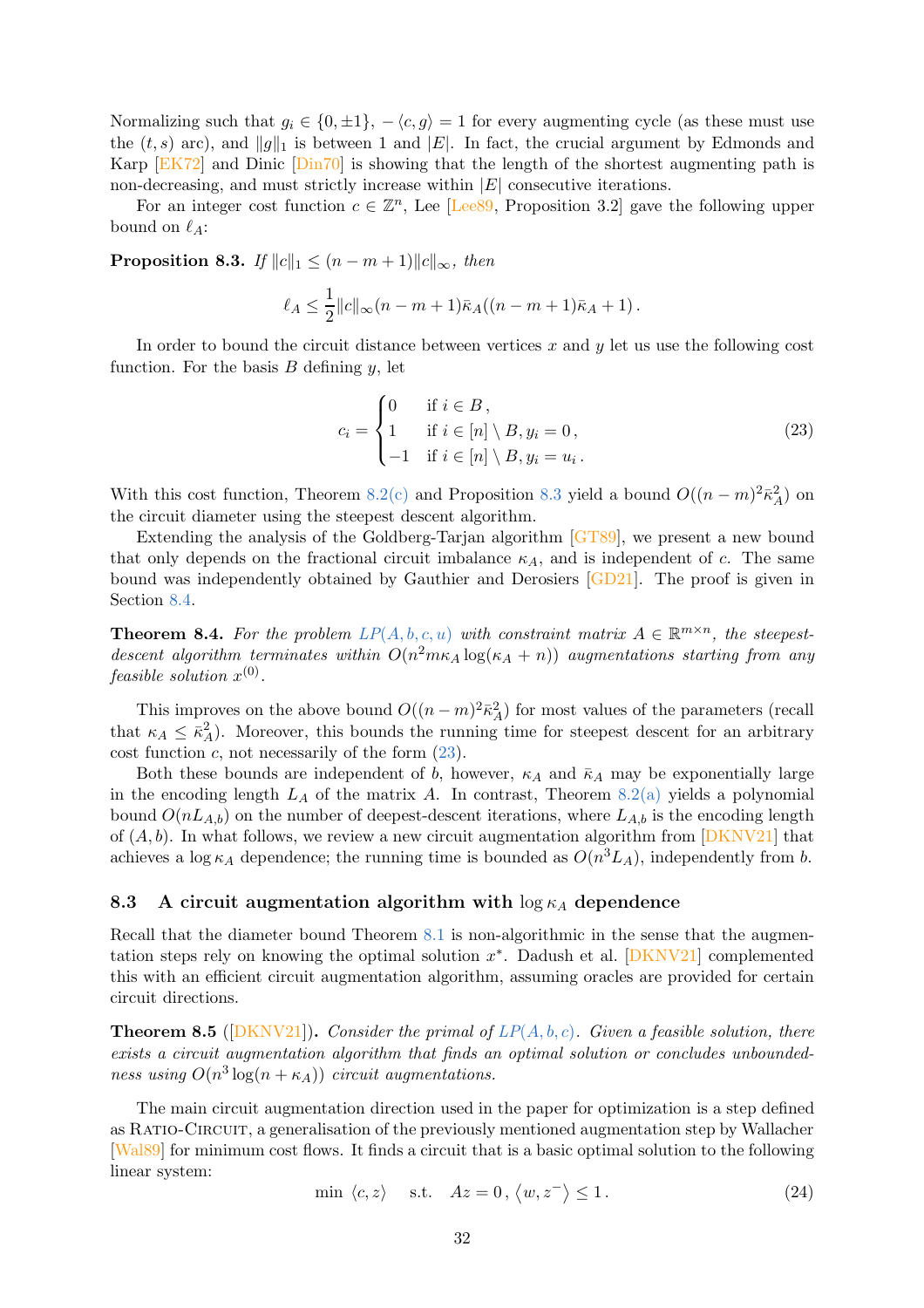Equivalently, the goal is to minimize the cost to weight ratio of a circuit, where the unit weight of increasing a variable  $x_i$  is 0 and decreasing it is  $w_i$ . This can be seen as an efficiently implementable relaxation of the deepest-descent direction: for suitable weights, it achieves a geometric decrease in the objective value. For a vector  $x \in \mathbb{R}^n_+$ , we let  $1/x \in (\mathbb{R} \cup {\infty})^n$  denote the vector w with  $w_i = 1/x_i$  (in particular,  $w_i = \infty$  if  $x_i = 0$ ).

**Lemma 8.6** ([\[MS00\]](#page-41-15)). Let OPT denote the optimum value of  $LP(A, b, c)$  $LP(A, b, c)$  $LP(A, b, c)$ . Given a feasible solution x to  $LP(A, b, c)$  $LP(A, b, c)$  $LP(A, b, c)$ , let g be the elementary vector returned by RATIO-CIRCUIT $(A, c, 1/x)$ , and  $x'$  the next iterate. Then,

$$
\langle c, x' \rangle
$$
 - OPT  $\leq \left(1 - \frac{1}{n}\right) (\langle c, x \rangle - OPT)$ .

*Proof.* Let  $x^*$  be an optimal solution to  $LP(A, b, c)$  $LP(A, b, c)$  $LP(A, b, c)$ , and let  $z = (x^* - x)/n$ . Then, z is feasible to [\(24\)](#page-31-5) for  $w = 1/x$ . The claim easily follows by noting that  $\langle c, g \rangle \leq \langle c, z \rangle = (\text{OPT} - \langle c, x \rangle)/n$ , and noting that  $x + a$  is feasible since  $\langle 1/x, a^{-} \rangle \leq 1$ . and noting that  $x + q$  is feasible since  $\langle 1/x, q^- \rangle \leq 1$ .

Repeated application of a RATIO-CIRCUIT step thus provide an iterate whose optimality gap decreases by a constant factor within  $O(n)$  iterations. However, as noted in [\[MS00\]](#page-41-15), using only this rule does not even finitely terminate already for minimum cost flows.

Support Circuits For this reason, [\[DKNV21\]](#page-39-9) occasionally uses a second circuit augmentation step called SUPPORT-CIRCUIT. Roughly speaking, when given a non-basic feasible point in the system LP([A, b, c](#page-4-1)), one can efficiently augment around a circuit g such that  $\langle c, g \rangle \leq 0$  and thereby reduce its support while maintaining the objective.

On a high level, the need for such an operation becomes clear when considering following example. Assume  $c \equiv 1$  and further assume that we are given an iterate x with  $||x|| \gg \kappa_A ||y||$ for some basic solution y. Then geometric progress in the objective  $\langle c, x \rangle$  can be achieved by just reducing the norm of  $x$ , but just geometric progress would not give the desired bound in the number of circuit augmentations. Note that the norm of all basic solutions lies within a factor of poly $(n)$ <sub>KA</sub> $\|y\|$  by Proposition [3.1.](#page-6-2) Therefore, it is helpful to reduce the support through at most n Support-Circuit operations until a basic solution is reached instead of applying Ratio-CIRCUIT. Subsequent applications of RATIO-CIRCUIT will now, again due to Proposition [3.1,](#page-6-2) not be able to reduce the norm of x by more than a factor of  $poly(n)\kappa_A$ , a fact that will be exploited in the proximity arguments.

The main progress in the algorithm in Theorem [8.5](#page-31-2) is identifying a new index i such that  $x_i =$ 0 in the current solution and  $x_i^* = 0$  in any optimal solution  $x^*$ . Such a conclusion derives using a variant of the proximity theorem Theorem [6.5.](#page-23-2) To implement the main subroutine that fixes a variable to  $x_i = 0$ , a careful combination of RATIO-CIRCUIT and SUPPORT-CIRCUIT iterations is used. Interestingly, the RATIO-CIRCUIT iterations do not use the original cost function  $c$ , but a perturbed objective function  $c'$ . The main progress in the subroutine is identifying new 'large' variables, similarly to the proof of Theorem [8.1.](#page-28-2) Perturbations are performed whenever a new large variable  $x_i$  is identified.

### <span id="page-32-0"></span>8.4 An improved bound for steepest-descent augmentation

We now prove Theorem [8.4.](#page-31-1) The proof follows the same lines as that of the Goldberg–Tarjan algorithm; see also  $[AMO93, Section 10.5]$  for the analysis. A factor  $log n$  improvement over the original bound was given in [\[RG94\]](#page-41-14). A key property in the original analysis is that for a flow around a cycle (i.e., an elementary vector), every edge carries at least  $1/|V|$  fraction of the  $\ell_1$ -norm of the flow. This can be naturally replaced by the argument that for every elementary flow g, the minimum nonzero value of  $|g_i|$  is at least  $||g||_1/(1 + (m-1)\kappa_A)$ .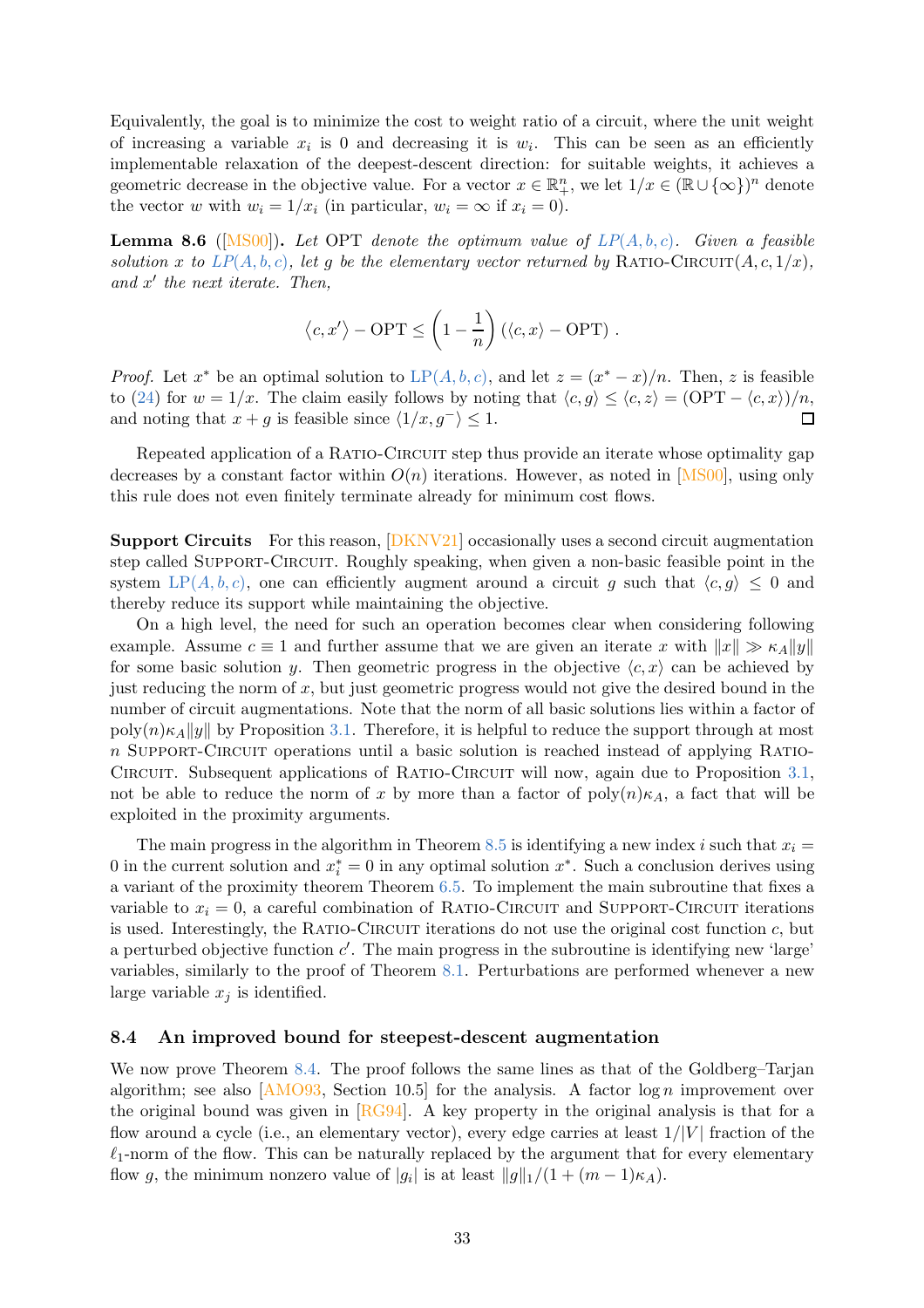The Goldberg–Tarjan algorithm has been generalized to separable convex minimization with linear constraints by Karzanov and McCormick [\[KM97\]](#page-40-16). Instead of  $\kappa_W$ , they use the maximum entry in a Graver basis (see Section [9](#page-35-0) below). Lemma 10.1 in their paper proves a weakly polynomial bound similar to Lemma [8.8](#page-33-0) for the separable convex setting. However, no strongly polynomial analysis is given (which is in general not possible for the nonlinear setting).

Our arguments will be based on the dual of  $LP(A, b, c, u)$  $LP(A, b, c, u)$  $LP(A, b, c, u)$ :

<span id="page-33-4"></span>
$$
\max \langle y, b \rangle - \langle u, t \rangle
$$
  
\n
$$
A^{\top} y + s - t = c
$$
  
\n
$$
s, t \ge 0.
$$
\n(25)

Recall the primal-dual slackness conditions from Section [6:](#page-21-0) if x is feasible to  $LP(A, b, c, u)$  $LP(A, b, c, u)$  $LP(A, b, c, u)$  and  $y \in \mathbb{R}^m$ , they are primal and dual optimal solutions if and only if  $\langle a_i, y \rangle \leq c_i$  if  $x_i < u_i$  and  $\langle a_i, y \rangle \geq c_i$  if  $x_i > 0$ .

Let us start by formulating the steepest-descent direction as an LP. Let  $\overline{A} = (A - A) \in$  $\mathbb{R}^{m\times (2n)}$  and  $\bar{c} = \begin{pmatrix} c \\ - \end{pmatrix}$  $\binom{c}{-c}$  ∈ ℝ<sup>2n</sup>. Clearly,  $\kappa_{\bar{A}} = \kappa_A$ . For a feasible solution  $x = x^{(t)}$  to LP([A, b, c, u](#page-27-3)), we define residual variable set

<span id="page-33-2"></span>
$$
N(x) = \{i \in [n] : x_i < u_i\} \cup \{n + j : j \in [n] : x_j > 0\} \subseteq [2n],
$$

and consider the system

$$
\min \langle \bar{c}, z \rangle
$$
  
\n
$$
\bar{A}z = 0
$$
  
\n
$$
\langle 1_{2n}, z \rangle = 1
$$
  
\n
$$
z_{[2n] \setminus N(x)} = 0
$$
  
\n
$$
z \ge 0.
$$
\n(26)

We can map a solution  $z \in \mathbb{R}^{2n}$  to  $g \in \mathbb{R}^n$  by setting  $g_i = z_i - z_{n+i}$ . We will assume that z is chosen as a basic optimal solution. Observe that every basic feasible solution to this program maps to an elementary vector in  $\ker(A)$ . The dual program can be equivalently written as

$$
\min \varepsilon
$$
  
 $\langle \bar{a}_i, y \rangle \le \bar{c}_i + \varepsilon \quad \forall i \in N(x).$  (27)

For the solution x, we let  $\varepsilon(x)$  denote the optimal solution to this dual problem; thus, the optimal solution to the primal is  $-\varepsilon(x)$ . If  $\varepsilon = 0$ , then x and y are complementary primal and dual optimal solutions to  $LP(A, b, c, u)$  $LP(A, b, c, u)$  $LP(A, b, c, u)$ . We first show that this quantity is monotone (a key step also in the analysis in [\[DLHL15\]](#page-39-12)).

<span id="page-33-3"></span>**Lemma 8.7.** At every iteration of the circuit augmentation algorithm,  $\varepsilon(x^{(t+1)}) \leq \varepsilon(x^{(t)})$ .

*Proof.* Let  $\varepsilon = \varepsilon(x^{(t)})$  and let y be an optimal solution to [\(27\)](#page-33-1) for  $N(x^{(t)})$ . We show that the same y is also feasible for  $N(x^{(t+1)})$ ; the claim follows immediately. There is nothing to prove if  $N(x^{(t+1)}) \subseteq N(x^{(t)}),$  so let  $i \in N(x^{(t+1)}) \setminus N(x^{(t)}).$ 

Assume first  $i \in [n+1, 2n]$ ; let  $i = n + j$ . This means that  $x_j^{(t)} = 0 < x_j^{(t+1)}$ ; therefore, the augmenting direction g has  $g_j > 0$ . Thus, for the optimal solution z to [\(26\)](#page-33-2), we must have  $z_j > 0$ . By primal-dual slackness,  $\langle a_j, y \rangle = c_j + \varepsilon$ ; thus,

$$
\langle \bar{a}_i, y \rangle = \langle -a_j, y \rangle = -c_j - \varepsilon < -c_j = \bar{c}_j.
$$

The case  $i \in [n]$  is analogous.

<span id="page-33-0"></span>The next lemma shows that within every *n* iterations,  $\varepsilon(x^{(t)})$  decreases by a factor depending on  $\kappa_A$ .

<span id="page-33-1"></span> $\Box$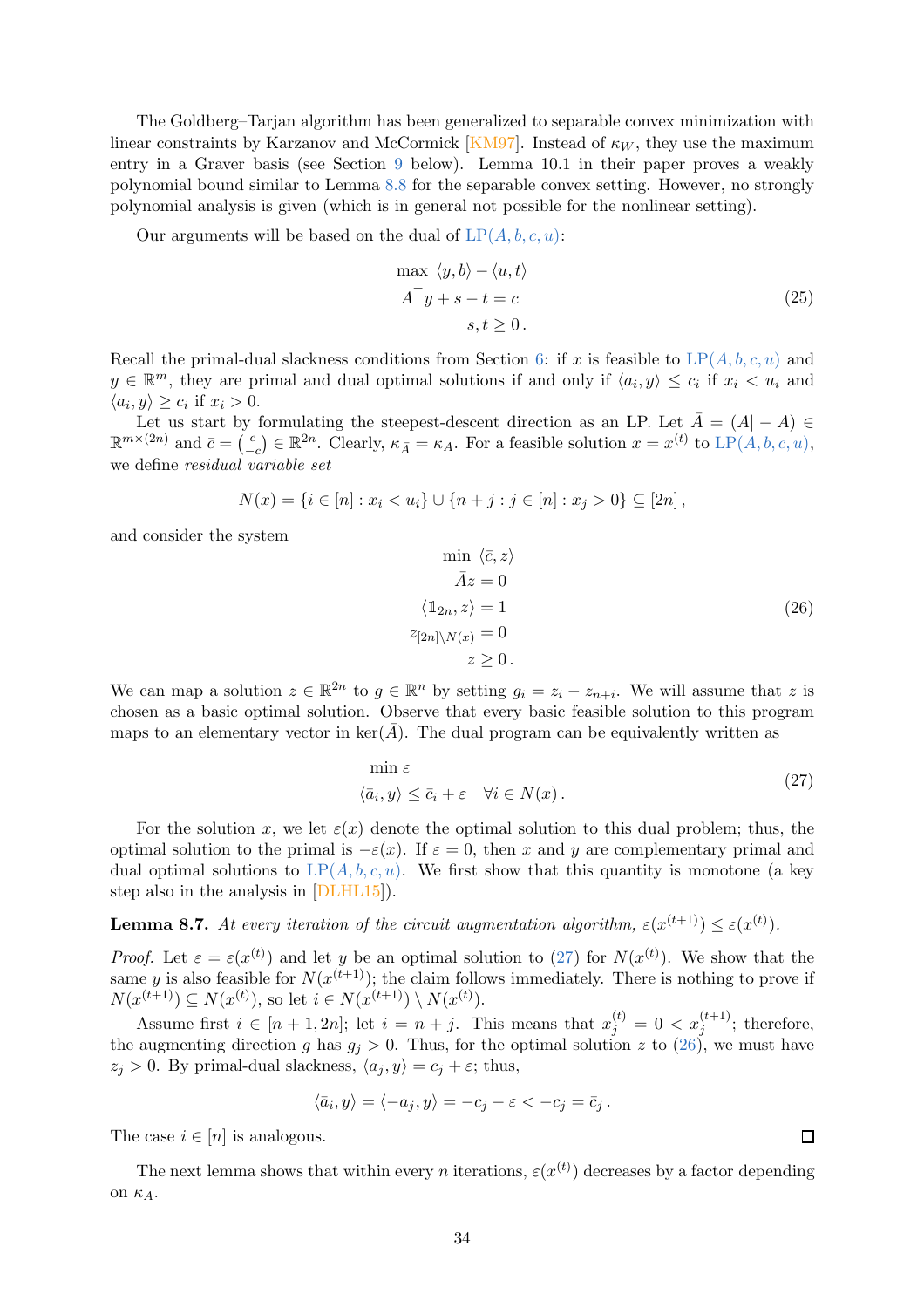**Lemma 8.8.** For every iteration  $t$ ,  $\varepsilon(x^{(t+n)}) \leq \left(1 - \frac{1}{1 + (m - 1)}\right)$  $\frac{1}{1+(m-1)\kappa_A}\Big)\,\varepsilon(x^{(t)}).$ 

*Proof.* Let us set  $N = N(x^{(t)})$ ,  $\varepsilon = \varepsilon(x^{(t)})$ , and let  $y = y^{(t)}$  be an optimal dual solution to [\(27\)](#page-33-1) for  $x^{(t)}$ . Let

 $T := \{i \in N : \langle \bar{a}_i, y \rangle > \bar{c}_i\} \subseteq [2n]$ ;

that is, if  $i \in [n]$  then  $\langle a_i, y \rangle > c_i$ , and if  $i \in [n+1, 2n]$ ,  $i = n + j$ , then  $\langle a_j, y \rangle < c_j$ . In particular,  $|T \cap \{i, i + n\}| \leq 1$  for every  $i \in [n]$ . Let  $z^{(t)}$  be the basic optimal solution to [\(26\)](#page-33-2) for  $x^{(t)}$ . By complementary slackness, every  $i \in \text{supp}(z^{(t)})$  must have  $\langle \bar{a}_i, y \rangle = \bar{c}_i + \varepsilon$ , and thus,  $supp(z^{(t)}) \subseteq T$ .

**Claim 8.8.1.** Let us pick  $k > t$  as the first iteration when for the basic optimal solution  $z^{(k)}$  to  $(26)$ , we have  $\text{supp}(z^{(k)}) \setminus T \neq \emptyset$ . Then  $k \leq t+n$ , and the solution  $(y, \varepsilon)$  is still feasible for  $(27)$ for  $x^{(k)}$ .

*Proof.* For  $r \in [t, k-1]$ , let  $T^{(r)} = T \cap N(x^{(r)})$ . We show that  $T^{(r+1)} \subsetneq T^{(r)}$ . Since  $|T| \leq n$ , this implies  $k \leq t + n$ . Let  $z^{(r)}$  be the basic optimal solution for [\(26\)](#page-33-2); recall that the augmenting direction is computed with  $g_j = z_j^{(r)} - z_{n+1}^{(r)}$  $_{n+j}^{(r)}$ . By the choice of k, supp $(z^{(r)}) \subseteq T^{(r)}$ . Thus, we may only increase  $x_i$  for  $i \in T \cap [n]$  and decrease it for  $i = j - n$  for  $j \in T \cap [n + 1, 2n]$ . Consequently, every index *i* entering  $N(x^{(r+1)})$  has  $\langle \bar{a}_i, y \rangle < \bar{c}_i$ , and therefore  $(y, \varepsilon)$  remains feasible throughout.

We now turn to the proof of  $T^{(r+1)} \subsetneq T^{(r)}$ . Since we use a maximal augmentation, at least one index leaves  $T^{(r)}$  at each iteration. We claim that  $T^{(r+1)} \setminus T^{(r)} = \emptyset$ . For a contradiction, assume there exists  $i \in T^{(r+1)} \setminus T^{(r)}$ . If  $i \in [n]$ , then  $i + n$  must be in the support of  $z^{(r)}$ ; in particular,  $i + n \in T^{(r)}$ . But this would mean that  $\{i, i + n\} \subseteq T$ , in contradiction with the definition of T. Similarly, for  $i \in [n+1, 2n]$ . П

Let us now consider the optimal solution  $z = z^{(k)}$  to [\(26\)](#page-33-2) at iteration k; by the above claim,  $(y, \varepsilon)$  is still a feasible dual solution. Select an index  $j \in \text{supp}(z) \setminus T$ .

$$
\langle -\bar{c}, z \rangle = \left\langle \bar{A}^\top y - \bar{c}, z \right\rangle \leq \varepsilon \sum_{i \in \text{supp}(z) \setminus \{j\}} z_i = (1 - z_j)\varepsilon \leq \left(1 - \frac{1}{1 + (m-1)\kappa_A}\right)\varepsilon.
$$

In the first inequality, we use that  $\langle \bar{a}_i, y \rangle - \bar{c}_i \le \varepsilon$  by the feasibility of  $(y, \varepsilon)$ , and  $\langle \bar{a}_j, y \rangle - \bar{c}_j \le 0$ by the choice of  $j \notin T$ . In the second equality, we use the constraint  $\sum_i z_i = 1$ . The final inequality uses that z is a basic solution, and therefore, an elementary vector in ker( $\bar{A}$ ). In particular  $|\text{supp}(z)| \leq m$ , and  $z_i \leq \kappa_{\bar{A}} z_i = \kappa_A z_i$ . Consequently,  $z_i \geq 1/(1 + (m-1)\kappa_A)$ . 口

We say that the variable  $j \in [2n]$  is *frozen* at iteration t, if  $j \notin N(x^{(t')})$  for any  $t' \geq t$ . Thus, for  $j \in [n]$ ,  $x_j = u_j$ , and for  $j \in [n+1, 2n]$ ,  $j = i + n$ ,  $x_i = 0$  for all subsequent iterations. We show that a new frozen variable can be found in every  $O(n m \kappa_A) \log(m \kappa_A)$  iterations; this implies Theorem [8.4.](#page-31-1)

**Lemma 8.9.** For every iteration  $t \geq 1$ , there is a variable  $j \in N(x^{(t)})$  that is frozen at iteration k for  $k = t + O(n m \kappa_A \log(\kappa_A + n)).$ 

*Proof.* Let  $\varepsilon = \varepsilon(x^{(t)})$ . By Lemma [8.8,](#page-33-0) we can choose  $k = t + O(n m \kappa_A \log(n + \kappa_A))$  such that  $\varepsilon' = \varepsilon(x^{(k)}) < \varepsilon/(2n(\kappa_A + 1))$ . Consider the primal and dual optimal solutions  $(z, y, \varepsilon)$  to  $(26)$ and [\(27\)](#page-33-1) at iteration t and  $(z', y', \varepsilon')$  at iteration k.

<span id="page-34-0"></span>**Claim 8.9.1.** There exists  $a \, j \in \text{supp}(z)$  such that  $\langle \bar{a}_j, y' \rangle > \bar{c}_j + 2n(\kappa_A + 1)\varepsilon'.$ 

*Proof.* For a contradiction, assume that  $\langle \bar{a}_j, y' \rangle - \bar{c}_j \leq 2n(\kappa_A + 1)\varepsilon'$  for every  $j \in \text{supp}(z)$ . Then,

$$
\varepsilon = \langle \bar{c}, z \rangle = \left\langle \bar{A}^\top y - \bar{c}, z \right\rangle \leq 2n(\kappa_A + 1)\varepsilon' \sum_j z_j = 2n(\kappa_A + 1)\varepsilon',
$$

contradicting the choice of  $\varepsilon'$ .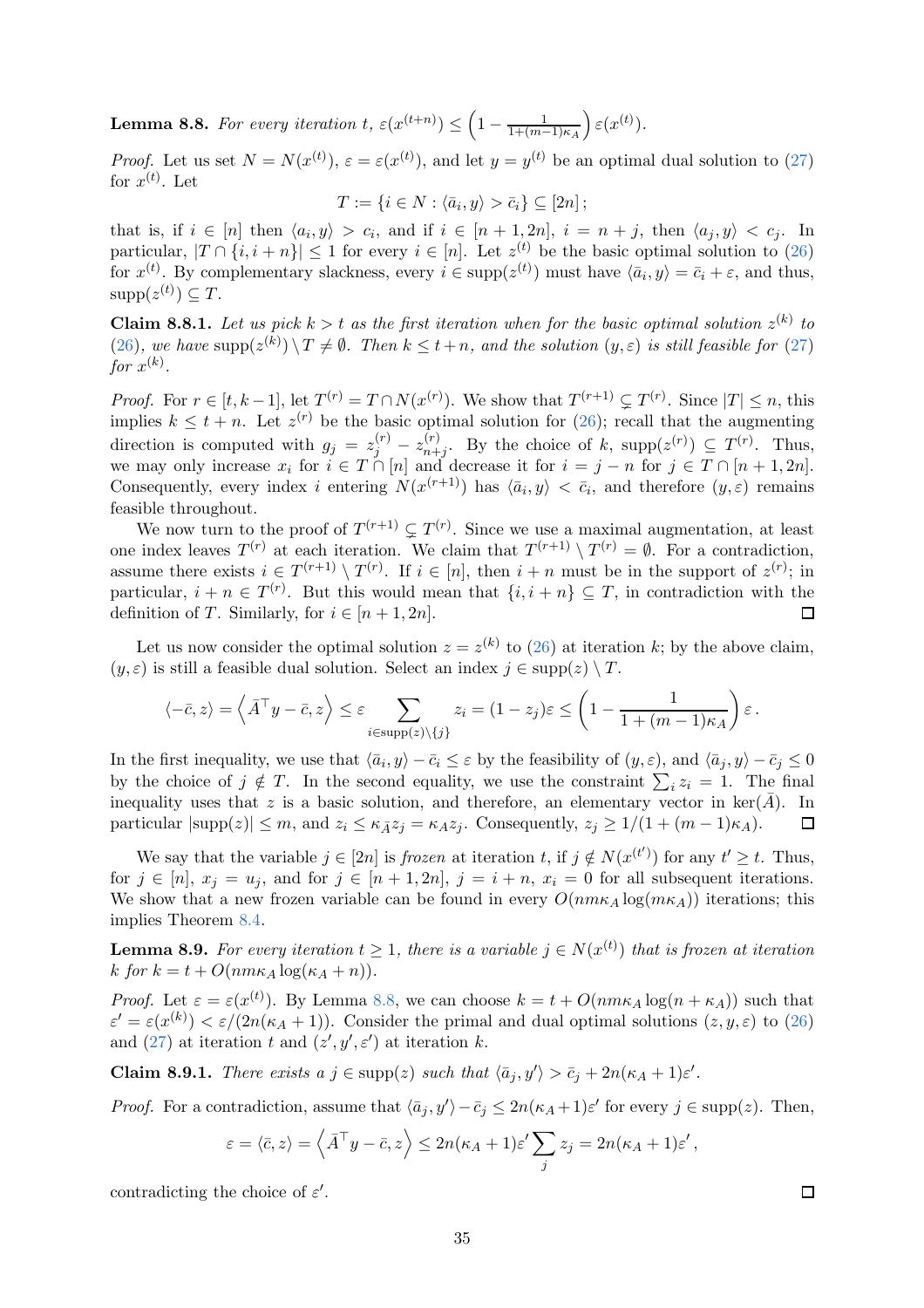We now show that all such indices are frozen at iteration  $k$  by making use of Theorem [6.5](#page-23-2) on proximity. Let  $x' = x^{(k)}$  and  $x'' = x^{(k'')}$  for any  $k'' > k$ ; let  $(y'', \varepsilon'')$  be optimal to [\(27\)](#page-33-1) at iteration  $k''$ ; we have  $\varepsilon'' \leq \varepsilon'$  by Lemma [8.7.](#page-33-3)

Let us define the cost  $c' \in \mathbb{R}^n$  by

$$
c'_{i} := \begin{cases} \langle \bar{a}_{i}, y' \rangle & \text{if } 0 < x'_{i} < u_{i} \\ \max\{c_{i}, \langle \bar{a}_{i}, y' \rangle\} & \text{if } x'_{i} = u_{i} \\ \min\{c_{i}, \langle \bar{a}_{i}, y' \rangle\} & \text{if } x'_{i} = 0. \end{cases}
$$

If we replace the cost c by  $c'$ , then  $x'$  and  $y'$  satisfy complementary slackness, and hence are optimal to  $LP(A, b, c, u)$  $LP(A, b, c, u)$  $LP(A, b, c, u)$  and [\(25\)](#page-33-4). Moreover, the optimality of  $(y', \varepsilon')$  to [\(27\)](#page-33-1) guarantees that  $||c' - c||_{\infty} \leq \varepsilon'.$ 

We similarly construct  $c''$  for  $y''$ , and note that  $x''$  and  $y''$  are primal and dual optimal solutions for the costs  $c''$ ,  $||c'' - c||_{\infty} \le \varepsilon''$ . Further,

$$
||c' - c''||_1 \le n||c' - c''||_{\infty} \le n (||c' - c||_{\infty} + ||c'' - c||_{\infty}) \le n(\varepsilon' + \varepsilon'') \le 2n\varepsilon'
$$

We thus apply Theorem [6.5](#page-23-2) for  $(x', y')$  for c' and  $(x'', y'')$  for c'', showing that every variable j as in Claim [8.9.1](#page-34-0) must be frozen.  $\Box$ 

# <span id="page-35-0"></span>9 Circuits, integer proximity, and Graver bases

We now briefly discuss implications of circuit imbalances to the integer program (IP) of the form

<span id="page-35-1"></span>
$$
\min \langle c, x \rangle
$$
  
\n
$$
Ax = b
$$
  
\n
$$
x \ge 0,
$$
  
\n
$$
x \in \mathbb{Z}^n.
$$
  
\n
$$
(IP)
$$

Many algorithms for [\(IP\)](#page-35-1) solve the LP-relaxation first and deduce from the optimal solution of the relaxation information about the IP itself. The following proximity lemma shows that in case that [\(IP\)](#page-35-1) is feasible, the distance of an optimal integral solution to the optimal solution of the relaxation can be bounded in terms of max-circuit imbalance  $\bar{\kappa}_A$ . So, a local search within a radius of this guaranteed proximity will provide the optimal solution for the IP; see [\[Lee89,](#page-40-0) Proposition 4.1].

**Lemma 9.1.** Let  $x^*$  be an optimal solution to  $LP(A, b, c)$  $LP(A, b, c)$  $LP(A, b, c)$ . Then there exists an optimal solution  $\hat{x}$  to [\(IP\)](#page-35-1) such that  $\|\hat{x} - x\|_1 \leq n \bar{\kappa}_W$ .

*Proof.* Let  $\hat{x}$  be an optimal solution to [\(IP\)](#page-35-1) that minimizes  $\|\hat{x}-x^*\|_1$  and consider  $w = x^*-\hat{x} \in W$ and a conformal circuit decomposition  $w = \sum_{i=1}^{k} \lambda_i g^{C_i}$  for some  $k \leq n$  and circuits  $C_1, \ldots, C_k$ and  $\lambda_1, \ldots, \lambda_k \geq 0$ . Then,  $\langle c, g^{C_i} \rangle \leq 0$  for all  $i \in [k]$  as otherwise  $x^* - \lambda_i g^{C_i}$  would be a feasible solution to the primal of  $LP(A, b, c)$  $LP(A, b, c)$  $LP(A, b, c)$  with strictly better objective than  $x^*$ . Further, note that  $\lambda_i \leq 1$  for all  $i \in [k]$  as otherwise  $\hat{x} - g^{C_i}$  is a feasible solution to [\(IP\)](#page-35-1) that has an objective as least as good as  $\hat{x}$  and would in  $\ell_1$  norm be strictly closer to  $x^*$  than  $\hat{x}$ . Therefore,

$$
\|\hat{x} - x^*\|_{\infty} \le \sum_{i=1}^k \|g^{C_i}\|_{\infty} \le n\bar{\kappa}_W.
$$

 $\Box$ 

Another popular and well-studied quantity in integer programming is the Graver basis, defined as follows.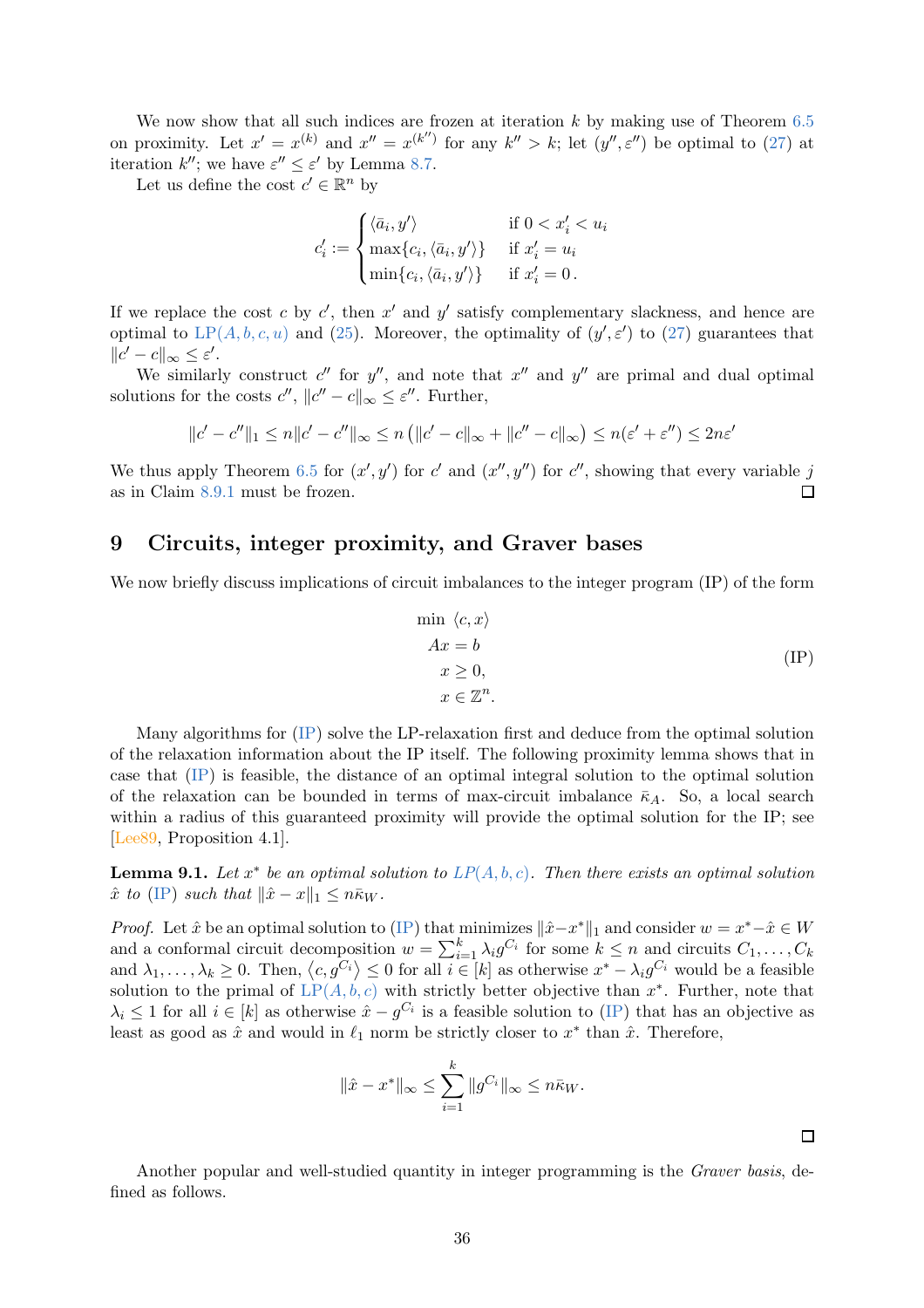**Definition 9.2** (Graver basis). The Graver basis of a matrix A, denoted by  $\mathcal{G}(A)$ , consists of all  $g \in \text{ker}(A) \cap \mathbb{Z}^n$  such that there exists no  $h \in (\text{ker}(A) \cap \mathbb{Z}^n) \setminus \{g\}$  such that g and h are conformal and  $|h_i| \leq |g_i|$  for all  $i \in [n]$ . We can further define

$$
\mathfrak{g}_1(A) := \max_{v \in \mathcal{G}(A)} ||v||_1, \qquad \mathfrak{g}_{\infty}(A) := \max_{v \in \mathcal{G}(A)} ||v||_{\infty}.
$$
 (28)

See  $[LHK12]$  for extensive treatment of the Graver basis and  $[EHK<sup>+</sup>19]$  for more recent developments. Clearly, elementary vectors, scaled such that its entries have greatest common divisor equal to one belong to the Graver basis:  $\{g \in \mathcal{F}(W) \cap \mathbb{Z}^n : \gcd(g) = 1\} \subseteq \mathcal{G}(A)$ .

We will furthermore see how the max-circuit imbalance measure and Graver basis are related.

Lemma 9.3.  $\bar{\kappa}_A \leq \mathfrak{g}_{\infty}(A) \leq n\bar{\kappa}_A$ .

Proof. The first inequality follows from the paragraph above, noting that

$$
\left\{ g^C : C \in \mathcal{C}(W) \right\} \subseteq \mathcal{G}(A),
$$

for the normalized elementary vectors  $g^C$  with  $\text{lcm}(g^C) = 1$ . For the second inequality, let  $g \in \mathcal{G}(A)$  and  $g = \sum_{i=1}^{k} \lambda_i g^{C_i}$  be a conformal circuit decomposition where  $k \leq n$ . Note that  $\lambda_i$  < 1 for all  $i \in [k]$  as otherwise  $h^i$  would contradict that  $g \in \mathcal{G}(A)$ . Therefore,

$$
||g||_{\infty} \le \sum_{i=1}^{k} \lambda_i ||g^{C_i}||_{\infty} \le n\bar{\kappa}_A.
$$
\n(29)

 $\Box$ 

Using the Steinitz lemma, Eisenbrand and Weismantel [\[EHK18,](#page-39-15) Lemma 2] gave a bound on  $\mathfrak{g}_1(A)$  that only depends on m but is independent of n:

**Theorem 9.4.** Let  $A \in \mathbb{Z}^{m \times n}$ . Then  $\mathfrak{g}_1(A) \leq (2m||A||_{\max} + 1)^m$ .

## <span id="page-36-0"></span>10 A decomposition conjecture

Let  $W \subseteq \mathbb{R}^n$  be a linear space. As the analogue of maximal augmentations, we say that a conformal circuit decomposition of  $z \in W$  is maximal, if it can be obtained as follows. If  $z \in W$ is an elementary vector, return the decomposition containing the single vector z. Otherwise, select an arbitrary  $g \in \mathcal{F}(W)$  that is conformal with z (in particular, supp(q)  $\subsetneq$  supp(z)), and set  $g^1 = \alpha g$  for the largest value  $\alpha > 0$  such that  $z - g^1$  is conformal with z. Then, recursively apply this procedure to  $z - g^1$  to obtain the other elementary vectors  $g^2, \ldots, g^h$ . We have  $h \leq n$ , since the support decreases by at least one due to the maximal choice of  $\alpha$ . If  $\kappa_W = \kappa_W = 1$ , then it is easy to verify the following.

<span id="page-36-1"></span>**Proposition 10.1.** Let  $W \subseteq \mathbb{R}^n$  be a linear space with  $\kappa_W = 1$ , and let  $z \in W \cap \mathbb{Z}^n$ . Then, for every maximal conformal circuit decomposition  $z = \sum_{k=1}^{h} g^k$ , we have  $g^k \in \mathcal{F}(W) \cap \mathbb{Z}^n$ .

We formulate a conjecture asserting that this property generalizes for arbitrary  $\kappa_W$  values. Note that in the conjecture, we only require the existence of some (not necessarily maximal) conformal circuit decomposition.

**Conjecture 10.1.1.** Let  $W \subseteq \mathbb{R}^n$  be a rational linear subspace. Then, for every  $z \in W \cap \mathbb{Z}^n$ , there exists a conformal circuit decomposition  $z = \sum_{k=1}^{h} g^k$ ,  $h \leq n$  such that each  $g^k$  is a  $1/\kappa_W$ -integral vector in  $\mathcal{F}(W)$ .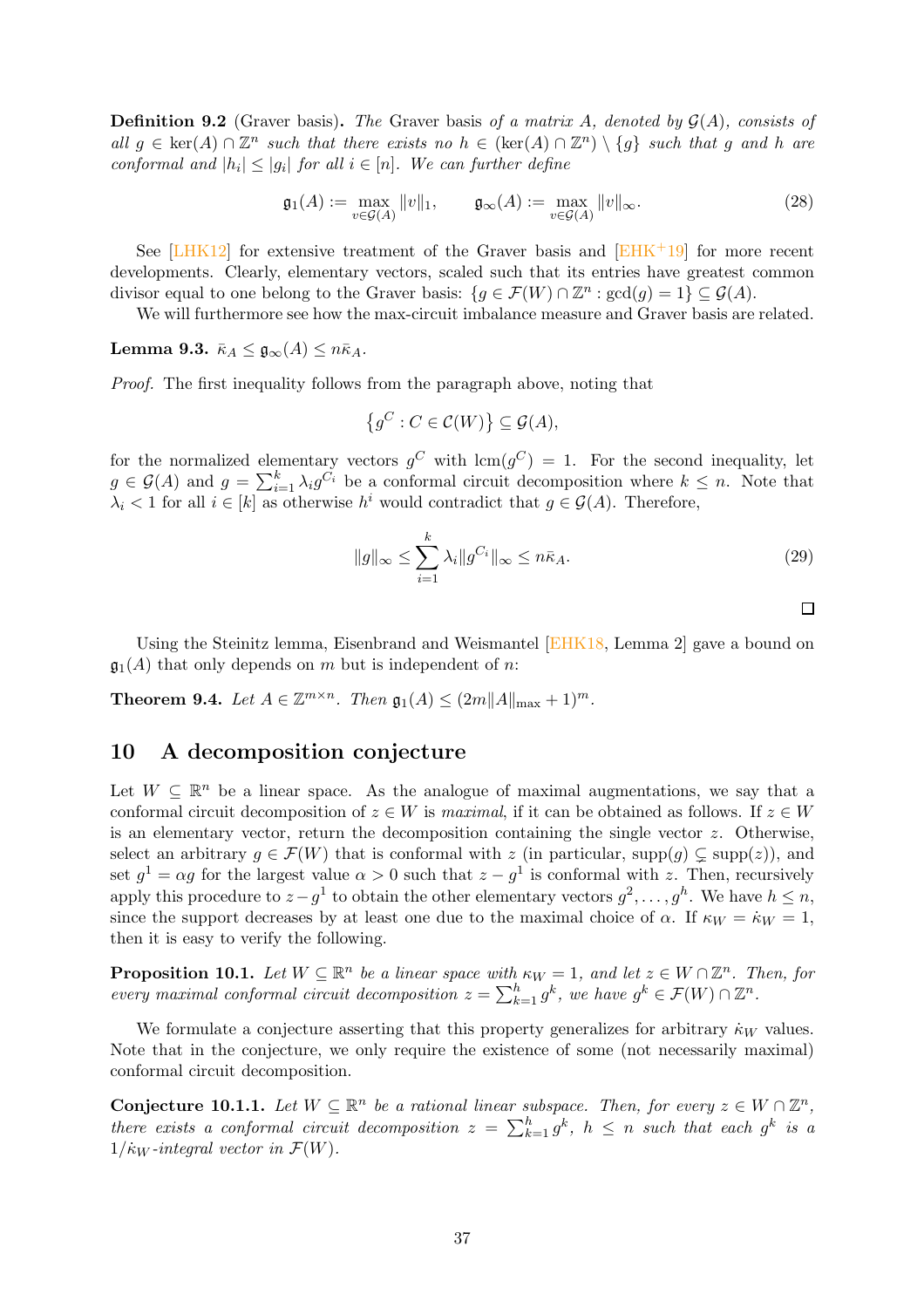Note that it is equivalent to require the same property for elements of the Graver basis  $z \in \mathbb{C}$  $\mathcal{G}(A)$ . Hence, the conjecture asserts that every vector in the Graver basis is a 'nice' combination of elementary vectors.

We present some preliminary evidence towards this conjecture:

**Proposition 10.2.** Let  $W \subseteq \mathbb{R}^n$  be a rational linear subspace with  $\kappa_{W_i}^* = 1$ . Then, for every  $z \in W \cap \mathbb{Z}^n$ , and every maximal conformal circuit decomposition  $z = \sum_{k=1}^h g^k$ , we have that  $g^k$ is a  $1/\dot{\kappa}$ -integral vector in  $\mathcal{F}(W)$ .

*Proof.* Assume  $\kappa_{DW} = 1$  for some  $D \in \mathbf{D}_n$ . By Theorem [5.3,](#page-19-8) we can select D such that all diagonal entries  $d_i = D_{ii} \in \mathbb{Z}$  and  $d_i | \dot{\kappa}_W$ . Let  $z = \sum_{k=1}^h g^k$  be any maximal conformal circuit decomposition of  $z \in W \cap \mathbb{Z}^n$ . Clearly,  $Dz = \sum_{k=1}^h Dg^k$  is also a maximal conformal circuit decomposition of  $Dz \in DW \cap \mathbb{Z}^n$ . By Proposition [10.1,](#page-36-1)  $Dg^k \in \mathcal{F}(DW) \cap \mathbb{Z}^n$ . Since  $d_i | k_W$ , this implies that  $g^k$  is  $1/\dot{\kappa}_W$ -integral.

By Theorem [5.5,](#page-20-1) this implies the conjecture whenever  $\dot{\kappa}_W = p^{\alpha}$  for  $p \in \mathbb{P}, p > 2, \alpha \in \mathbb{N}$ . Let us now consider the case when  $\dot{\kappa}_W$  is a power of 2. We verify the conjecture when the decomposition contains at most three terms.

**Proposition 10.3.** Let  $W \subseteq \mathbb{R}^n$  be a rational linear subspace with  $\kappa_W = 2^{\alpha}$  for  $\alpha \in \mathbb{Z}^n$ . If  $z \in W \cap \mathbb{Z}^n$  has a maximal conformal circuit decomposition  $z = \sum_{k=1}^h g^k$  with  $h \leq 3$ , then each  $g^k$  is a  $1/\dot{\kappa}$ -integral vector in  $\mathcal{F}(W)$ .

*Proof.* Let us write the maximal conformal circuit decomposition in the form  $z = \sum_{k=1}^{h} \lambda_k g^k$ such that  $\text{lcm}(g^k) = 1$ , and all entries  $g_i^k \in {\pm 1, \pm 2, \pm 4, ..., \pm 2^{\alpha}}$  for  $k \in [h], i \in [n]$ . There is nothing to prove for  $h = 1$ . If  $h = 2$ , then by the maximality of the decomposition,  $\lambda_1 =$  $\min_j\{z_j/g_j\}$ . Hence,  $\lambda_1$  is  $1/2^{\alpha}$ -integral. Consequently, both  $\lambda_1g^1$  and  $\lambda_2g^2 = z - \lambda_1g^1$  are  $1/2^{\alpha}$ -integral.

If  $h = 3$ , then  $\lambda_1 g^1$  is  $1/2^{\alpha}$ -integral as above. It also follows that  $\lambda_2 g^2$  and  $\lambda_3 g^3$  are  $1/2^{\beta}$ integral for some  $\beta \geq \alpha$ . Let us choose the smallest such  $\beta$ ; we are done if  $\beta = \alpha$ .

Assume for a contradiction  $\beta > \alpha$ . Let  $\mu_k = 2^{\beta} \lambda_k$  for  $k = 1, 2, 3$ . Thus,  $\mu_k \in \mathbb{Z}$ ,  $\mu_1$  is even, and at least one of  $\mu_2$  and  $\mu_3$  is odd. We show that both  $\mu_2$  and  $\mu_3$  must be odd. Let us first assume that  $\mu_3$  is odd. There exists an  $i \in [n]$  such that  $|g_i^3| = 1$ . Then,  $2^{\beta} z_i = \mu_1 g_i^1 + \mu_2 g_i^2 + \mu_3 g_i^3$ implies that  $\mu_2$  must also be odd. Similarly, if  $\mu_2$  is odd then  $\mu_3$  must also be odd.

Let us take any  $j \in [n]$  such that  $g_j^1 = 0$ . Then,  $2^{\beta} z_i = \mu_2 g_j^2 + \mu_3 g_j^3$ . Noting that  $|g_j^2|$  and  $|g_j^3|$  are powers of 2, both at most  $2^{\alpha}$ , it follows that  $|g_j^2| = |g_j^3|$ ; by conformity, we have  $g_j^2 = g_j^3$ .

Consequently,  $\text{supp}(g^2 - g^3) \subseteq \text{supp}(g^1)$ . Clearly,  $g^2 - g^3 \in W \setminus \{0\}$ , and the containment is strict by the maximality of the decomposition: there exists an index  $i \in \text{supp}(z)$  such that  $z_i = \lambda_1 q_i^1$ . This contradicts the fact that  $q^1 \in \mathcal{F}(W)$ .  $z_j = \lambda_1 g_j^1$ . This contradicts the fact that  $g^1 \in \mathcal{F}(W)$ .

## Acknowledgements

The authors are grateful to Daniel Dadush for numerous inspiring discussions and joint work on circuit imbalances and linear programming, and to Luze Xu for pointing them to Jon Lee's papers [Lee $89$ , Lee $90$ ]. The authors would also like to thank Jesús De Loera, Martin Koutecký, and the anonymous reviewers for their helpful comments and suggestions.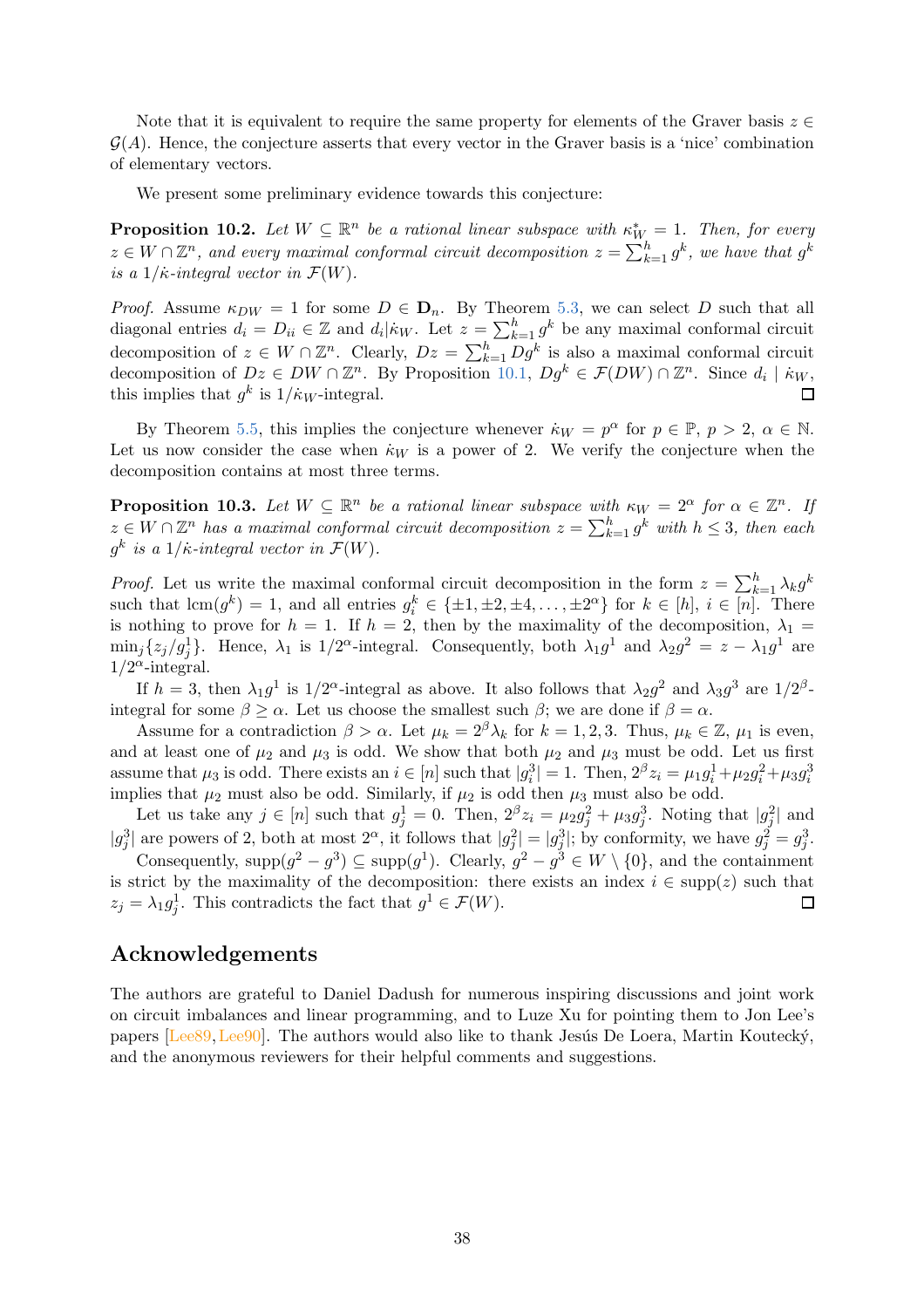# References

- <span id="page-38-2"></span>[AK04] G. Appa and B. Kotnyek. Rational and integral k-regular matrices. Discrete Mathematics, 275(1-3):1–15, 2004.
- <span id="page-38-8"></span>[AMO93] R. K. Ahuja, T. L. Magnanti, and J. B. Orlin. Network Flows: Theory, Algorithms, and Applications. Prentice-Hall, Inc., 1993.
- <span id="page-38-5"></span>[BDSE<sup>+</sup>14] N. Bonifas, M. Di Summa, F. Eisenbrand, N. Hähnle, and M. Niemeier. On subdeterminants and the diameter of polyhedra. Discrete  $\mathcal C$  Computational Geometry, 52(1):102–115, 2014.
- <span id="page-38-11"></span>[BFH15] S. Borgwardt, E. Finhold, and R. Hemmecke. On the circuit diameter of dual transportation polyhedra. SIAM Journal on Discrete Mathematics, 29(1):113–121, 2015.
- <span id="page-38-13"></span>[Bla76] R. G. Bland. On the generality of network flow theory. Presented at the ORSA/TIMS Joint National Meeting, Miami, FL, 1976.
- <span id="page-38-6"></span>[BR13] T. Brunsch and H. Röglin. Finding short paths on polytopes by the shadow vertex algorithm. In Proceedings of the 40th International Colloquium on Automata, Languages, and Programming (ICALP), pages 279–290. Springer, 2013.
- <span id="page-38-12"></span>[BSY18] S. Borgwardt, T. Stephen, and T. Yusun. On the circuit diameter conjecture. Discrete & Computational Geometry,  $60(3):558-587$ , 2018.
- <span id="page-38-15"></span>[BT89] F. Barahona and É. Tardos. Note on Weintraub's minimum-cost circulation algorithm. SIAM Journal on Computing, 18(3):579–583, 1989.
- <span id="page-38-14"></span>[BV20] S. Borgwardt and C. Viss. An implementation of steepest-descent augmentation for linear programs. Operations Research Letters, 48(3):323–328, 2020.
- <span id="page-38-0"></span>[Cam64] P. Camion. Matrices Totalement Unimodulaires et Problemes Combinatoires. PhD thesis, Communauté europénne de l'énergie atomique (EURATOM), 1964. EUR 1632.1.
- <span id="page-38-9"></span>[Cam65] P. Camion. Characterization of totally unimodular matrices. Proceedings of the American Mathematical Society, 16(5):1068–1068, May 1965.
- <span id="page-38-3"></span>[Ced57] I. Cederbaum. Matrices all of whose elements and subdeterminants are 1, −1, or 0. Journal of Mathematics and Physics, 36(1-4):351–361, 1957.
- <span id="page-38-10"></span>[CLS19] M. B. Cohen, Y. T. Lee, and Z. Song. Solving linear programs in the current matrix multiplication time. In Proceedings of the 51st Annual ACM Symposium on Theory of Computing (STOC), pages 938–942, 2019.
- <span id="page-38-4"></span>[DF94] M. Dyer and A. Frieze. Random walks, totally unimodular matrices, and a randomised dual simplex algorithm. Mathematical Programming, 64(1):1–16, 1994.
- <span id="page-38-7"></span>[DH16] D. Dadush and N. Hähnle. On the shadow simplex method for curved polyhedra. Discrete & Computational Geometry, 56(4):882–909, 2016.
- <span id="page-38-1"></span>[DHNV20] D. Dadush, S. Huiberts, B. Natura, and L. A. V´egh. A scaling-invariant algorithm for linear programming whose running time depends only on the constraint matrix. In Proceedings of the 52nd Annual ACM Symposium on Theory of Computing (STOC), pages 761–774, 2020.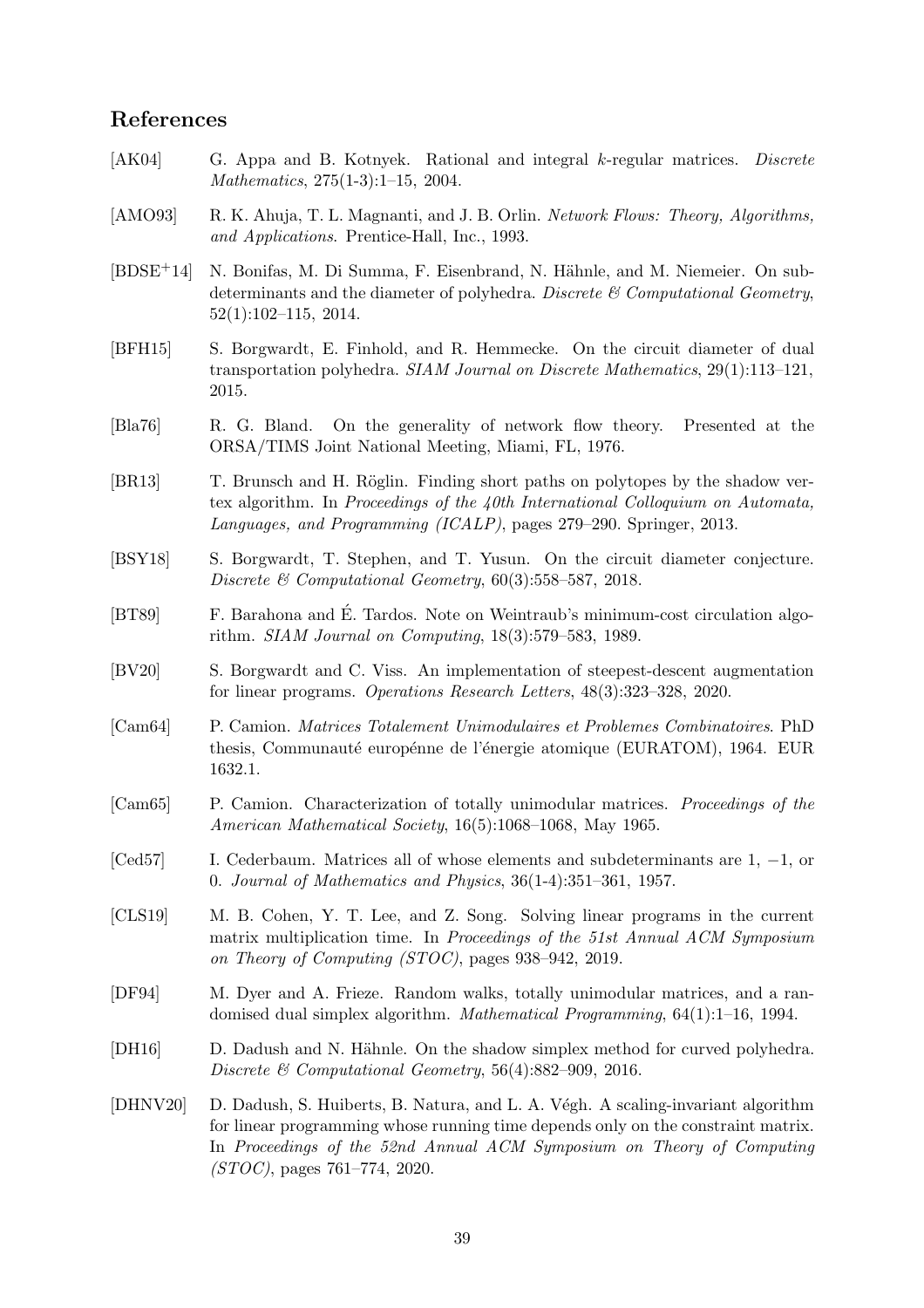- <span id="page-39-5"></span>[Dik67] I. Dikin. Iterative solution of problems of linear and quadratic programming. Doklady Akademii Nauk, 174(4):747–748, 1967.
- <span id="page-39-10"></span>[Din70] E. A. Dinic. Algorithm for solution of a problem of maximum flow in networks with power estimation. In *Soviet Math. Doklady*, volume 11, pages 1277–1280, 1970.
- <span id="page-39-9"></span>[DKNV21] D. Dadush, Z. K. Koh, B. Natura, and L. A. V´egh. On circuit diameter bounds via circuit imbalances. arXiv preprint arXiv:2111.07913, 2021.
- <span id="page-39-12"></span>[DLHL15] J. A. De Loera, R. Hemmecke, and J. Lee. On augmentation algorithms for linear and integer-linear programming: From Edmonds–Karp to Bland and beyond. SIAM Journal on Optimization, 25(4):2494–2511, 2015.
- <span id="page-39-13"></span>[DLKS19] J. A. De Loera, S. Kafer, and L. Sanità. Pivot rules for circuit-augmentation algorithms in linear optimization. arXiv preprint arXiv:1909.12863, 2019.
- <span id="page-39-8"></span>[DLSV12] J. A. De Loera, B. Sturmfels, and C. Vinzant. The central curve in linear programming. Foundations of Computational Mathematics, 12(4):509–540, 2012.
- <span id="page-39-1"></span>[DNV20] D. Dadush, B. Natura, and L. A. Végh. Revisiting Tardos's framework for linear programming: Faster exact solutions using approximate solvers. In Proceedings of the 61st Annual IEEE Symposium on Foundations of Computer Science (FOCS), pages 931–942, 2020.
- <span id="page-39-4"></span>[DSEFM14] M. Di Summa, F. Eisenbrand, Y. Faenza, and C. Moldenhauer. On largest volume simplices and sub-determinants. In Proceedings of the 26th annual ACM-SIAM Symposium on Discrete Algorithms (SODA), pages 315–323, 2014.
- <span id="page-39-6"></span>[DVZar] D. Dadush, L. A. Végh, and G. Zambelli. On finding exact solutions to linear programs in the oracle model. In Proceedings of the 2022 ACM-SIAM Symposium on Discrete Algorithms (SODA), 2022 (to appear).
- <span id="page-39-15"></span>[EHK18] F. Eisenbrand, C. Hunkenschröder, and K.-M. Klein. Faster Algorithms for Integer Programs with Block Structure. In Proceedings of the 45th International Colloquium on Automata, Languages, and Programming (ICALP 2018), pages 49:1–13, 2018.
- <span id="page-39-14"></span>[EHK<sup>+</sup>19] F. Eisenbrand, C. Hunkenschröder, K.-M. Klein, M. Koutecký, A. Levin, and S. Onn. An algorithmic theory of integer programming. arXiv preprint arXiv:1904.01361, 2019.
- <span id="page-39-3"></span>[EJ70] J. Edmonds and E. L. Johnson. Matching: A well-solved class of integer linear programs. In Combinatorial Structures and Their Applications, pages 89–92. Gordon and Breach, 1970.
- <span id="page-39-11"></span>[EK72] J. Edmonds and R. M. Karp. Theoretical improvements in algorithmic efficiency for network flow problems. Journal of the ACM  $(JACM)$ , 19(2):248–264, 1972.
- <span id="page-39-7"></span>[EV17] F. Eisenbrand and S. Vempala. Geometric random edge. Mathematical Programming, 164(1-2):325–339, 2017.
- <span id="page-39-2"></span>[Fra11] A. Frank. Connections in Combinatorial Optimization. Number 38 in Oxford Lecture Series in Mathematics and its Applications. Oxford University Press, 2011.
- <span id="page-39-0"></span>[Ful68] D. Fulkerson. Networks, frames, blocking systems. Mathematics of the Decision Sciences, Part I, Lectures in Applied Mathematics, 2:303–334, 1968.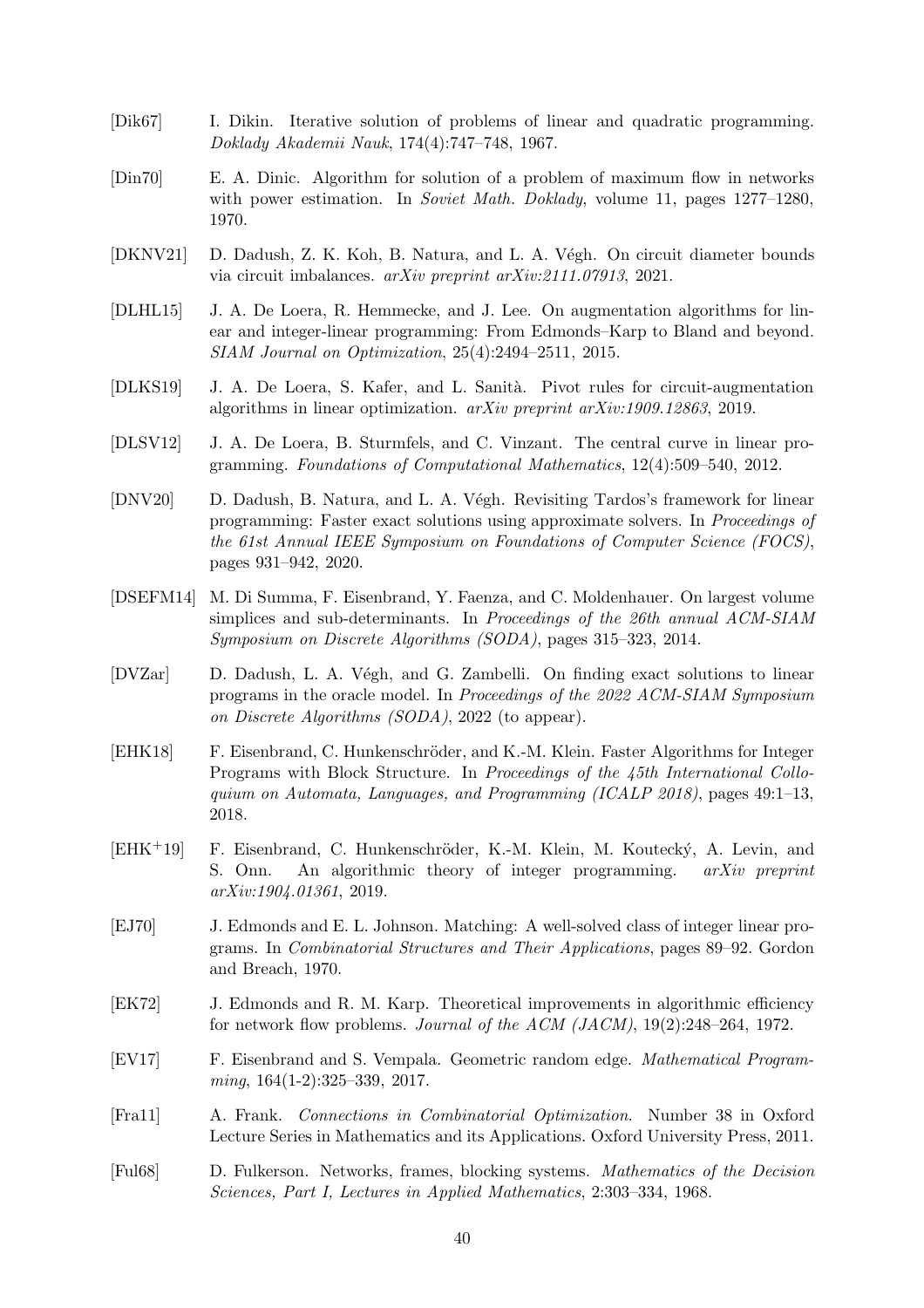- <span id="page-40-15"></span>[GD21] J. B. Gauthier and J. Desrosiers. The minimum mean cycle-canceling algorithm for linear programs. European Journal of Operational Research, 2021. (in press).
- <span id="page-40-10"></span>[GHR95] O. Güler, A. J. Hoffman, and U. G. Rothblum. Approximations to solutions to systems of linear inequalities. SIAM Journal on Matrix Analysis and Applications, 16(2):688–696, 1995.
- <span id="page-40-1"></span>[GKS95] J. W. Grossman, D. M. Kulkarni, and I. E. Schochetman. On the minors of an incidence matrix and its Smith normal form. Linear Algebra and its Applications, 218:213–224, March 1995.
- <span id="page-40-5"></span>[GS86] A. M. Gerards and A. Schrijver. Matrices with the Edmonds–Johnson property. Combinatorica, 6(4):365–379, 1986.
- <span id="page-40-14"></span>[GT89] A. V. Goldberg and R. E. Tarjan. Finding minimum-cost circulations by canceling negative cycles. Journal of the ACM (JACM), 36(4):873–886, 1989.
- <span id="page-40-2"></span>[Hel57] I. Heller. On linear systems with integral valued solutions. *Pacific Journal of* Mathematics, 7(3):1351–1364, 1957.

<span id="page-40-4"></span>[HK56] A. Hoffman and J. Kruskal. Integral boundary points of convex polyhedra. In Linear Inequalities and Related Systems, pages 223–246. Princeton University Press, 1956.

- <span id="page-40-6"></span>[HMNT93] D. S. Hochbaum, N. Megiddo, J. S. Naor, and A. Tamir. Tight bounds and 2 approximation algorithms for integer programs with two variables per inequality. Mathematical Programming, 62(1):69–83, 1993.
- <span id="page-40-13"></span>[Hof52] A. J. Hoffman. On approximate solutions of systems of linear inequalities. Journal of Research of the National Bureau of Standards, 49(4):263––265, 1952.
- <span id="page-40-3"></span>[HT56] I. Heller and C. Tompkins. An extension of a theorem of Dantzig's. Linear inequalities and related systems, 38:247–254, 1956.
- <span id="page-40-8"></span>[HT02] J. C. Ho and L. Tungel. Reconciliation of various complexity and condition measures for linear programming problems and a generalization of Tardos' theorem. In Foundations of Computational Mathematics, pages 93–147. World Scientific, 2002.
- <span id="page-40-7"></span>[Kha95] L. Khachiyan. On the complexity of approximating extremal determinants in matrices. Journal of Complexity,  $11(1):138-153$ , 1995.
- <span id="page-40-16"></span>[KM97] A. V. Karzanov and S. T. McCormick. Polynomial methods for separable convex optimization in unimodular linear spaces with applications. SIAM Journal on Computing, 26(4):1245–1275, 1997.
- <span id="page-40-9"></span>[Knu85] D. E. Knuth. Semi-optimal bases for linear dependencies. Linear and Multilinear Algebra, 17(1):1–4, 1985.
- <span id="page-40-11"></span>[KT95] D. Klatte and G. Thiere. Error bounds for solutions of linear equations and inequalities. Zeitschrift für Operations Research,  $41(2):191-214$ , 1995.
- <span id="page-40-0"></span>[Lee<sub>89]</sub> J. Lee. Subspaces with well-scaled frames. *Linear Algebra and its Applications*, 114:21–56, 1989.
- <span id="page-40-12"></span>[Lee<sub>90</sub>] J. Lee. The incidence structure of subspaces with well-scaled frames. *Journal of* Combinatorial Theory, Series B, 50(2):265–287, 1990.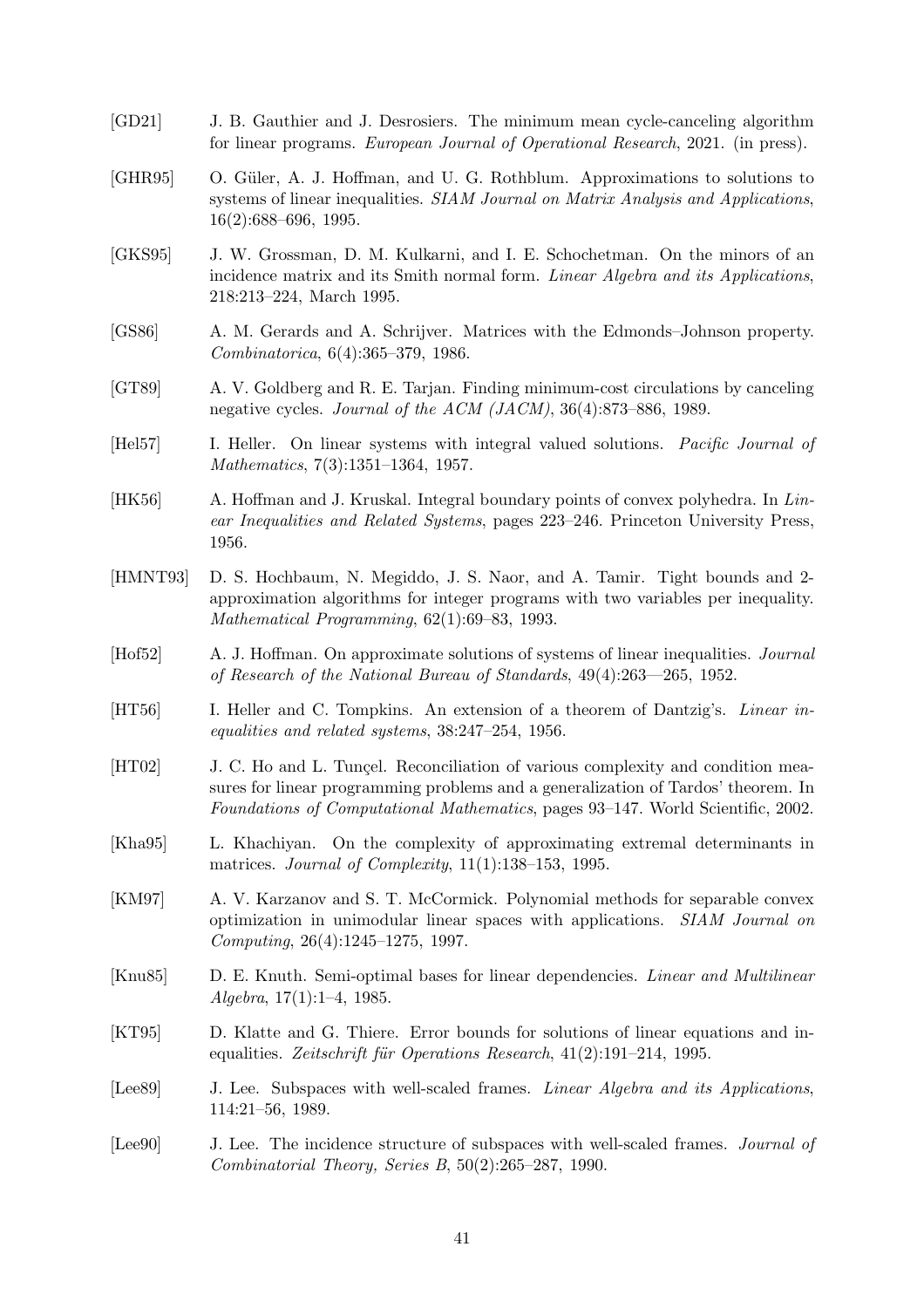- <span id="page-41-16"></span>[LHK12] J. D. Loera, R. Hemmecke, and M. Köppe. Algebraic and Geometric Ideas in the Theory of Discrete Optimization. Society for Industrial and Applied Mathematics, USA, 2012.
- <span id="page-41-9"></span>[LS19] Y. T. Lee and A. Sidford. Solving linear programs with  $\tilde{O}(\sqrt{\text{rank}})$  linear system solves. arXiv preprint 1910.08033, 2019.
- <span id="page-41-15"></span>[MS00] S. T. McCormick and A. Shioura. Minimum ratio canceling is oracle polynomial for linear programming, but not strongly polynomial, even for networks. Operations Research Letters, 27(5):199–207, 2000.
- <span id="page-41-4"></span>[MT03] R. D. C. Monteiro and T. Tsuchiya. A variant of the Vavasis-Ye layered-step interior-point algorithm for linear programming. SIAM Journal on Optimization, 13(4):1054–1079, 2003.
- <span id="page-41-12"></span>[MT05] R. D. C. Monteiro and T. Tsuchiya. A new iteration-complexity bound for the MTY predictor-corrector algorithm. *SIAM Journal on Optimization*, 15(2):319– 347, 2005.
- <span id="page-41-11"></span>[MT08] R. D. Monteiro and T. Tsuchiya. A strong bound on the integral of the central path curvature and its relationship with the iteration-complexity of primal-dual path-following LP algorithms. Mathematical Programming, 115(1):105–149, 2008.
- <span id="page-41-10"></span>[MTY93] S. Mizuno, M. Todd, and Y. Ye. On adaptive-step primal-dual interior-point algorithms for linear programming. Mathematics of Operations Research - MOR, 18:964–981, 11 1993.
- <span id="page-41-5"></span>[O'L90] D. P. O'Leary. On bounds for scaled projections and pseudoinverses. Linear Algebra and its Applications, 132:115–117, April 1990.
- <span id="page-41-8"></span>[PVZ20] J. Pena, J. C. Vera, and L. F. Zuluaga. New characterizations of Hoffman constants for systems of linear constraints. Mathematical Programming, 187:1–31, 2020.
- <span id="page-41-14"></span>[RG94] T. Radzik and A. V. Goldberg. Tight bounds on the number of minimum-mean cycle cancellations and related results. Algorithmica, 11(3):226–242, 1994.
- <span id="page-41-0"></span>[Roc69] R. T. Rockafellar. The elementary vectors of a subspace of  $R^N$ . In *Combinatorial* Mathematics and Its Applications: Proceedings North Carolina Conference, Chapel Hill, 1967, pages 104–127. The University of North Carolina Press, 1969.
- <span id="page-41-6"></span>[San12] F. Santos. A counterexample to the Hirsch conjecture. Annals of Mathematics, pages 383–412, 2012.
- <span id="page-41-2"></span>[Sch98] A. Schrijver. Theory of linear and integer programming. John Wiley & Sons, 1998.
- <span id="page-41-1"></span>[Sch03] A. Schrijver. Combinatorial Optimization – Polyhedra and Efficiency. Springer, 2003.
- <span id="page-41-3"></span>[Sey80] P. Seymour. Decomposition of regular matroids. Journal of Combinatorial Theory, Series B, 28(3):305–359, 1980.
- <span id="page-41-7"></span>[Sey93] M. Seysen. Simultaneous reduction of a lattice basis and its reciprocal basis. Combinatorica, 13(3):363–376, 1993.
- <span id="page-41-13"></span>[SIM00] M. Shigeno, S. Iwata, and S. T. McCormick. Relaxed most negative cycle and most positive cut canceling algorithms for minimum cost flow. Mathematics of Operations Research, 25(1):76–104, 2000.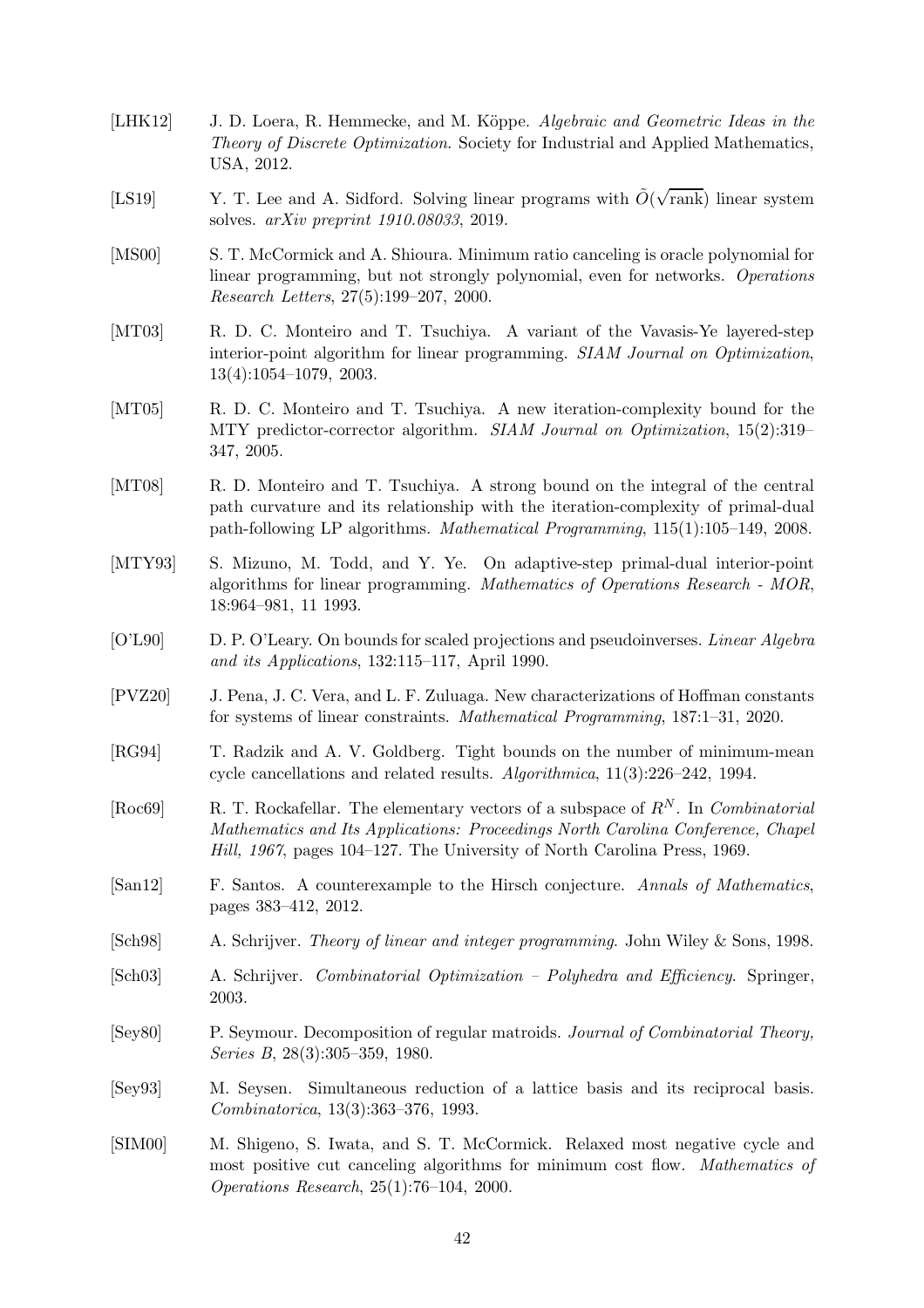- <span id="page-42-8"></span>[Sma98] S. Smale. Mathematical problems for the next century. The Mathematical Intelligencer, 20:7–15, 1998.
- <span id="page-42-10"></span>[SSZ91] G. Sonnevend, J. Stoer, and G. Zhao. On the complexity of following the central path of linear programs by linear extrapolation II. Mathematical Programming, 52(1-3):527–553, 1991.
- <span id="page-42-2"></span>[Ste89] G. Stewart. On scaled projections and pseudoinverses. Linear Algebra and its Applications, 112:189–193, 1989.
- <span id="page-42-14"></span>[SW99] A. S. Schulz and R. Weismantel. An oracle-polynomial time augmentation algorithm for integer programming. In Proceedings of the 10th ACM-SIAM Symposium on Discrete Algorithms (SODA), pages 967–968, 1999.
- <span id="page-42-9"></span>[Tar86] E. Tardos. A strongly polynomial algorithm to solve combinatorial linear programs. Operations Research, pages 250–256, 1986.
- <span id="page-42-3"></span>[Tod90] M. J. Todd. A Dantzig–Wolfe-like variant of Karmarkar's interior-point linear programming algorithm. Operations Research, 38(6):1006–1018, 1990.
- <span id="page-42-4"></span>[TTY01] M. J. Todd, L. Tunçel, and Y. Ye. Characterizations, bounds, and probabilistic analysis of two complexity measures for linear programming problems. Mathematical Programming, 90(1):59–69, Mar 2001.
- <span id="page-42-5"></span>[Tun99] L. Tunçel. Approximating the complexity measure of Vavasis-Ye algorithm is NPhard. Mathematical Programming, 86(1):219–223, Sep 1999.
- <span id="page-42-0"></span>[Tut65] W. T. Tutte. Lectures on matroids. J. Research of the National Bureau of Standards  $(B)$ , 69:1-47, 1965.
- <span id="page-42-7"></span>[vdBLL+21] J. van den Brand, Y. P. Liu, Y.-T. Lee, T. Saranurak, A. Sidford, Z. Song, and D. Wang. Minimum cost flows, MDPs, and L1-regression in nearly linear time for dense instances. In Proceedings of the 53rd Annual ACM SIGACT Symposium on Theory of Computing (STOC), pages 859–869, 2021.
- <span id="page-42-6"></span>[vdBLN+20] J. van den Brand, Y.-T. Lee, D. Nanongkai, R. Peng, T. Saranurak, A. Sidford, Z. Song, and D. Wang. Bipartite matching in nearly-linear time on moderately dense graphs. In IEEE 61st Annual Symposium on Foundations of Computer Science (FOCS), pages 919–930, 2020.
- <span id="page-42-1"></span>[VY96] S. A. Vavasis and Y. Ye. A primal-dual interior point method whose running time depends only on the constraint matrix. Mathematical Programming, 74(1):79–120, 1996.
- <span id="page-42-11"></span>[Wal89] C. Wallacher. A generalization of the minimum-mean cycle selection rule in cycle canceling algorithms. unpublished manuscript, Institute für Angewandte Mathematik, Technische Universität Braunschweig, 1989.
- <span id="page-42-13"></span>[Way02] K. D. Wayne. A polynomial combinatorial algorithm for generalized minimum cost flow. Mathematics of Operations Research, pages 445–459, 2002.
- <span id="page-42-15"></span>[Wei74] A. Weintraub. A primal algorithm to solve network flow problems with convex costs. Management Science, 21(1):87–97, 1974.
- <span id="page-42-12"></span>[WZ99] C. Wallacher and U. T. Zimmermann. A polynomial cycle canceling algorithm for submodular flows. Mathematical programming, 86(1):1–15, 1999.